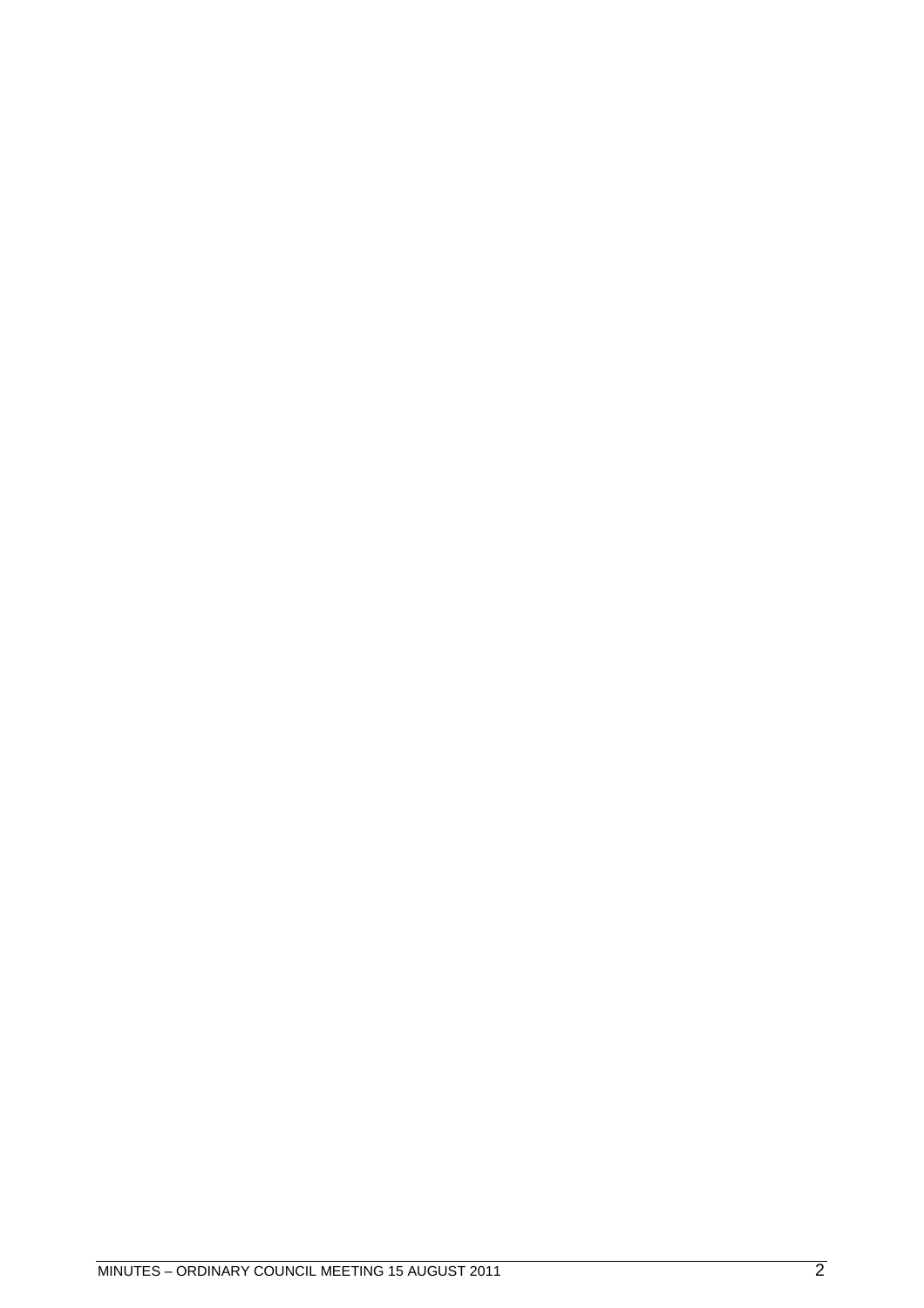#### **SHIRE OF YORK**

# **DISCLAIMER**

No responsibility whatsoever is implied or accepted by the Shire of York for any act, omission or statement or intimation occurring during Council meetings.

The Shire of York disclaims any liability for any loss whatsoever and howsoever caused arising out of reliance by any person or legal entity on any such act, omission or statement or intimation occurring during Council meetings.

Any person or legal entity who acts or fails to act in reliance upon any statement, act or omission made in a Council meeting does so at that person's or legal entity's own risk.

In particular and without derogating in any way from the broad disclaimer above, in any discussion regarding any planning application or application for a license, any statement or intimation of approval made by any member or Officer of the Shire of York during the course of any meeting is not intended to be and is not taken as notice of approval from the Shire of York.

The Shire of York notifies that anyone who has any application lodged with the Shire of York must obtain and should only rely on WRITTEN CONFIRMATION of the outcome of the application, and any conditions attaching to the decision made by the Shire of York in respect of the application.

RAY HOOPER CHIEF EXECUTIVE OFFICER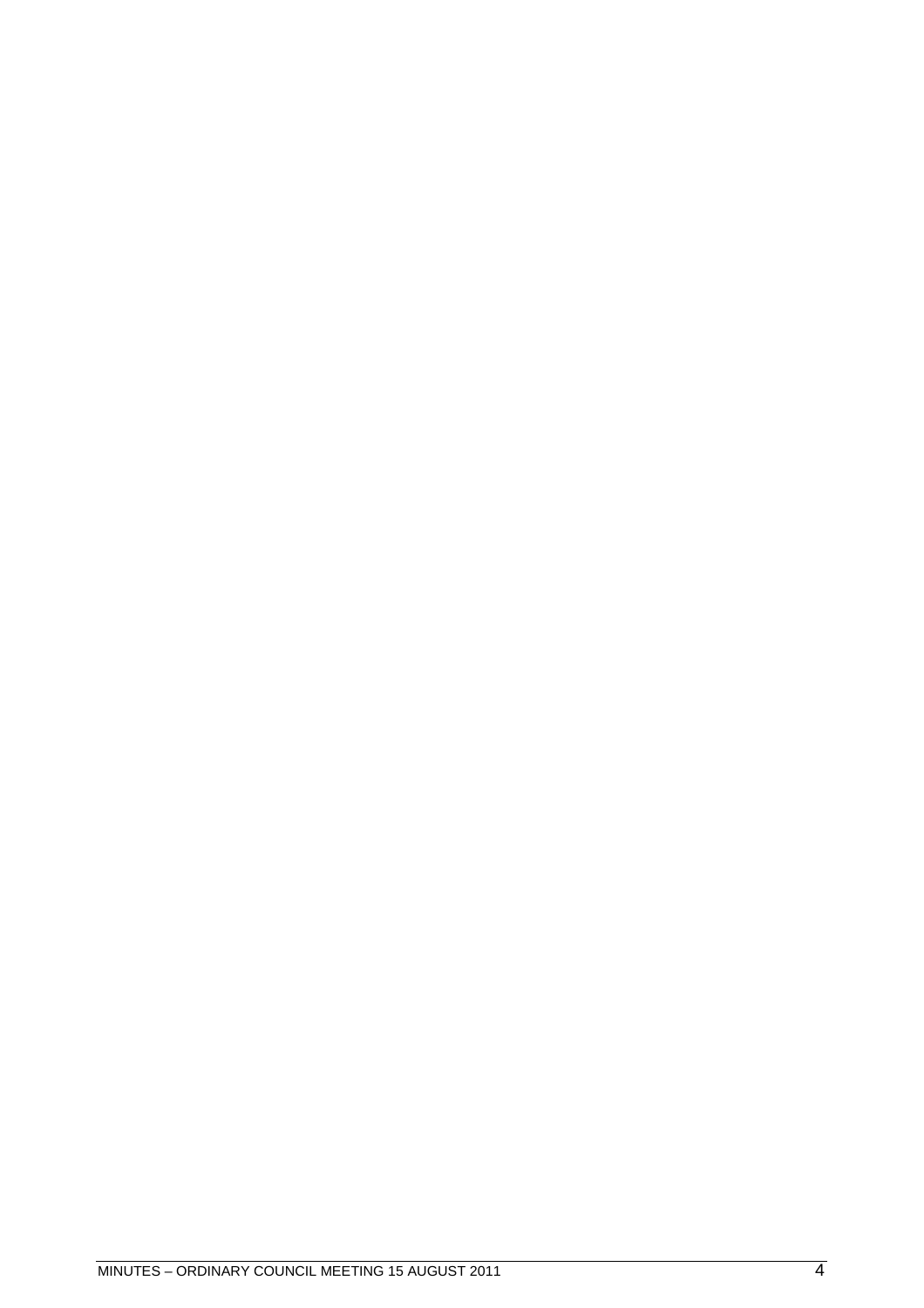# **Table of Contents**

| 1.1   |                                                                 |  |
|-------|-----------------------------------------------------------------|--|
| 1.2   |                                                                 |  |
| 1.3   |                                                                 |  |
| 1.4   |                                                                 |  |
|       |                                                                 |  |
| 2.1   |                                                                 |  |
| 2.2   |                                                                 |  |
| 2.3   |                                                                 |  |
| 2.4   |                                                                 |  |
| 2.5   |                                                                 |  |
|       | 3. RESPONSE TO PREVIOUS PUBLIC QUESTIONS TAKEN ON NOTICE  8     |  |
| 3.1   |                                                                 |  |
| 3.2   |                                                                 |  |
| 4.    |                                                                 |  |
| 5.    |                                                                 |  |
|       |                                                                 |  |
| 6.    |                                                                 |  |
| 7.    |                                                                 |  |
| 7.1   |                                                                 |  |
| 7.2   | Minutes of the Special Council Meeting held August 11, 2011 15  |  |
| 8.    | ANNOUNCEMENTS BY PRESIDING MEMBER WITHOUT DISCUSSION 16         |  |
| 9.    |                                                                 |  |
| 9.1   |                                                                 |  |
| 9.1.1 |                                                                 |  |
|       |                                                                 |  |
| 9.1.2 | Retrospective Planning Approval To Conduct A Home Business At   |  |
|       |                                                                 |  |
|       |                                                                 |  |
| 9.1.3 | Retrospective Planning Approval To Conduct A Rural Industry And |  |
|       |                                                                 |  |
|       |                                                                 |  |
|       |                                                                 |  |
| 9.1.4 |                                                                 |  |
|       |                                                                 |  |
| 9.1.5 |                                                                 |  |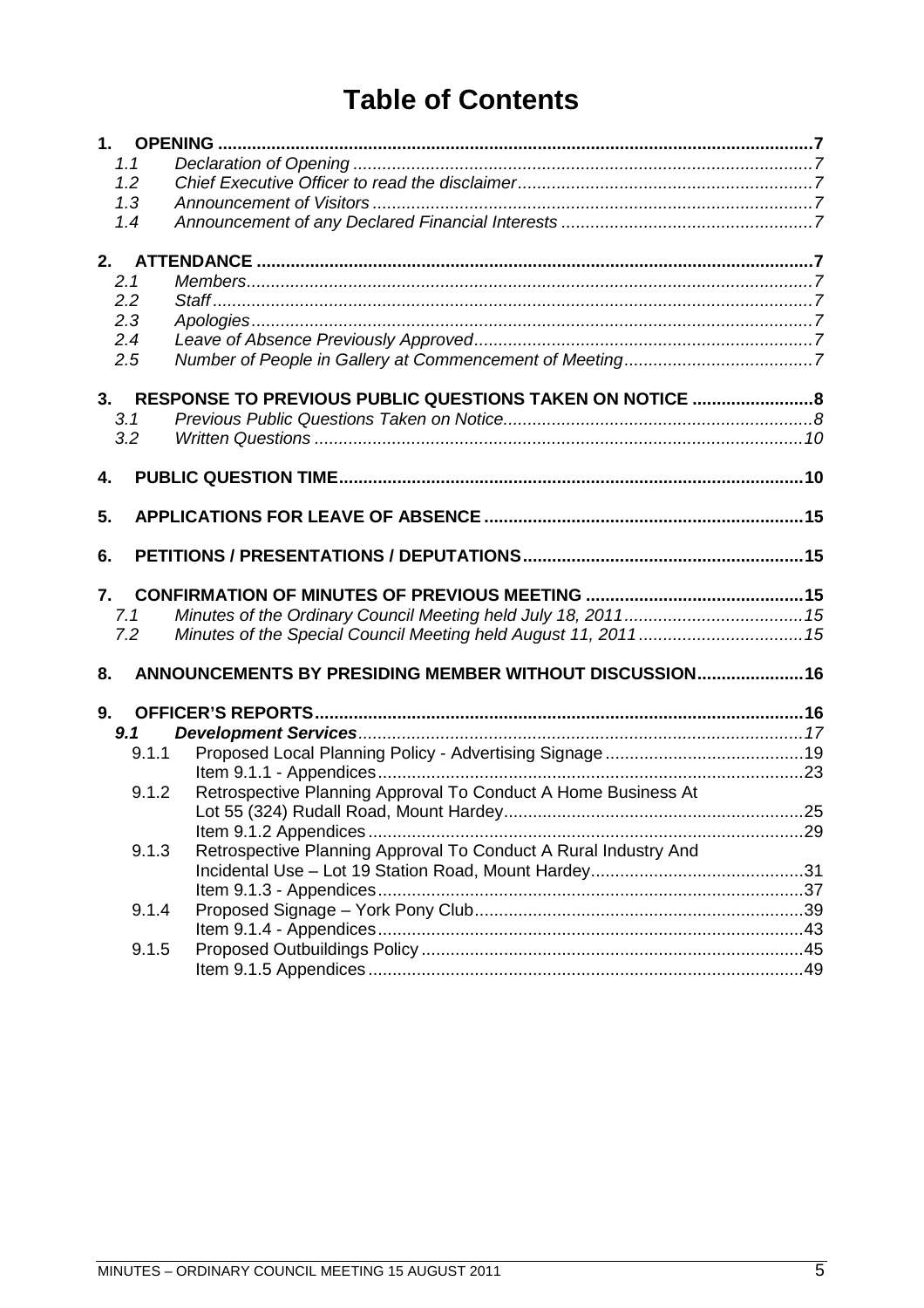| 9.2   |                                                                                |    |
|-------|--------------------------------------------------------------------------------|----|
| 9.2.1 |                                                                                |    |
|       |                                                                                |    |
| 9.2.2 |                                                                                |    |
| 9.2.3 |                                                                                |    |
|       |                                                                                |    |
| 9.2.4 |                                                                                |    |
|       |                                                                                |    |
| 9.2.5 |                                                                                |    |
| 9.2.6 |                                                                                |    |
| 9.2.7 |                                                                                |    |
| 9.3   |                                                                                |    |
| 9.4   |                                                                                |    |
| 9.4.1 |                                                                                |    |
|       |                                                                                |    |
| 9.4.2 |                                                                                |    |
| 9.5   |                                                                                |    |
| 9.6   |                                                                                |    |
| 9.6.1 | State Administrative Tribunal Appeal - Laurelville, 18-20 Panmure Road, York93 |    |
| 10.   |                                                                                |    |
|       |                                                                                |    |
|       |                                                                                | 97 |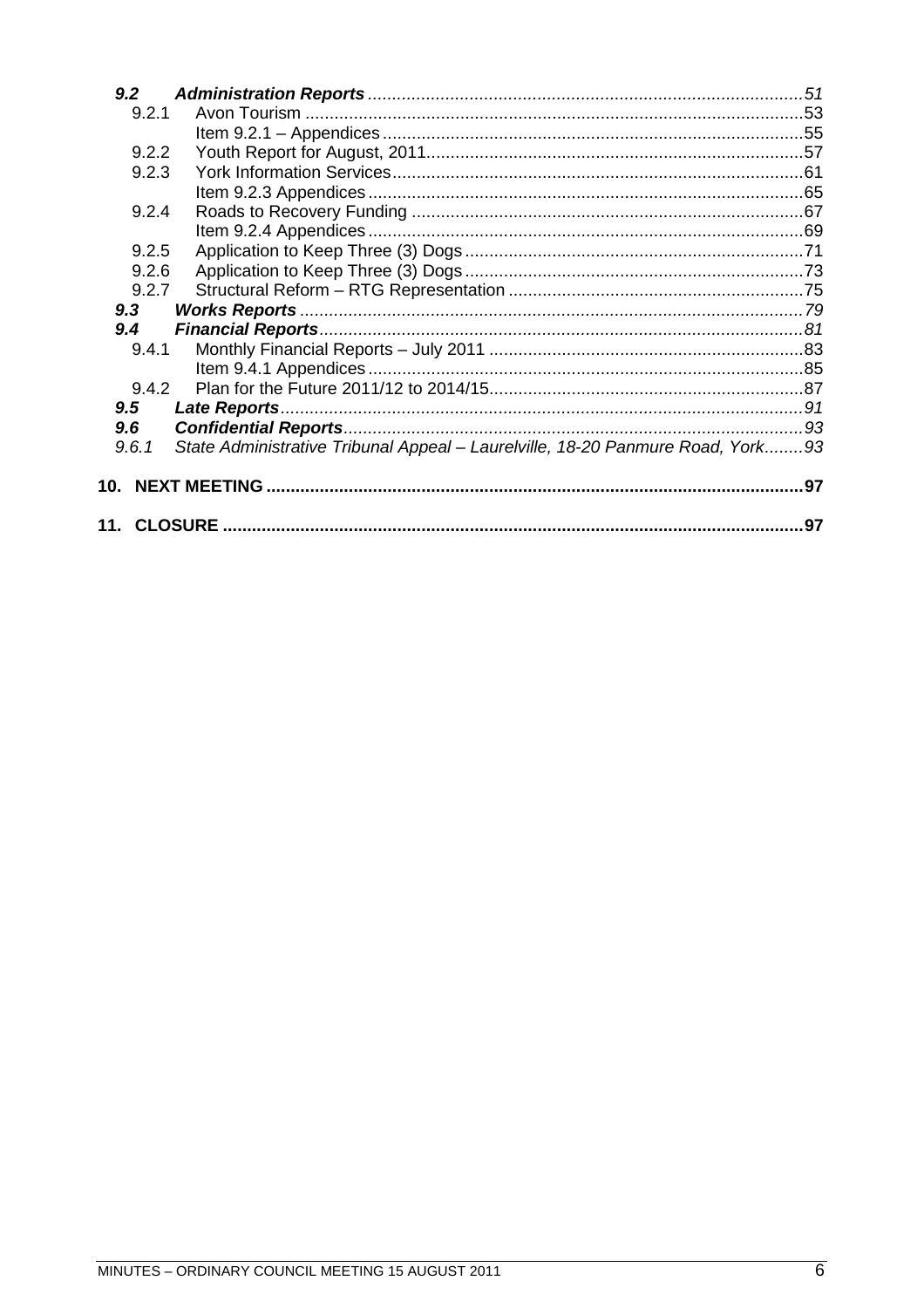

SHIRE OF YORK

#### THE ORDINARY MEETING OF THE COUNCIL HELD ON MONDAY, 15 AUGUST 2011, COMMENCING AT 3.02PM IN THE LESSER HALL, YORK.

The York Shire Council acknowledges the traditional owners of the land on which this meeting will be held.

### <span id="page-6-0"></span>**1. OPENING**

- <span id="page-6-1"></span>1.1 Declaration of Opening *Cr Pat Hooper, Shire President, declared the meeting open at 3.02pm*
- <span id="page-6-2"></span>1.2 Chief Executive Officer to read the disclaimer *Ray Hooper, Chief Executive Officer, read the disclaimer*
- <span id="page-6-3"></span>1.3 Announcement of Visitors *Nil*
- <span id="page-6-4"></span>1.4 Announcement of any Declared Financial Interests *Cr Brian Lawrance – Item 9.1.4 – Proximity Jacky Jurmann – Manager Planning Services – Item 9.1.4 - Proximity Cr Tony Boyle – Item 9.6.1 – Proximity*

### **2. ATTENDANCE**

- <span id="page-6-6"></span><span id="page-6-5"></span>2.1 Members *Cr Pat Hooper, Shire President; Cr Brian Lawrance; Cr Roy Scott; Cr Tony Boyle; Cr Trevor Randell*
- 2.2 Staff

<span id="page-6-7"></span>*Ray Hooper, Chief Executive Officer, Gordon Tester; Manager of Health and Building Services; Jacky Jurmann, Manager Planning Services; Glen Jones, Manager Works & Projects; Gail Maziuk, Finance Officer/Project Co-Ordinator; Helen D'Arcy-Walker, Executive Support Officer*

- <span id="page-6-8"></span>2.3 Apologies *Nil*
- <span id="page-6-9"></span>2.4 Leave of Absence Previously Approved *Cr Tricia Walters*
- <span id="page-6-10"></span>2.5 Number of People in Gallery at Commencement of Meeting *There were 15 people in the Gallery at the commencement of the meeting.*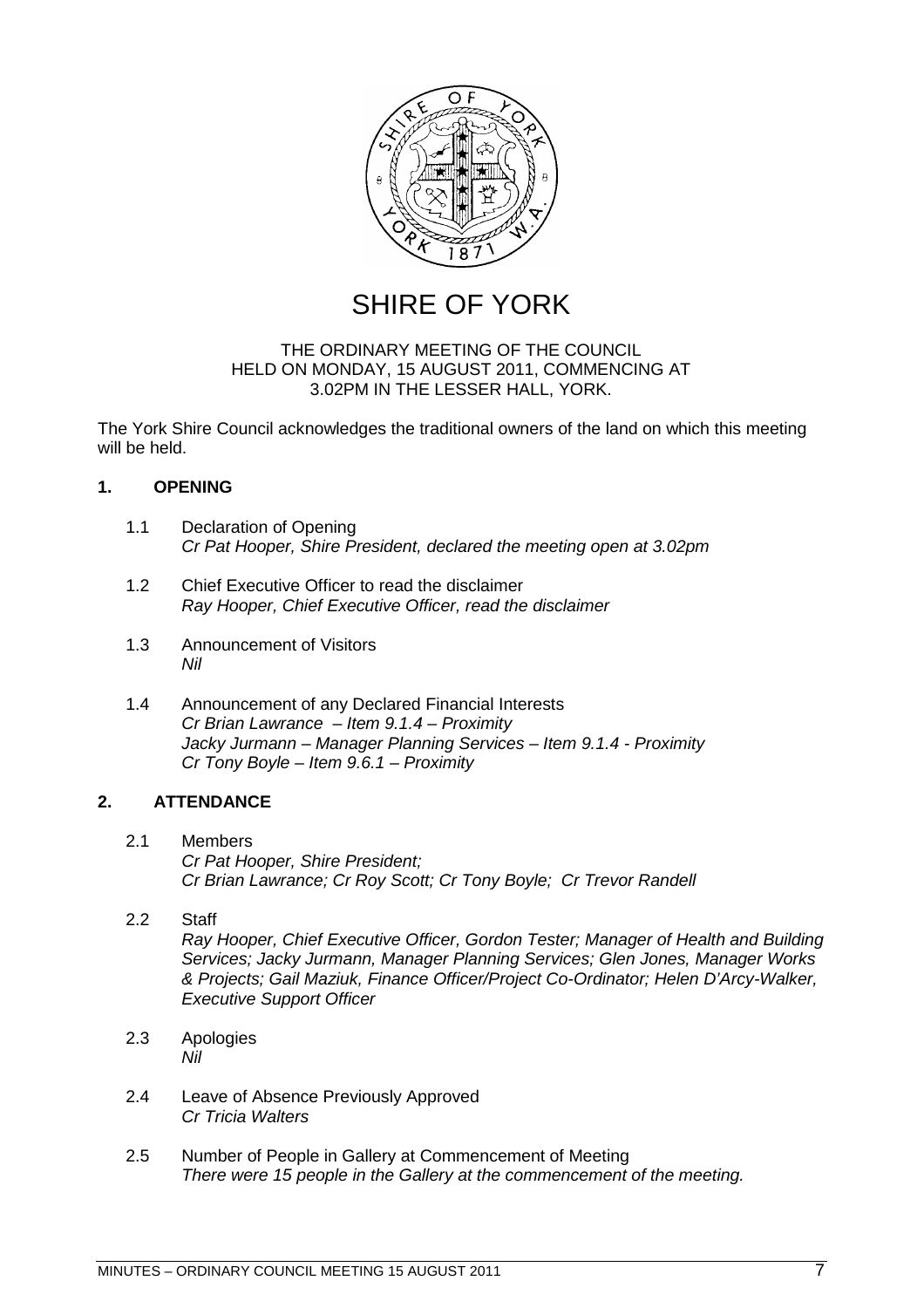#### **3. RESPONSE TO PREVIOUS PUBLIC QUESTIONS TAKEN ON NOTICE**

<span id="page-7-0"></span>3.1 Previous Public Questions Taken on Notice

<span id="page-7-1"></span>Mr Andrew Fraser 17 Pelham Street YORK WA 6302

#### **QUESTION TAKEN ON NOTICE**

Further to your question taken on notice at the July Council meeting please find set out below the relevant response.

#### **Question:**

Veranda Posts in CBD. Is it fair to put cost onto landowners because Council raised pavers?

#### **Response:**

No costs are forseeable to landowners because Council raised the pavers for the following reasons:

- All verandah posts in the main street are manufactured from jarrah, treated pine or steel. Some posts may not have been originally installed on stirrups.
- While the Building Code of Australia has deemed to comply diagrams that indicate a deemed to comply method of installing timber posts on stirrups with a clearance of 75mm to the below surface material, it needs to be understood that this is not the only method of connecting timber posts to the ground.
- Further to the above the Building Code of Australia is a performance based document first and a deemed to comply document second.
- The raising of the pavement levels around steel posts should have no consequences whatsoever.
- The raising of the pavement levels around treated pine posts (treated for durability and termite resistance) should have no consequences whatsoever.
- The raising of the pavement levels around jarrah posts should have no consequences whatsoever.
- Jarrah has an In ground durability of between 15 25 years and features a natural resistance to termites and has been used for many years to support houses and bridges in direct contact with the ground.
- There are therefore no clearances required from the base of the verandah posts to the surface of the pavers.
- No specific photographs of the aspect of the paving work were taken.
- There is no need to remove the pavers from the base of the verandah posts.
- No costs involved as nothing is required to be done.
- Council is not exposed to any costs as nothing is required to be done.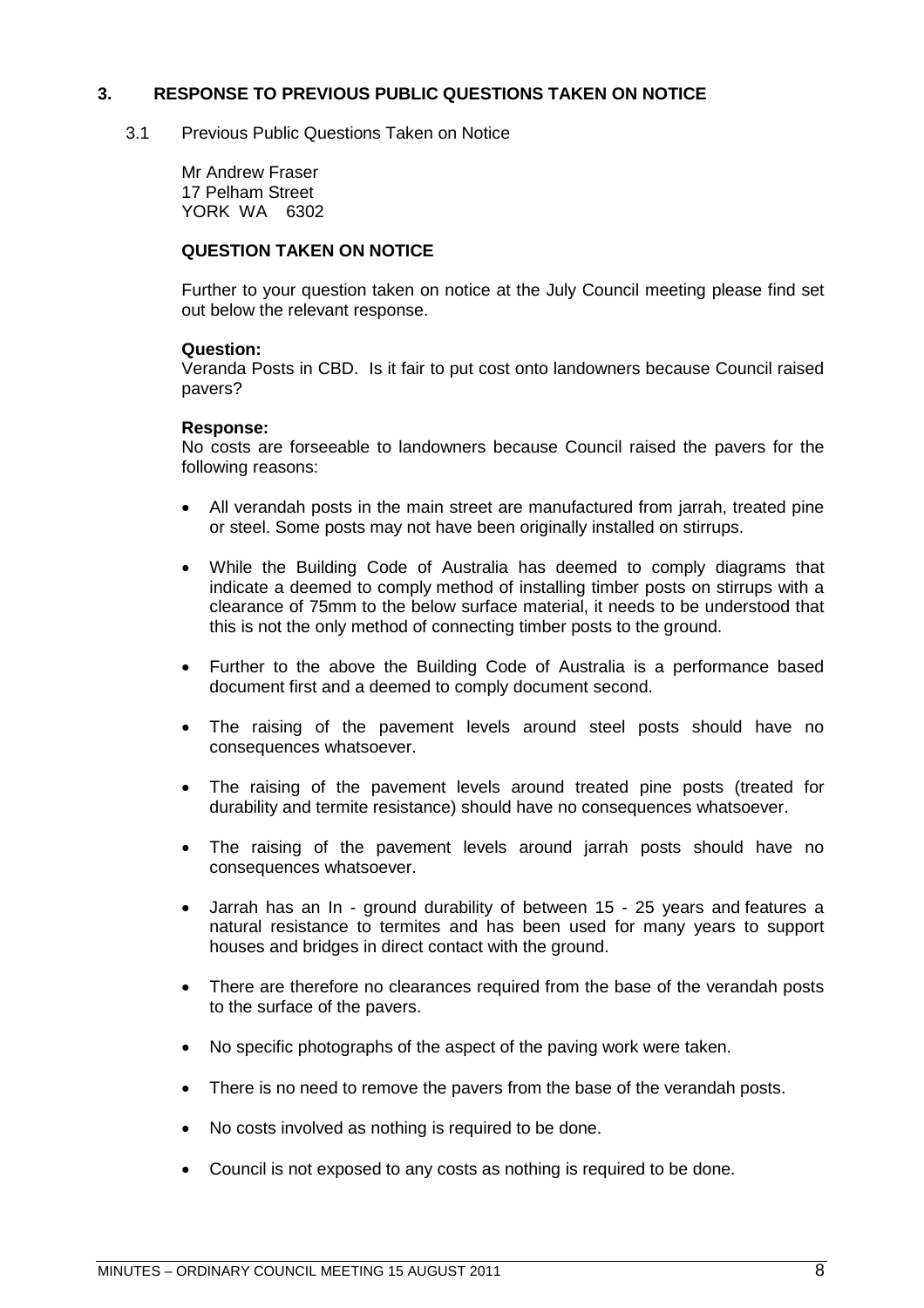Ms Darlene Barratt PO Box 797 YORK WA 6302

#### **QUESTIONS TAKEN ON NOTICE**

Further to your questions taken on notice at the July Council meeting please find set out below the relevant responses.

#### **Question 1:**

Why is Council employing people who do not know their job?

#### **Response:**

Relevant staff have the appropriate tertiary qualifications to undertake their tasks and duties.

#### **Question 2:**

Why has Council planted trees that are from the same family of the one that were originally hacked out?

#### **Response:**

The tree variety used was based on appropriate advice and are a variety used by many local governments.

#### **Question 3:**

Why are Council not taking up the offer of free CCTV for the main street?

#### **Response:**

The Shire of York has never received an offer of free CCTV, it has only ever received an offer of a trial of a particular system.

The Shire of York has worked continuously with the police and Office of Crime Prevention to ensure that any system installed meets all objectives and requirements and it will be cost effective.

#### **Question 4:**

Why did Council misappropriate letters from the Ratepayers Association and total letters received daily.

#### **Response:**

The Shire of York has never misappropriated letters from the York Ratepayers Association or any other body.

There was a perception that a high volume of letters were received from the York Ratepayers Association and/or members in some timeframes.

Ms Tanya Richardson 113 Newcastle Street YORK WA 6302

#### **QUESTION TAKEN ON NOTICE**

Further to your question taken on notice at the July Council meeting please find set out below the relevant response.

#### **Question:**

Why is there not a detailed sustainability plan for the trees?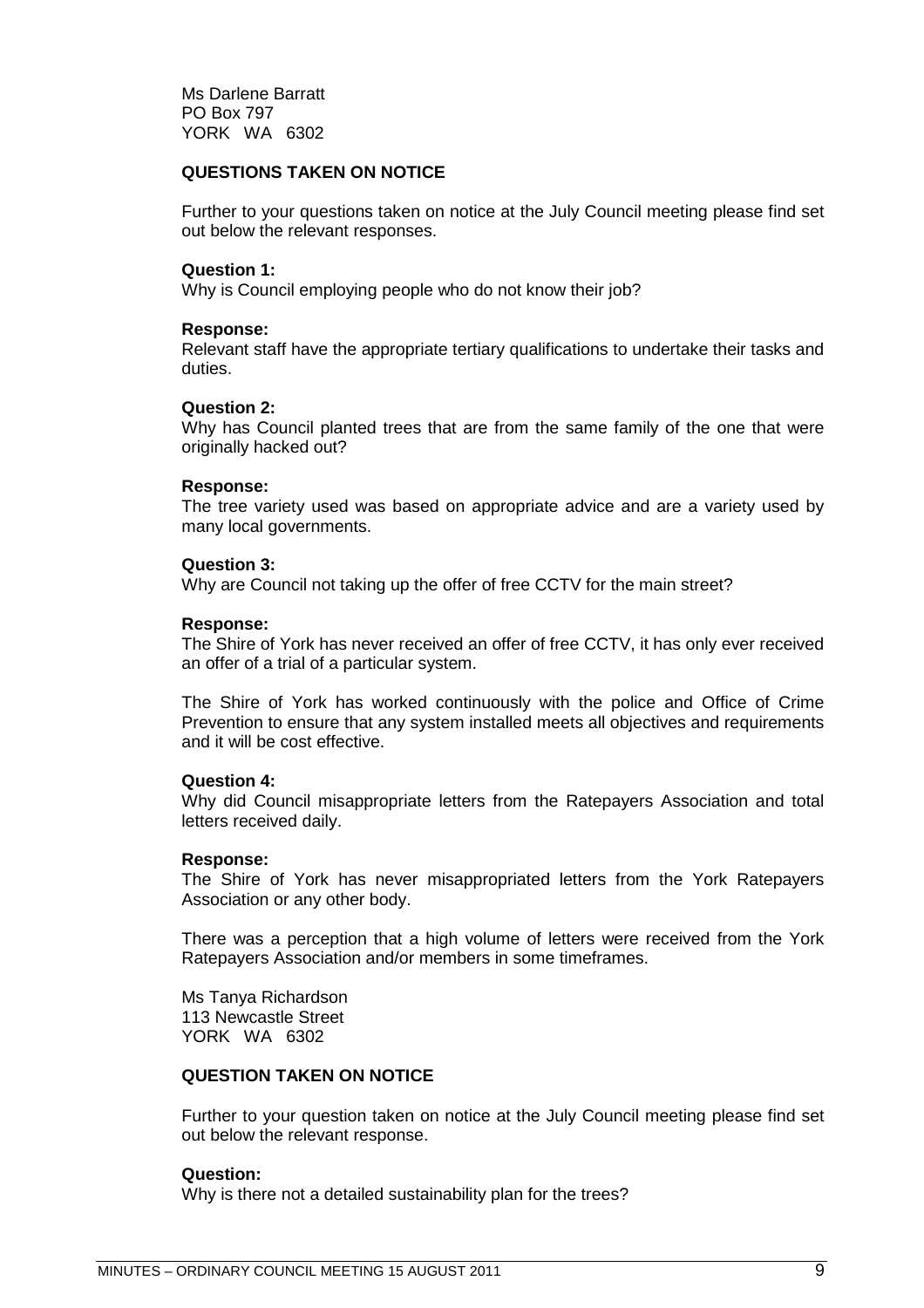#### **Response:**

This is not warranted or needed for the scale of tree planting in the CBD of York.

Mr Simon Saint 87 Avon Terrace YORK WA 6302

#### **QUESTION TAKEN ON NOTICE**

Further to your question taken on notice at the July Council meeting please find set out below the relevant response.

#### **Question:**

Why then is the Shire so unwilling to open the Town Hall earlier to accommodate the tourist buses which arrive at 8.30am?

#### **Response:**

Financial responsibility precludes a greater cost to provide visitor information and support services e.g. toilet access at the Town Hall outside of the current arrangements.

There are two other public toilet facilities in York and tour operators have been advised of these.

<span id="page-9-0"></span>The Shire of York will install additional signage to direct visitors to alternative public toilets when the hall is closed.

3.2 Written Questions *Nil*

#### **4. PUBLIC QUESTION TIME**

<span id="page-9-1"></span>Mr Simon Saint 87 Avon Terrace York WA 6302

#### **Question 1:**

Is there any particular reason why my question asked and taken on notice at the last Ordinary Council meeting on 18<sup>th</sup> July has not been answered?

#### **Response:**

We received advice from the Department of Planning after the Agenda for this meeting was prepared. The answer will be printed in the next Ordinary Council meeting Agenda.

#### **Question 2:**

According to the Ombudsman's report the Shire agreed to fund a private mediator and apparently we refused that offer.

#### **Response:**

The Council did not write the report and it was written with information received from other people.

#### **Question 2a:**

When, where and how did we refuse that offer?

#### **Response:**

Not Council – third party involvement.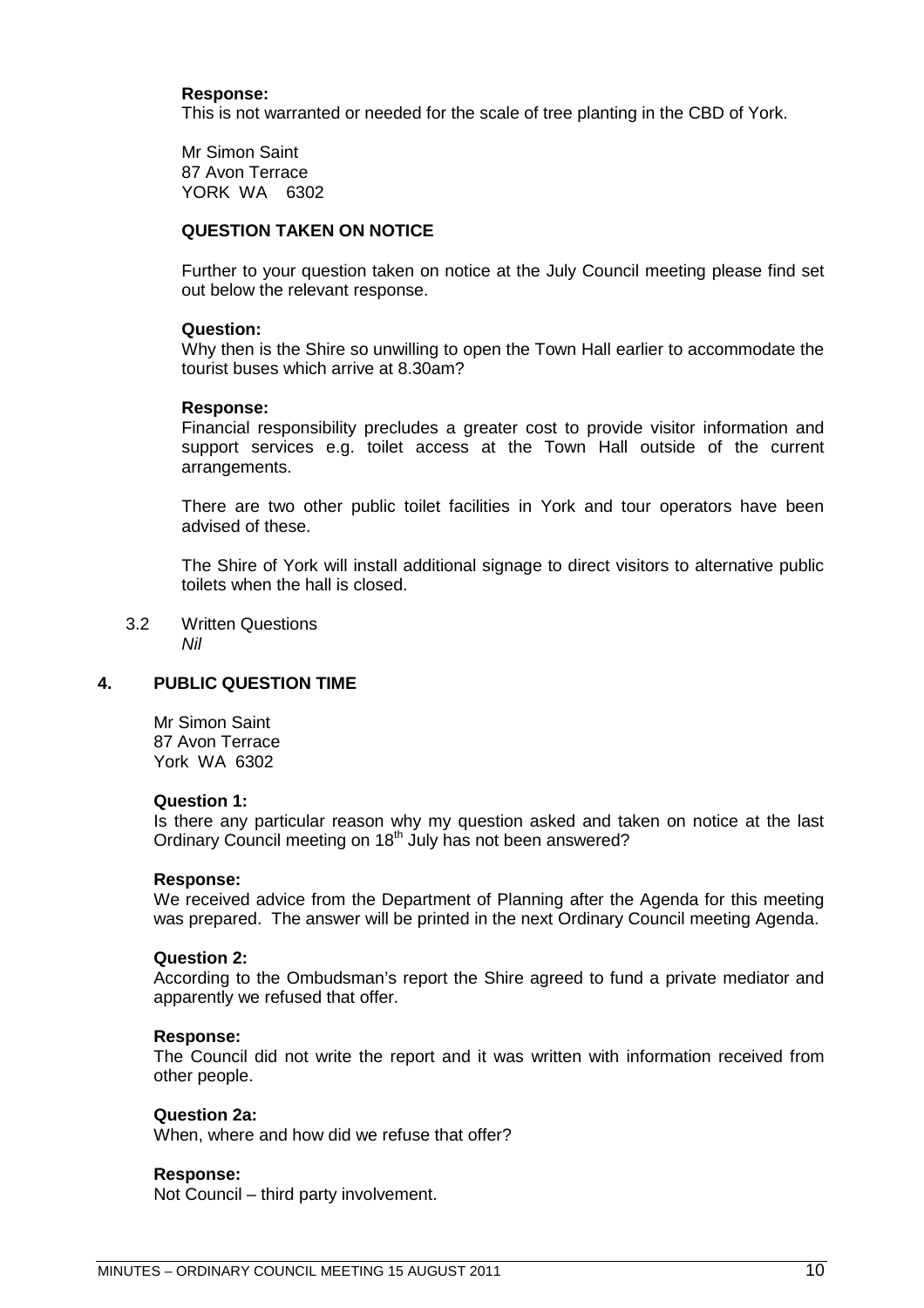#### **Question 3a:**

Does Council recall on a recent TV program the CEO stating, quote "I believe they've been given every opportunity to have their say and be heard and have things assessed independently and not one of them has come out in support of their claims"?

#### **Response:**

Not aware of the wording.

#### **Question 3b:**

Is the Council aware that the Shire was under investigation by the Ombudsman and of the subsequent report dated 3re August, 2011?

#### **Response:**

Had discussion with Ombudsman's office.

#### **Question 3c:**

Is Council aware of the term Defective Administration and its definition?

#### **Response:**

Yes

#### **Question 3d:**

Is Council aware on page 6 of the report under the heading Defective Administration.

#### **Response:**

Council is aware of the report.

#### **Question 3e:**

Does Council then agree that this report would appear to support our claims?

#### **Response:**

No. The Ombudsman has closed the file.

#### **Question 3f:**

Is Council aware that over the last eighteen months we have been questioning the Shire over various administrative deficiencies not once has an apology been offered to counteract those deficiencies?

#### **Response:**

Aware.

#### **Question 4:**

Why do you elected members sit there in contemptuous disquiet and condone the actions and untruths of this administration?

#### **Response:**

Noted.

#### **Question 5a:**

Do Shire public buildings have to conform with premises standards?

#### **Response:**

Things are now in place.

#### **Question 5b:**

Are there any Shire Public Toilets within the CBD that comply with Premises Standards?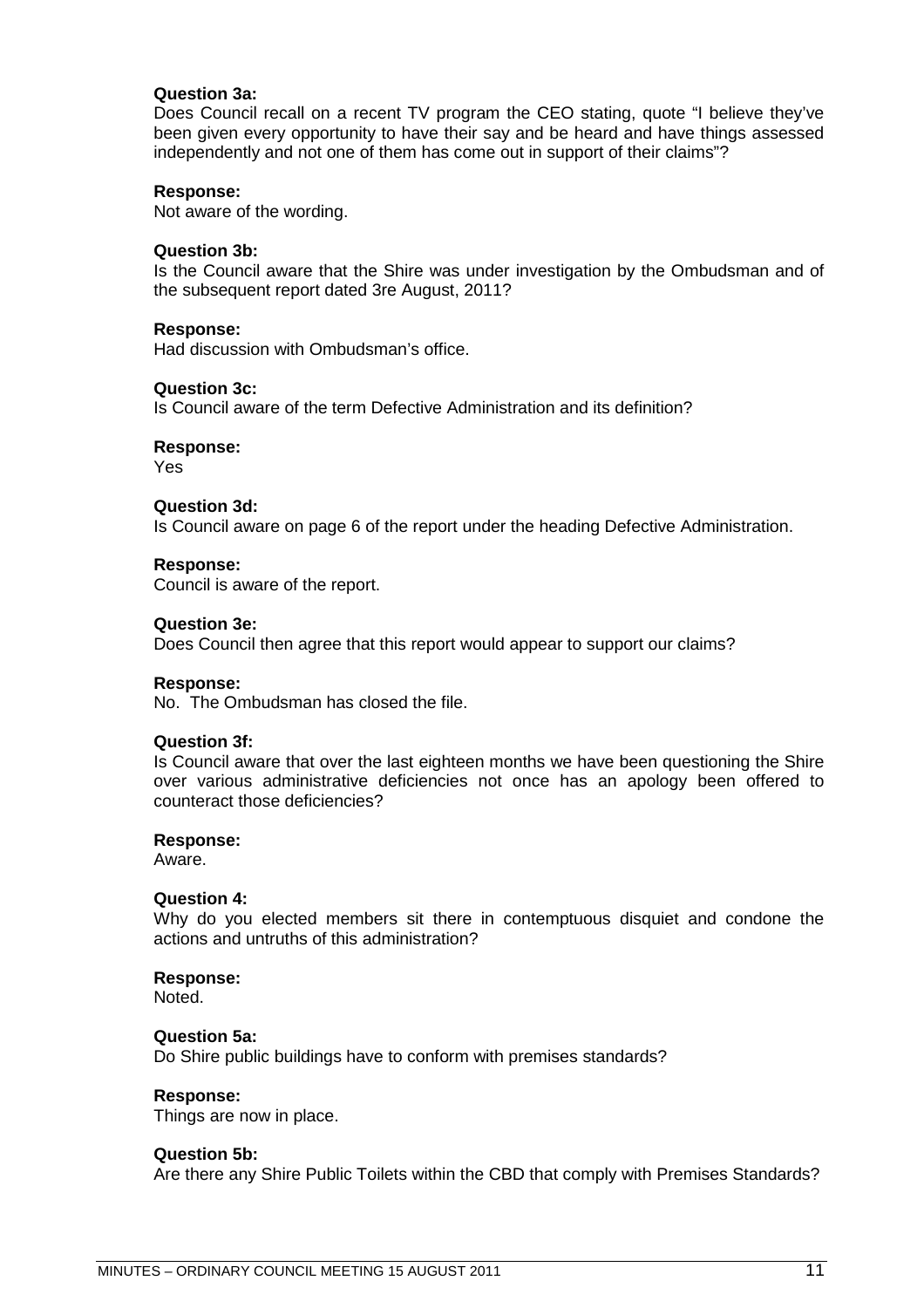#### **Response:**

Manager Environmental Health & Building Services replied that they do not comply and that action has been taken to ensure full compliance.

#### **Question 5c:**

Why then do I need to comply and the Shire does not?

#### **Response:**

Plans used had been used by other Shires and the Shire has acted to comply.

#### **Question 5d:**

CEO – confirmed all Senior Staff have proper qualifications, who signed toilets off?

#### **Response:**

The previous Environmental Health Officer.

Mr Peter McInnes 61 Roe Street York WA 6302

#### **Question 1:**

What is the Shires policy for buying cars?

#### **Response:**

There is a WALGA preferred providers listing.

#### **Question 2:**

Do Northam dealers give us a price?

#### **Response:**

Yes

Mrs Roma Paton 30 Bouverie Road York WA 6302

#### **Question 1:**

I refer to Council meeting of 21<sup>st</sup> March, 2011 when Mrs Saint bought the 1989 building regulations to the attention of the Shire of York, Manager Health & Building Services. Is it not fair and reasonable for the York Shire Councillors to explain why they did not question how this had come about and act on the Saint's questions and complaints regarding the York Administration before it became a matter for the Western Australian Ombudsman to deal with?

#### **Response:**

Noted.

#### **Question 2:**

Councillors, is it not accepted, in your role as Elected York Councillors you are to be approachable by members of the York Community who have concerns, to listen to questions asked each month at Council meetings, then read the answers provided in the Minutes, to ensure the community in total is being treated fairly?

#### **Response:**

Noted.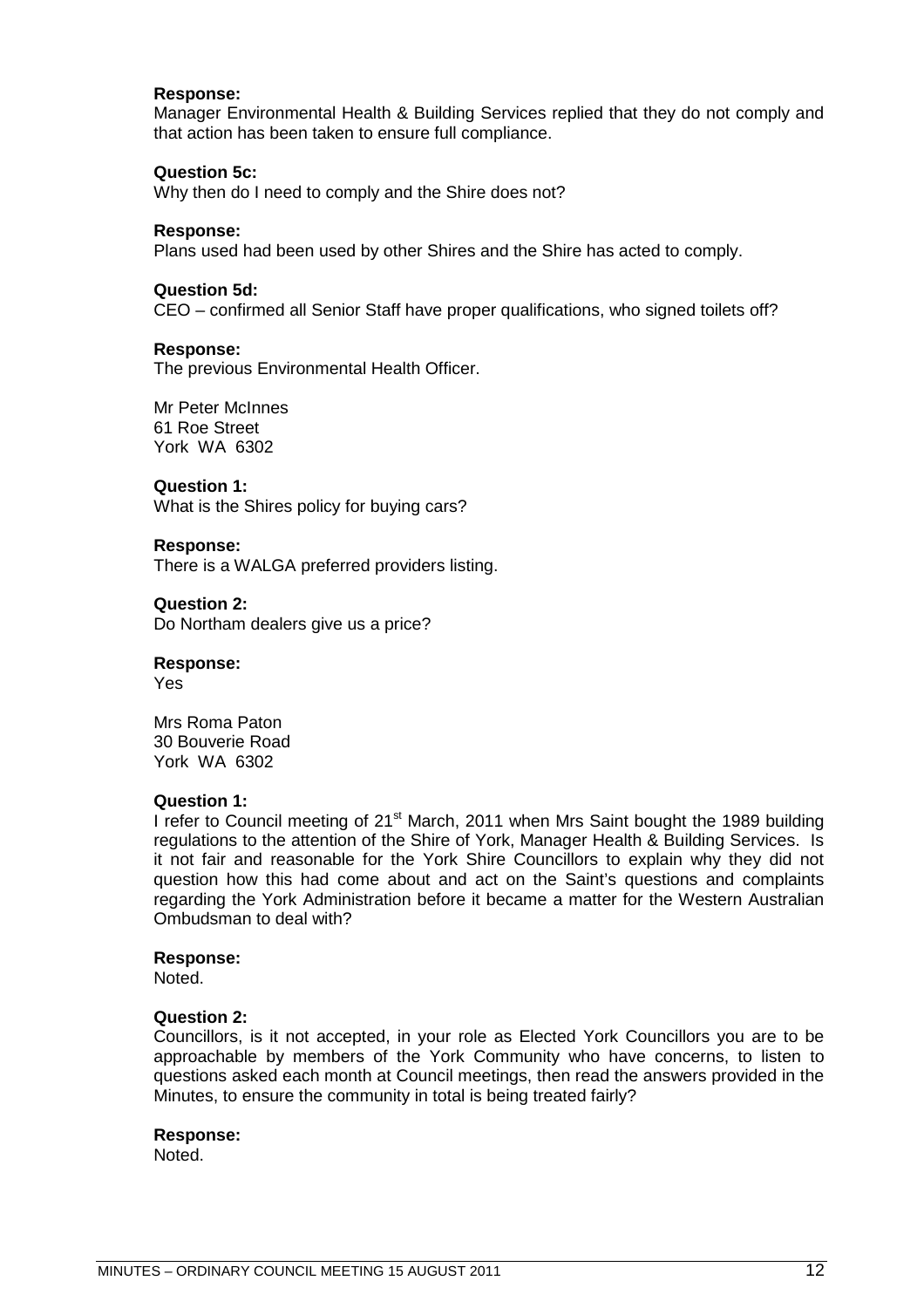#### **Question 3:**

As York councillors, do you not consider if the State Ombudsman can investigate and confirm the Administration was defective with its handling of the Saints concerns, why did you not realise something was wrong and help them?

#### **Response:**

Noted.

#### **Question 4:**

Do the Councillors feel it would be fair that members of the community could have come to the conclusion that you failed the Saint's in your role as Councillors by not believing they had serious problems before it became common knowledge on State and National television?

#### **Response:**

Noted.

#### **Question 5:**

Given Simon Saint handed in his Australian Citizenship is it not fair and reasonable for the community of York to conclude that you a Councillors failed in your duty of care towards them?

#### **Response:**

**Noted** 

Ms Tanya Richardson 113 Newcastle Street York WA 6302

#### **Question 1:**

Refer to item no 132148 (51) of the 2011/12 budget – Tourist Bureau Contribution. Can you please confirm the amount of \$13,000 set aside in the budget was for an outstanding debt for the York Bridal Fair which the YTB was supposedly holding in trust?

#### **Response:**

Noted.

#### **Question 2:**

Refer to item no 132148 (51) of the 2011/12 budget, can you please confirm that YTB funding has been withheld to contribute towards the purchase of stock for the York Information Service?

#### **Response:**

Yes

#### **Question 3a:**

Refer to item no 132145 (51) of the 2011/12 budget – Town Hall Centenary, can you confirm if the \$50,000 amount set aside is for a dignitary function?

#### **Response:**

Yes

#### **Question 3b**

Are Visitors to town going to be invited?

**Response:** Yes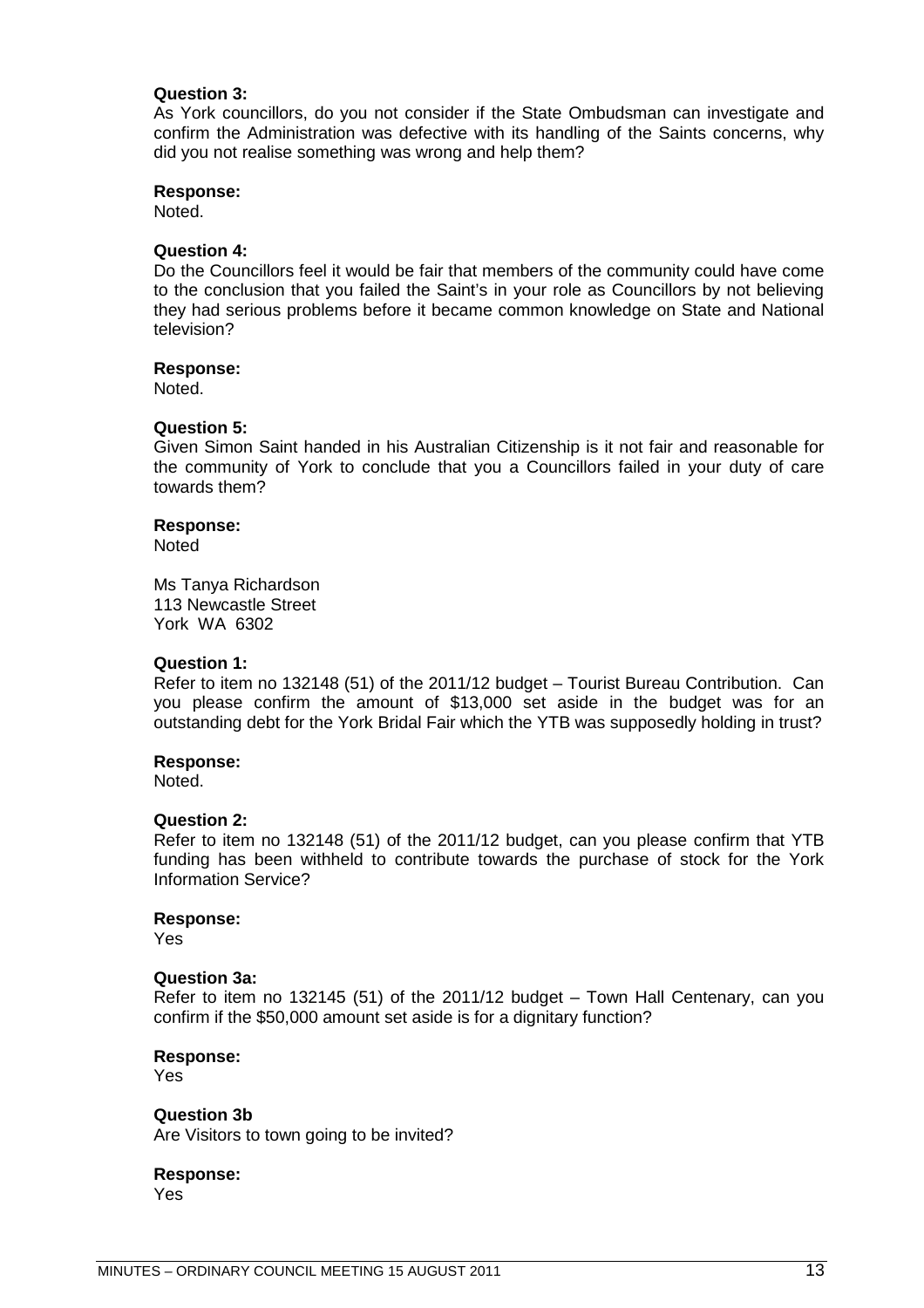#### **Question 3c:**

Are locals going to be invited?

#### **Response:**

Yes

**Question 4:** Do Councillors have an input in answers given to questions taken on notice?

#### **Response:**

Councillors have input into answers.

#### **Question 5a:**

Are all Councillors aware of the Avon Tourism Holiday Planner publication?

#### **Response:**

Yes

#### **Question 5b:**

Are Councillors aware that it is now distributed to all airports, visitors centres and with Exp Perth into the New Zealand and Asian markets?

#### **Response:**

Yes

#### **Question 5c:**

Are Councillors aware that each Shire in the Avon contributes to the cost of this publication but York does not?

#### **Response:**

Yes

Ms Darlene Barratt PO Box 797 York WA 6302

#### **Question 1:**

Why is Council employing people who do not have appropriate qualifications?

#### **Response:**

Noted.

#### **Question 2:**

Why has Council planted trees that are from the same family of the one that were originally hacked out?

#### **Response:**

Noted.

#### **Question 3:**

Why are Council not taking up the offer of free CCTV for the main street? What is the difference between a free trial offer and free CCTV?

#### **Response:**

Noted.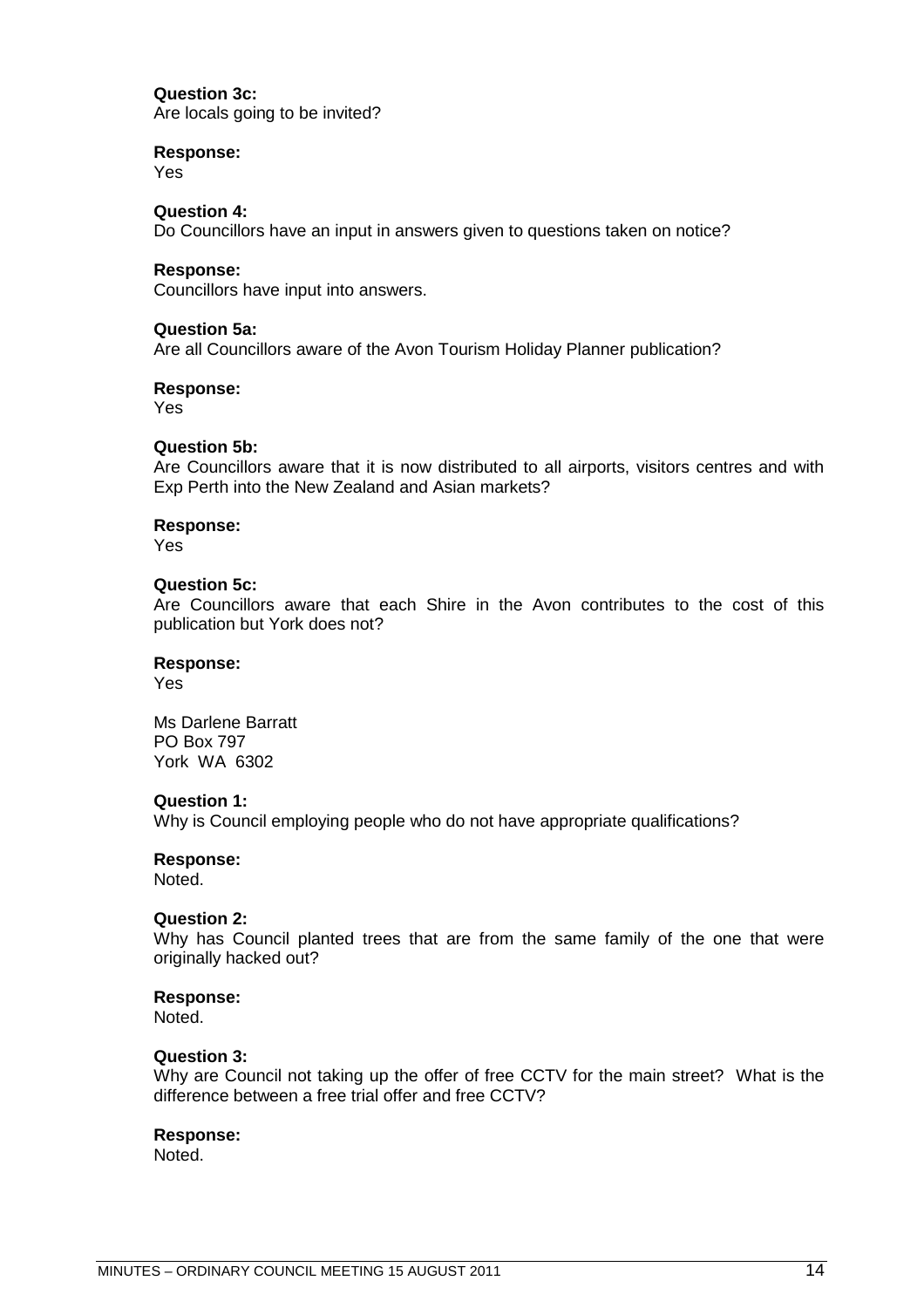#### **Question 4:**

Why did Council misappropriate letters from the Ratepayers Association.

#### **Response:**

Noted.

Mrs Roma Paton 30 Bouverie Road York WA 6302

#### **Question:**

Why do you take everything as noted?

#### **Response:**

Noted.

Ms Darlene Barratt PO Box 797 York WA 6302

#### **Question:**

<span id="page-14-0"></span>Not recorded as it related to private activity and not that of Council or the Shire of York and it contained allegations/statements about an individual.

#### **5. APPLICATIONS FOR LEAVE OF ABSENCE** *Nil*

<span id="page-14-1"></span>**6. PETITIONS / PRESENTATIONS / DEPUTATIONS** *Nil*

#### **7. CONFIRMATION OF MINUTES OF PREVIOUS MEETING**

<span id="page-14-2"></span>7.1 Minutes of the Ordinary Council Meeting held July 18, 2011

<span id="page-14-3"></span>**Confirmation** 

| <b>RESOLUTION</b><br>090811                   |                                                                         |
|-----------------------------------------------|-------------------------------------------------------------------------|
| <b>Moved: Cr Lawrance</b>                     | Seconded: Cr Randell                                                    |
| confirmed as a correct record of proceedings. | "That the Minutes of the Ordinary Council Meeting held July 18, 2011 be |

*CARRIED: 5/0*

7.2 Minutes of the Special Council Meeting held August 11, 2011

<span id="page-14-4"></span>**Confirmation** 

**RESOLUTION 100811** Moved: Cr Boyle **Seconded: Cr Randell** 

*"That the Minutes of the Special Council Meeting held August 11, 2011 be confirmed as a correct record of proceedings.*

*CARRIED: 5/0*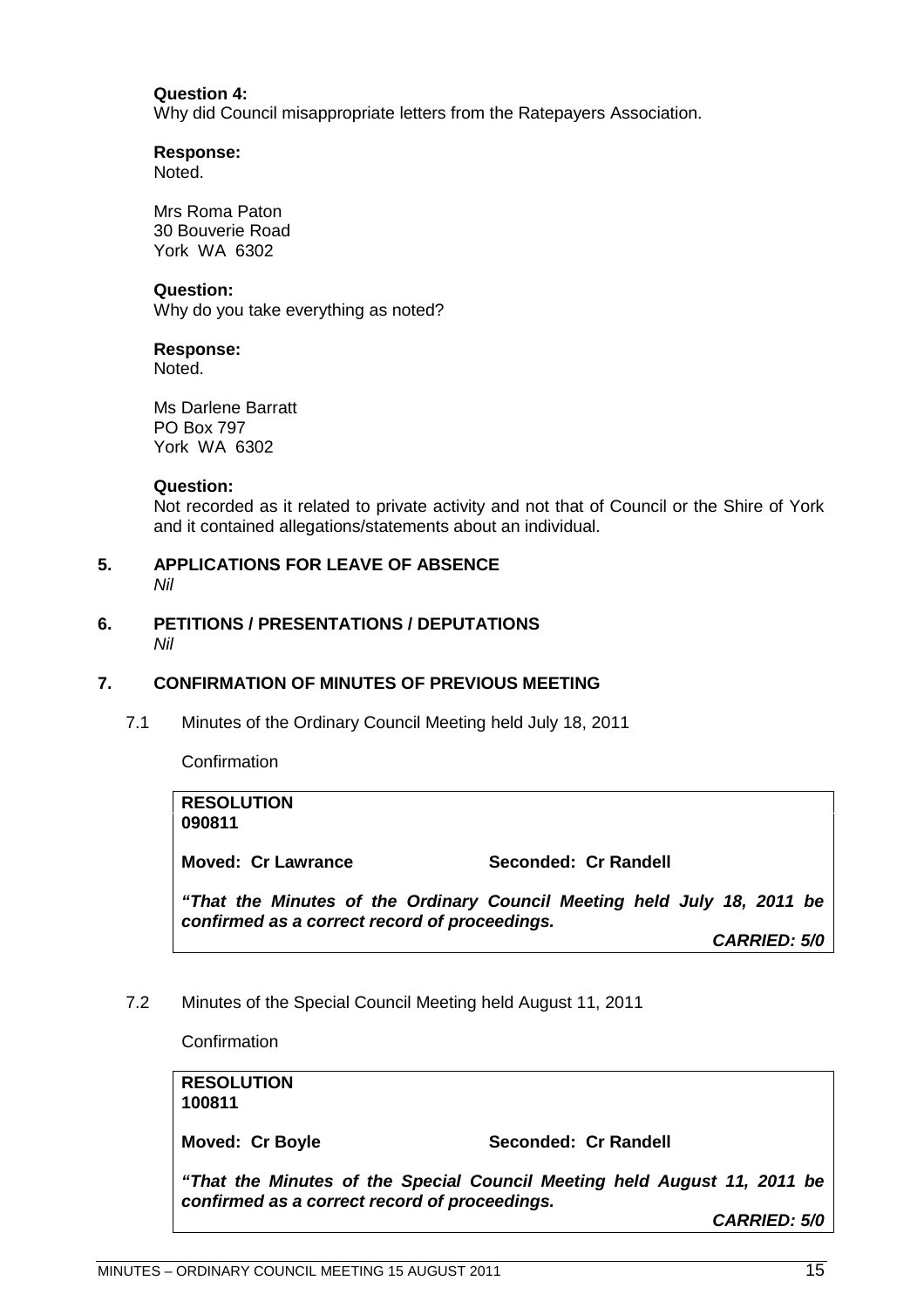### **8. ANNOUNCEMENTS BY PRESIDING MEMBER WITHOUT DISCUSSION**

<span id="page-15-0"></span>*Cr Hooper congratulated Beth Beglin and Karen Ovens of the CWA who both won awards at the recent Claremont Craft Fair. The community is also extremely proud of Yorks FESA unit and member Phil Furey who were nominated for awards while Richard Boultbee was awarded the highest award from FESA for the year.*

### <span id="page-15-1"></span>**9. OFFICER'S REPORTS**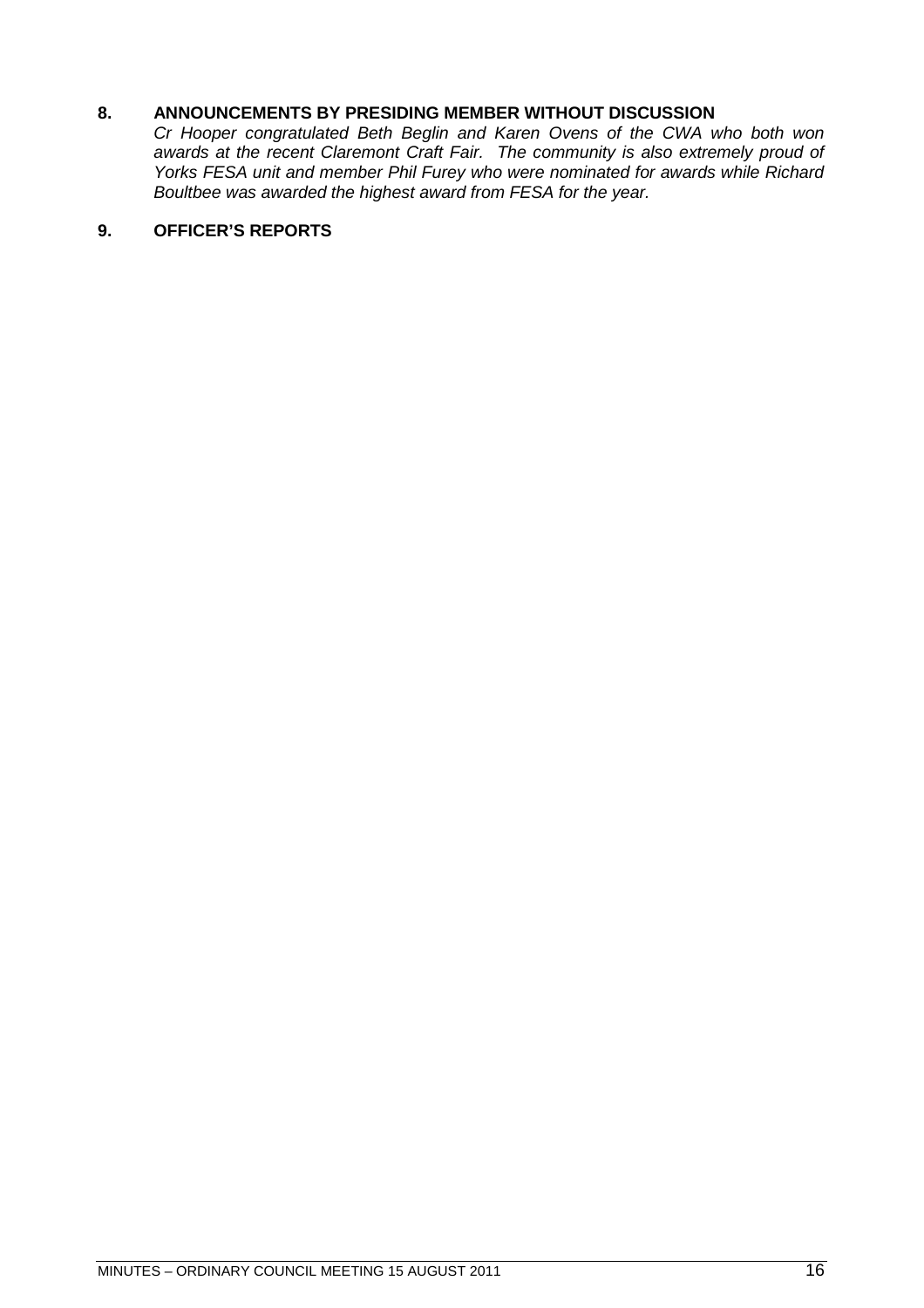# <span id="page-16-0"></span>**9.1 Development Services**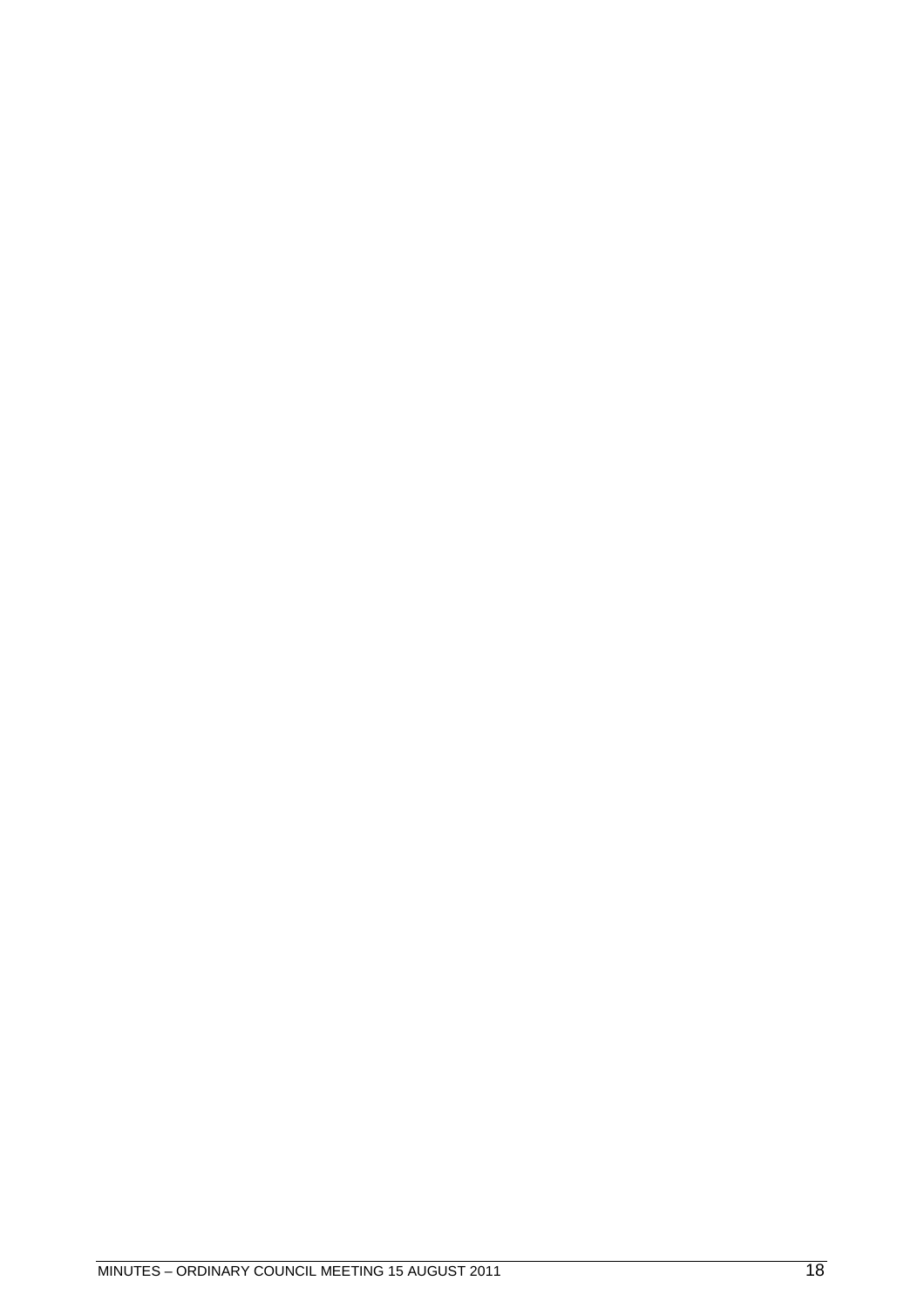# **9. OFFICER'S REPORTS**

**9.1 DEVELOPMENT REPORTS**

<span id="page-18-0"></span>**9.1.1 Proposed Local Planning Policy - Advertising Signage**

*When acting as a planning authority in accordance with the powers conferred by the Planning and Development Act 2005 and any relevant scheme, the Council of the Shire is entitled to make decisions based only on proper planning considerations.*

| <b>FILE NO:</b>                |                       |
|--------------------------------|-----------------------|
| <b>COUNCIL DATE:</b>           | <b>15 August 2011</b> |
| <b>REPORT DATE:</b>            | 3 August 2011         |
| <b>LOCATION/ADDRESS:</b>       | <b>Shire-wide</b>     |
| <b>APPLICANT:</b>              | <b>Shire of York</b>  |
| <b>SENIOR OFFICER:</b>         | R Hooper, CEO         |
| <b>REPORTING OFFICER:</b>      | J Jurmann, MPS        |
| <b>DISCLOSURE OF INTEREST:</b> | Nil                   |
| <b>APPENDICES:</b>             | <b>Draft Policy</b>   |
| <b>DOCUMENTS TABLED:</b>       | Nil                   |

#### **Summary:**

Currently advertising signage is regulated under the provisions of the York Town Planning Scheme No. 2.

It is proposed to introduce a Local Planning Policy to better regulate advertising signage and to provide appropriate exemptions from approval for temporary signage and for community and sporting groups.

#### **Background:**

Advertisements play a vital role as a means of advertising the service and product available from a business or organisation. The display of advertisements is beneficial in providing a public service through providing information to the community.

The over-use of advertisements, however, contributes to an accumulation and eventual proliferation of signage clutter, to the extent that the advertisements become ineffective and impact negatively on the amenity of the streetscape and character of the area.

Inappropriately located advertisements may also create a hazard to pedestrians and road users.

In order to ensure that advertisements are used for best advantage, organisations, businesses and property owners are encouraged to demonstrate the reasonable and appropriate use of advertisements, and focus more on providing short, distinct signage and branding to limit the number of words and the use of suitable contrasting colours and text that make advertisements distinct and clearly legible.

#### **Consultation:**

The draft Policy will be advertised in accordance with the provisions of the York Town Planning Scheme No. 2.

#### **Statutory Environment:**

York Town Planning Scheme No. 2

Clause 5.3 of the Scheme gives the Shire power to control the erection, placement and display of advertisements.

Currently Schedule 8 of the Scheme provides exemptions for certain advertisements. However, there are no other guidelines for the erection, placement or display of advertisements, with the exception of advertisements on a heritage place or within a heritage precinct.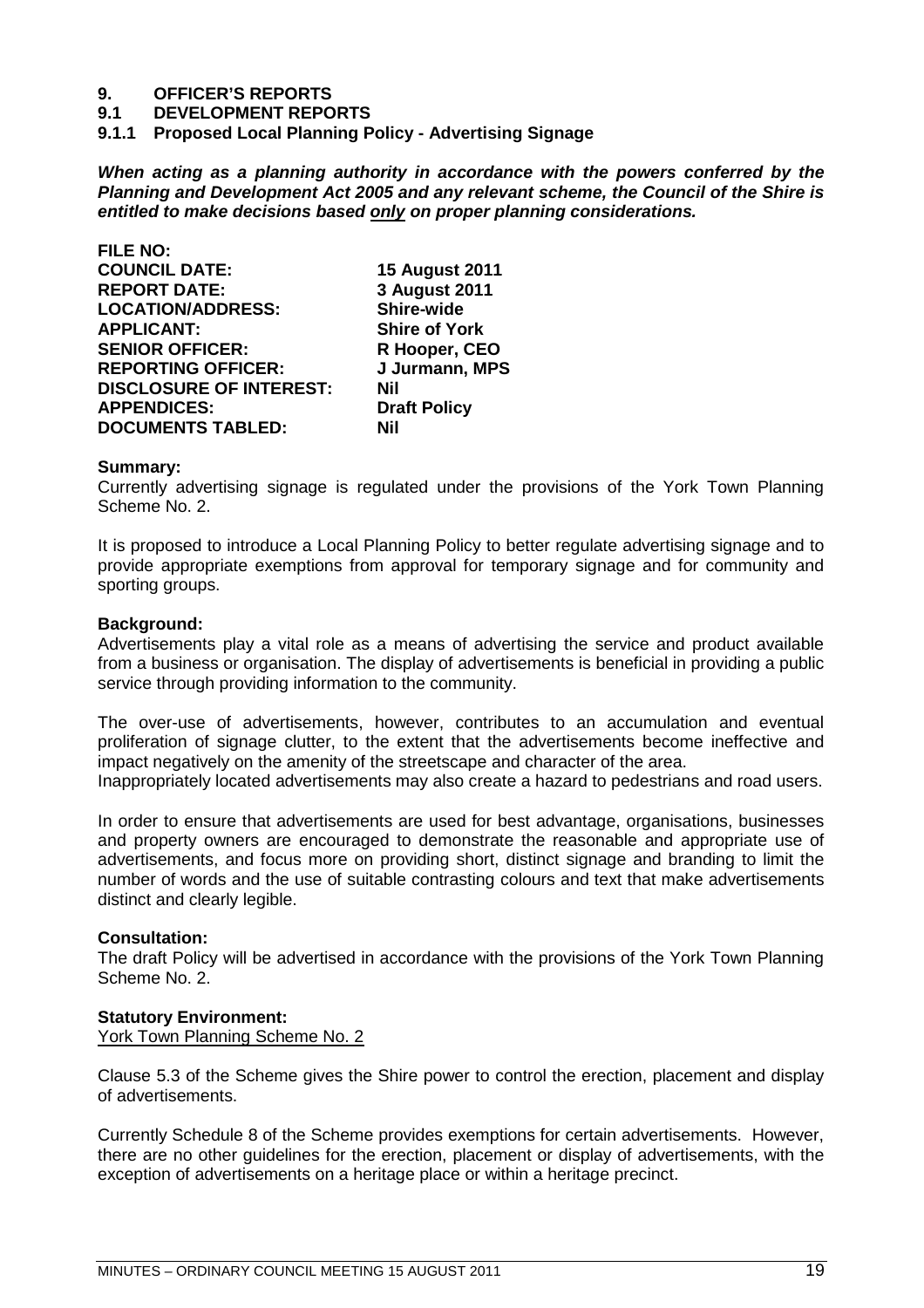There are no specifications or direction as to appropriate advertising within the current Scheme provisions. The draft Policy will provide the community with direction with regards to expectations regarding advertising.

Council may develop and adopted a Local Planning Policy under the provisions of Clause 8.8 of the York Town Planning Scheme No. 2.

A Local Planning Policy is not part of the Scheme and does not bind the Council in respect of any application for planning approval but the Council is to have due regard to the provisions of the policy.

#### Local Planning Policy – Heritage Precincts and Places

The proposed Policy will be read in conjunction with the controls with the Local Planning Policy – Heritage Precincts and Places.

#### **Policy Implications:**

The proposed policy will provide Council and developers with guidelines for appropriate advertising signage within the Shire.

Existing lawful advertisements will not be affected by this Policy.

#### **Financial Implications:**

Costs associated with the advertising of the draft Policy.

#### **Strategic Implications:**

The proposed Policy is consistent with the provisions of the York Local Planning Strategy and Scheme. It is considered that the adoption of the proposed Policy will assist in achieving a more appropriate outcome for advertising signage within the Shire.

# **Voting Requirements:**

**Absolute Majority Required: No**

**Site Inspection: Site Inspection Undertaken: Not applicable**

## **Triple bottom Line Assessment:**

**Economic Implications:**

Landowners and developers will have more guidance before preparing planning applications for advertising signage, which will streamline the development preparation process.

#### **Social Implications:**

Inappropriate advertising can have adverse social impacts, including creating a hazard to pedestrians and traffic. Over-use of advertising can contribute to signage clutter and impact negatively on the amenity of the streetscape and character of the area.

#### **Environmental Implications:**

Inappropriate and accumulation of signage can detract from the natural and built environment.

#### **Comment:**

The proposed Policy provides clear direction on Council's expectations with regards to advertising signage.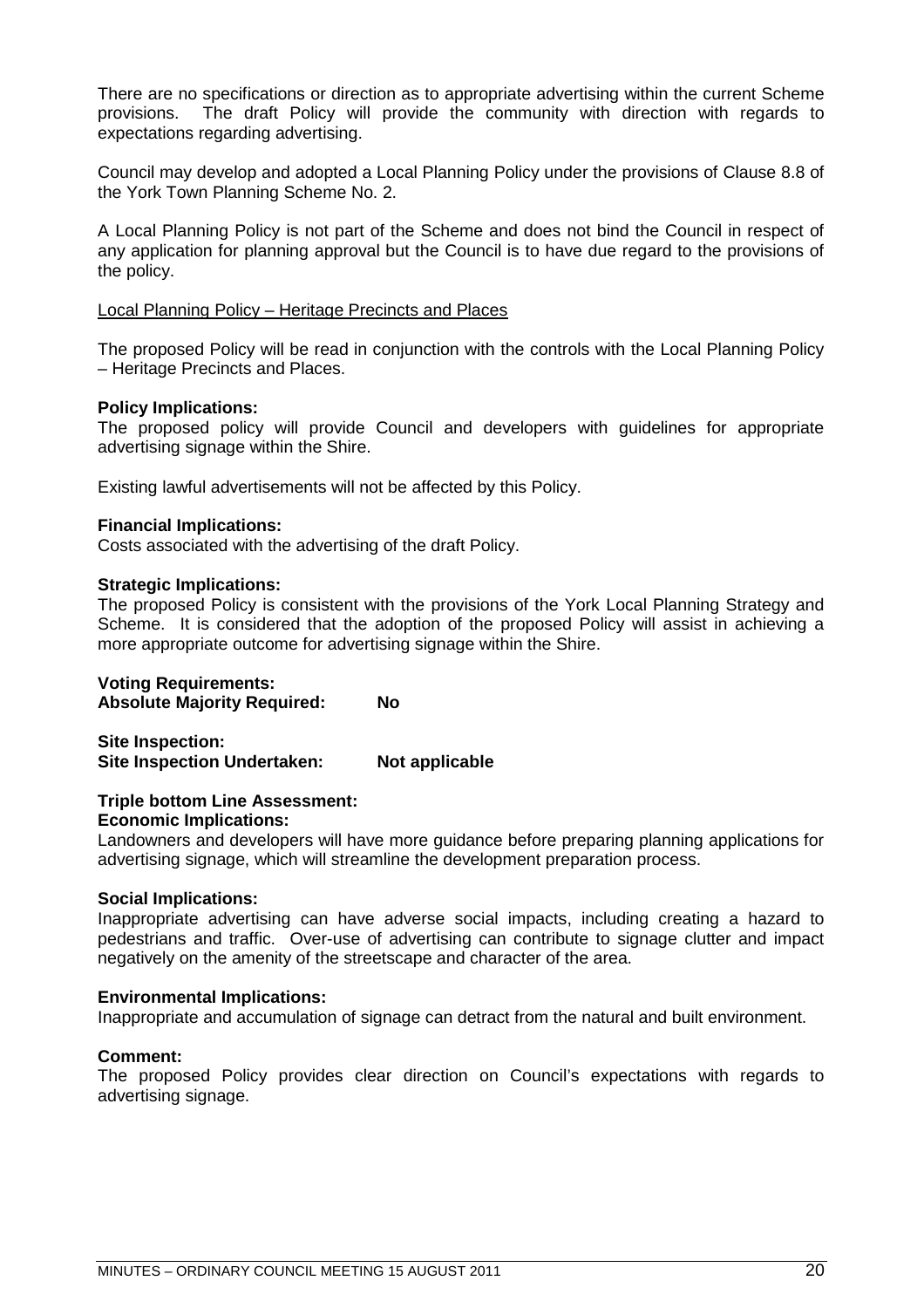# **RESOLUTION 110811 Moved: Cr Scott** Seconded: Cr Randell *"That Council: 1. Resolve to adopt the proposed Local Planning Policy – Advertising Signage for advertising purposes; 2. advertise the proposed Local Planning Policy – Advertising Signage in accordance with the provisions of Clause 8.8.2 of the Shire of York Town Planning Scheme No. 2 for a period of 42 days; and 3. Resolve that after the expiry of the advertising period, consider a report detailing submissions made relating to the proposed Local Planning Policy – Advertising Signage prior to formally adopting the Policy." CARRIED: 5/0*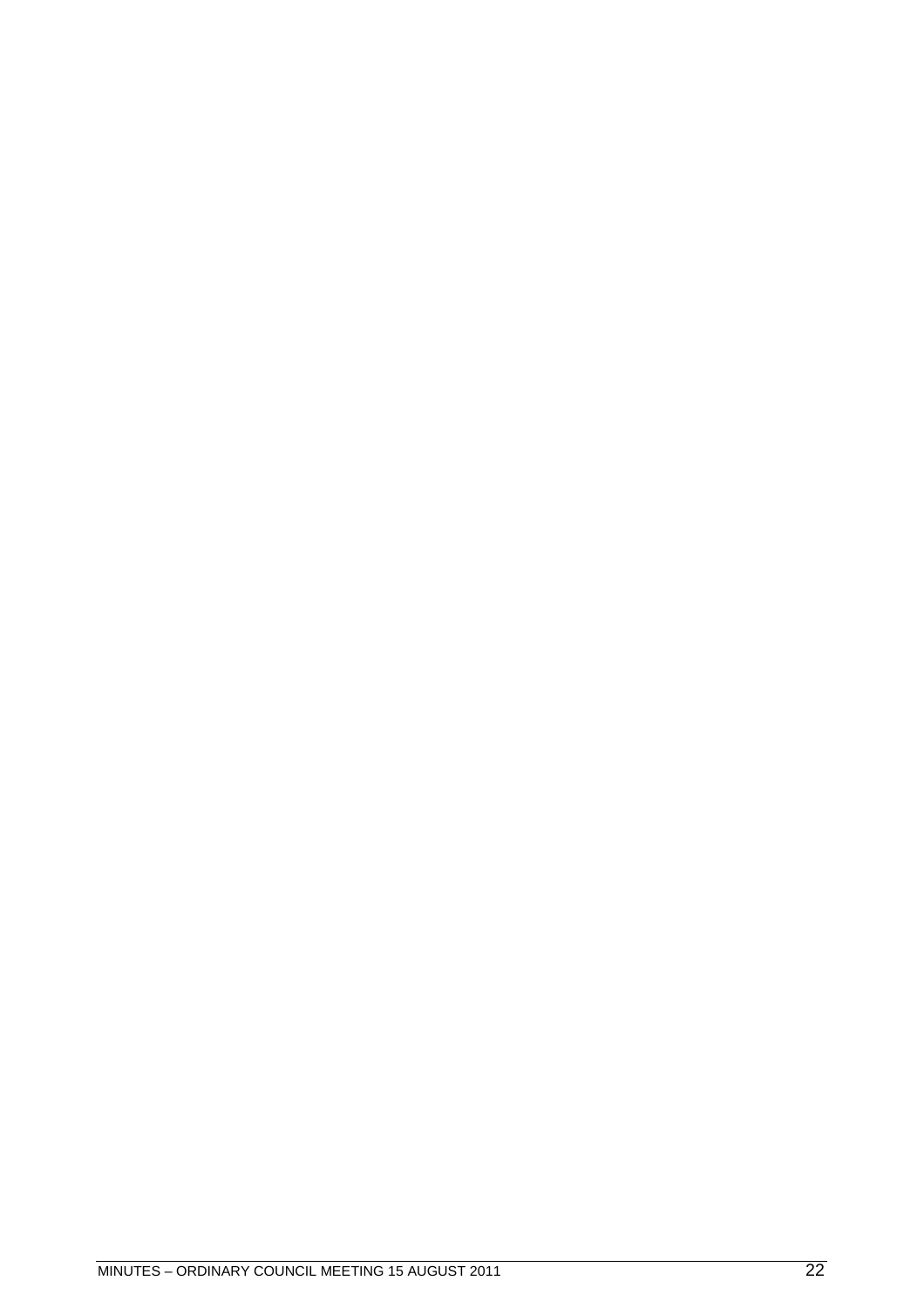### <span id="page-22-0"></span>**Item 9.1.1 - Appendices**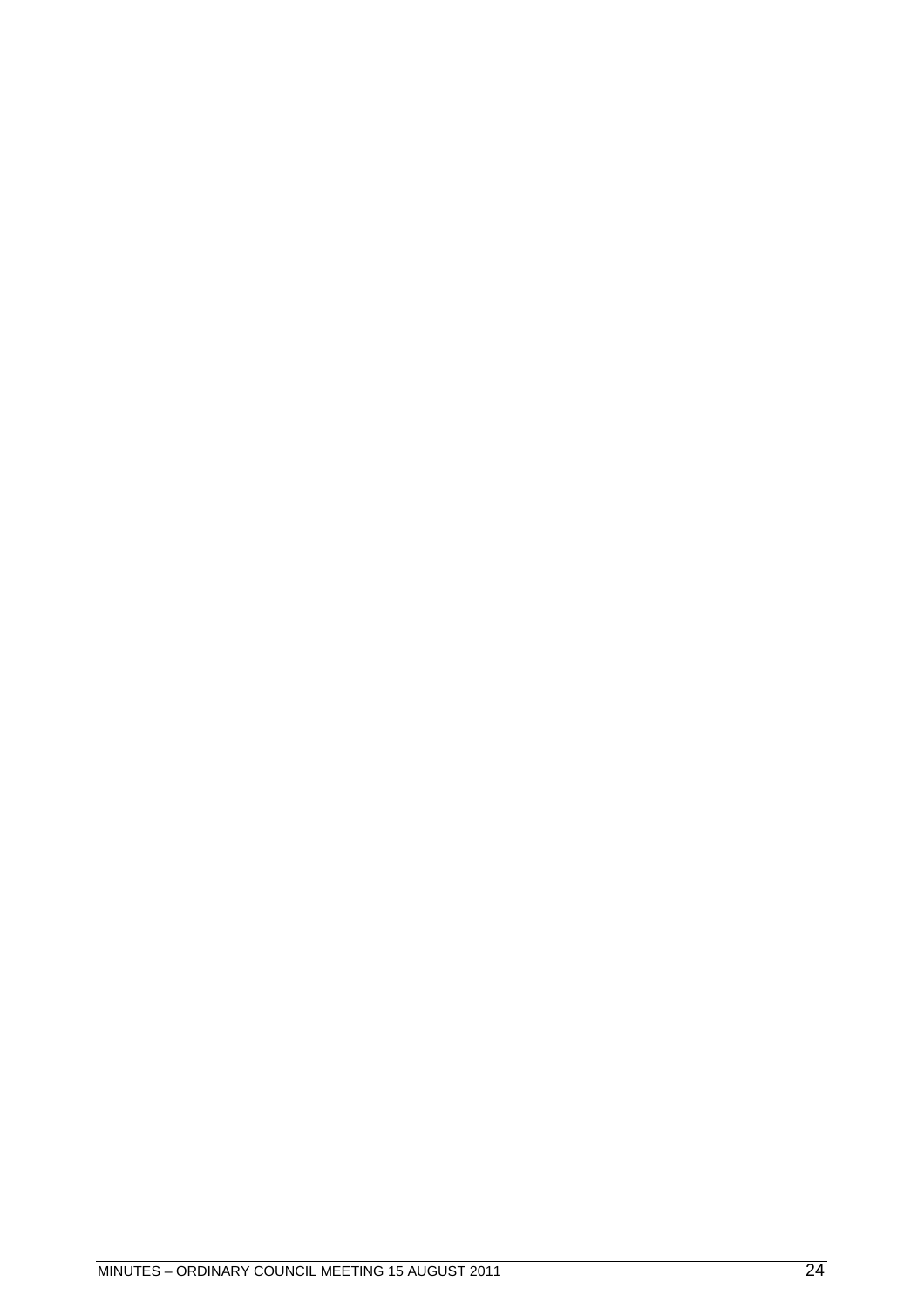# **9. OFFICER'S REPORTS**

#### **9.1 DEVELOPMENT REPORTS**

<span id="page-24-0"></span>**9.1.2 Retrospective Planning Approval To Conduct A Home Business At Lot 55 (324) Rudall Road, Mount Hardey**

*When acting as a planning authority in accordance with the powers conferred by the Planning and Development Act 2005 and any relevant scheme, the Council of the Shire is entitled to make decisions based only on proper planning considerations.*

| <b>FILE NO:</b>                | Ru1.3411, P.665                        |
|--------------------------------|----------------------------------------|
| <b>COUNCIL DATE:</b>           | <b>15 August 2011</b>                  |
| <b>REPORT DATE:</b>            | 3 August 2011                          |
| <b>LOCATION/ADDRESS:</b>       | Lot 55 (324) Rudall Road, Mount Hardey |
| <b>APPLICANT:</b>              | <b>R</b> Darr                          |
| <b>SENIOR OFFICER:</b>         | R Hooper, CEO                          |
| <b>REPORTING OFFICER:</b>      | J Jurmann, MPS                         |
| <b>DISCLOSURE OF INTEREST:</b> | Nil                                    |
| <b>APPENDICES:</b>             | $1 -$ Locality                         |
|                                | 2 - Site Plan                          |
|                                | 3 - Assessment Report                  |
| <b>DOCUMENTS TABLED:</b>       | Nil                                    |

#### **Summary:**

Council has received an application for retrospective approval to conduct a home plumbing business for Darry's Plumbing at Lot 55 (324) Rudall Road, Mount Hardey.

To conduct a home business within the Shire of York, all operators are required to obtain planning consent prior to commencement of the business and then renew the approval annually.

One submission was received objecting to the proposal in response to advertising. However, was withdrawn prior to the writing of this report.

The assessment of the application shows, that with conditions of consent, the conducting of the home business will comply with the provisions of the Scheme and will not detrimentally impact on the amenity of the locality.

It is recommended that the application be approved subject to the recommended conditions of consent.

#### **Background:**

Council received a complaint on 11 May 2011 requesting that Rudall Road be sealed to reduce dust being experienced from traffic generated by the plumbing business at the end of Rudall Road.

The subject lot is located in the Mount Hardey rural-residential area at the end of Rudall Road and is 1.2 hectares in area.

Investigations by Council's Compliance Officer revealed that the operator of the business did not have the required approvals to operate a home business from the premises and was requested to submit a planning application.

The planning application was received by Council on 14 June 2011 for retrospective approval to conduct a home business for Darry's Plumbing.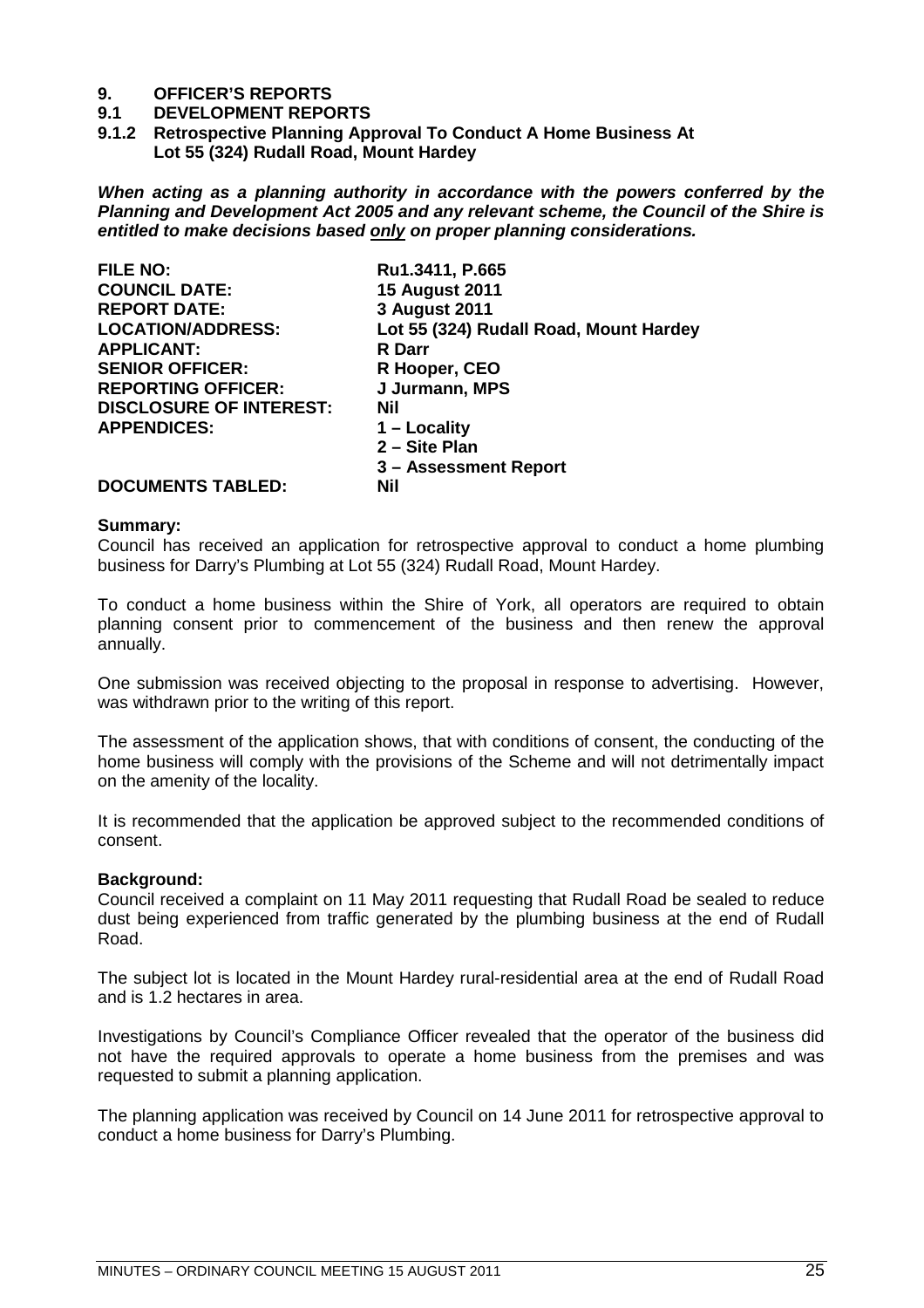#### **Consultation:**

The application was advertised in accordance with Clause 7.3 of the York Town Planning Scheme No. 2. Notices were sent to adjoining landowners, placed in the newspaper, Council's Office and website.

One submission was received raising concerns regarding the appropriateness of the business being located in a rural-residential area and the impacts on Rudall Road from vehicles using the site. However, this objection was withdrawn by the objector prior to finalisation of this report and therefore is not required to be assessed. Notwithstanding this, the issues raised have been considered in the assessment of the proposal. Refer to Appendix 3.

The applicant has been advised of the Council meeting date in writing.

#### **Statutory Environment:**

York Town Planning Scheme No. 2 (the Scheme)

The site is zoned Rural-Residential under the provisions of the Scheme.

The objectives of the zone are to provide for closer settlement for residential use in a rural environment and to make provision for retention of the rural landscape and amenity. The use of the property for a home business is not inconsistent with the objectives of the zone.

Home businesses are a use that is not permitted in the zone unless Council has exercised its discretion and by granted planning consent. In this case, Council has not issued planning consent prior to the commencement of the home business.

Clause 7.14 of the Scheme enables Council to grant planning consent to a use or a development already commenced or carried out if the development conforms to the provisions of the Scheme.

The application is to conduct a home business. Home businesses are defined under the Scheme as:

*"a business, service or profession carried out in a dwelling or on land around a dwelling by an occupier of the dwelling which –*

- *(a) does not employ more than 2 people not members of the occupier's household;*
- *(b) will not cause injury to or adversely affect the amenity of the neighbourhood;*
- *(c) does not occupy an area greater than 50 square metres, except that for land in the Farming Zone under the Scheme the local government may permit an area up to 200 square metres;*
- *(d) does not involve the retail sale, display or hire of goods of any nature;*
- *(e) in relation to vehicles and parking, does not result in traffic difficulties as a result of the inadequacy of parking or an increase in traffic volumes in the neighbourhood, and does not involve the presence, use or calling of a vehicle more than 3.5 tonnes tare weight, except that for land in the Farming zone under the Scheme the local government may permit the presence and use of up to 3 vehicles of more than 3.5 tonnes tare weight; and*
- *(f) does not involve the use of an essential service or greater capacity than normally required in the zone."*

The application proposes to gain approval to continue to conduct a home business that meets the requirements of the definition with the exception of the number of employees and area used. It is proposed to have four (4) employees utilising an area of 100m<sup>2</sup>.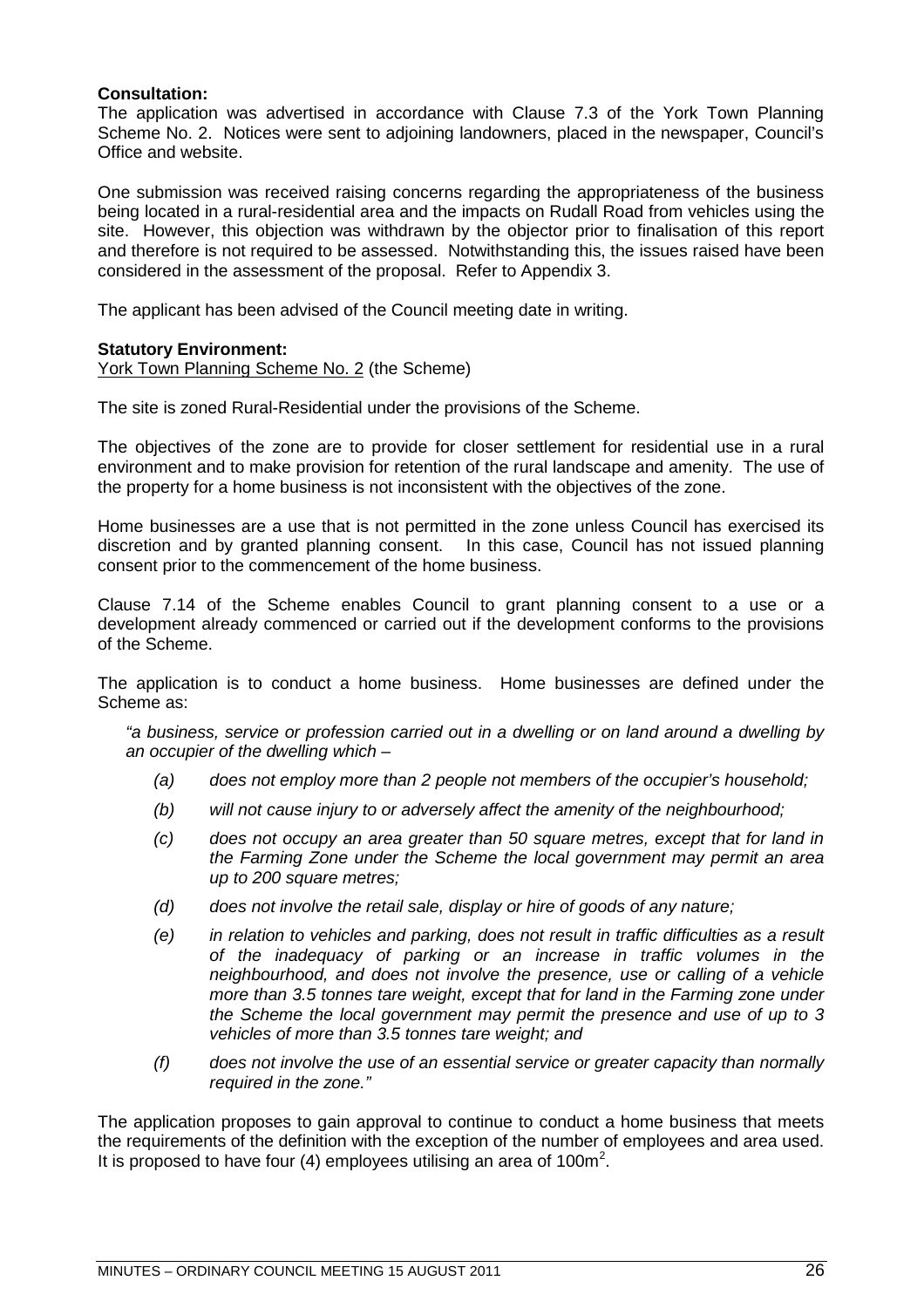The numerical standards within the definition are 'development standards' and therefore can be varied and approved subject to conditions in accordance with Clause 4.6 of the Scheme, if Council is satisfied that the variation of the standards of would be consistent with orderly and proper planning; preservation of the amenity of the locality; and that non-compliance will not have any adverse impacts on the locality or likely future development of the locality.

It is considered that the variation of the development standards are appropriate if the recommended conditions of consent are imposed to ensure the preservation of the amenity of the area and reduce the potential for land use conflicts in accordance with Clause 4.7.3 of the Scheme. Additionally, the conditions are considered appropriate to ensure the future development of the area as a rural-residential area will not be affected by the approval of the home business.

The assessment of the provisions of the Scheme shows that the proposal is consistent with the intent of the provisions for home business and the objectives of the rural-residential zone.

Refer to Appendix 3 for a full assessment of the Scheme provisions.

#### Local Planning Policy – Retrospective Planning Applications

Council at its Ordinary Meeting held on 18 July 2011 resolved to adopt the Local Planning Policy – Retrospective Planning Applications. The Policy provides guidelines on the assessment and determination of applications and fees.

This application is retrospective for a home business that has commenced without approval. The Policy states that the application is to be treated as if they were new proposals for planning approval.

The assessment of this application has been conducted in accordance with the Policy.

Additional application fees have been charged in accordance with the Policy and Council, if approves or refuses the application, has the choice to initiate legal proceedings for commencing a use without approval.

#### **Policy Implications:**

The proposal is consistent with the provisions of the York Town Planning Scheme No. 2 and the Local Planning Policy – Retrospective Planning Applications.

#### **Financial Implications:**

Additional application fees have been paid by the applicant in accordance with the Town Planning Regulations and Local Planning Policy – Retrospective Planning Applications.

#### **Strategic Implications:**

The Mount Hardey locality has been identified as future rural-residential in the York Local Planning Strategy. The approval of this application is unlikely to affect the proposed development of the locality.

### **Voting Requirements: Absolute Majority Required: No**

| Site Inspection:                   |     |
|------------------------------------|-----|
| <b>Site Inspection Undertaken:</b> | Yes |

#### **Triple bottom Line Assessment: Economic Implications:**

Local businesses are an important part of the York economy and should be encouraged were appropriate, particularly considering the lack of industrially-zone land available. It is considered that the approval of this home business is appropriate where any potential impacts can be managed through conditions and monitoring.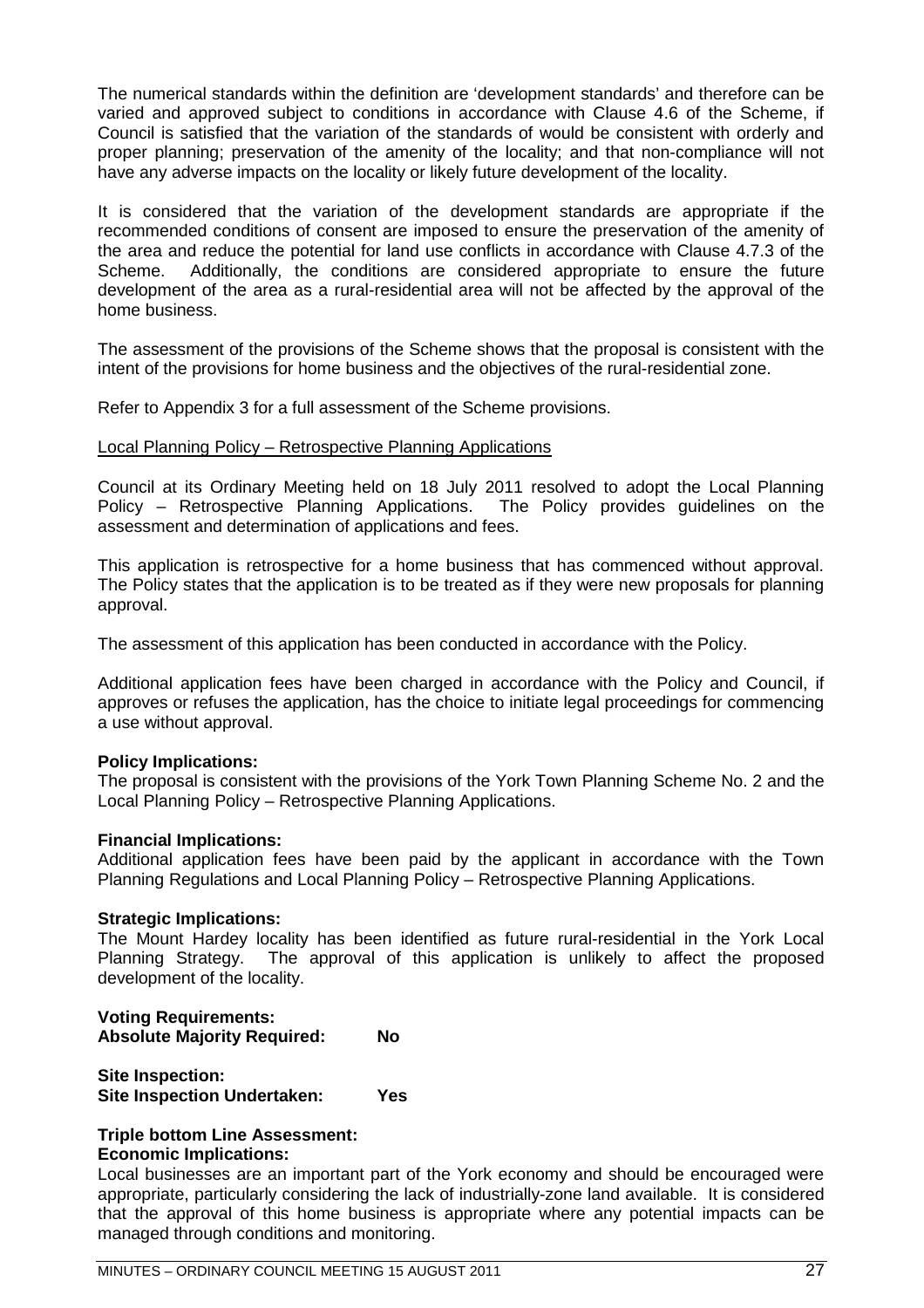#### **Social Implications:**

There are no social implications are associated with this proposal.

#### **Environmental Implications:**

There are no environmental implications associated with this proposal.

#### **Comment:**

The applicant has been fully cooperative in the consultations with Council's Planning Manager and Compliance Officer and is aware fully now that approval should have been sought when the business grew from operating an office to a home business.

| <b>RESOLUTION</b><br>120811 |                                                                                                                                                              |                                                                                                                                                                                                                                            |  |  |
|-----------------------------|--------------------------------------------------------------------------------------------------------------------------------------------------------------|--------------------------------------------------------------------------------------------------------------------------------------------------------------------------------------------------------------------------------------------|--|--|
|                             | <b>Moved: Cr Scott</b>                                                                                                                                       | Seconded: Cr Lawrance                                                                                                                                                                                                                      |  |  |
|                             | "That Council:                                                                                                                                               |                                                                                                                                                                                                                                            |  |  |
|                             | APPROVE the retrospective planning application to conduct a home business at Lot 55<br>(324) Rudall Road, Mount Hardey, subject to the following conditions: |                                                                                                                                                                                                                                            |  |  |
| 1.                          |                                                                                                                                                              | The development must take place in accordance with the approved plans.                                                                                                                                                                     |  |  |
| 2.                          | date of determination.                                                                                                                                       | The development must be substantially commenced within two (2) years from the                                                                                                                                                              |  |  |
| 3.                          | renewed annually by application in writing.                                                                                                                  | This consent is valid for 12 months from the date of determination and must be                                                                                                                                                             |  |  |
| 4.                          |                                                                                                                                                              | The home business must be operated by the occupier of the dwelling and no more<br>than 4 employees not members of the household are permitted to operate from<br>the premises in conjunction with the home business.                       |  |  |
| 5.                          | The area used for the home business shall not exceed 100m <sup>2</sup> .                                                                                     |                                                                                                                                                                                                                                            |  |  |
| 6.                          |                                                                                                                                                              | Any advertising signage shall not exceed 0.2m <sup>2</sup> .                                                                                                                                                                               |  |  |
|                             | <b>Notes to Consent:</b>                                                                                                                                     |                                                                                                                                                                                                                                            |  |  |
| Note 1:                     | further effect.                                                                                                                                              | If the development the subject of this approval is not substantially<br>commenced within a period of 2 years, or such other period specified in the<br>approval, after the date of determination, the approval will lapse and be of no     |  |  |
| Note 2:                     | obtained.                                                                                                                                                    | Where an approval has so lapsed, no development is to be carried out without<br>the further approval of the local government having first been sought and                                                                                  |  |  |
| <b>Note 3:</b>              |                                                                                                                                                              | If an applicant is aggrieved by this determination, there is a right of appeal<br>under the Planning and Development Act 2005. An appeal must be lodged<br>within 28 days of the date of determination.                                    |  |  |
| Note 4:                     |                                                                                                                                                              | An application for a renewal of a home business approval must be made in<br>writing prior to the lapsing of the current approval. The operator of a home<br>business is responsible for ensuring that an approval is current at all times. |  |  |
| Note 5:                     | all home business approvals."                                                                                                                                | Should industrial land become available Council reserves the right to review                                                                                                                                                               |  |  |

*CARRIED: 5/0*

<span id="page-27-0"></span>*The Officer Recommendation was varied by the inclusion of Advice Note 5 to allow for a review.*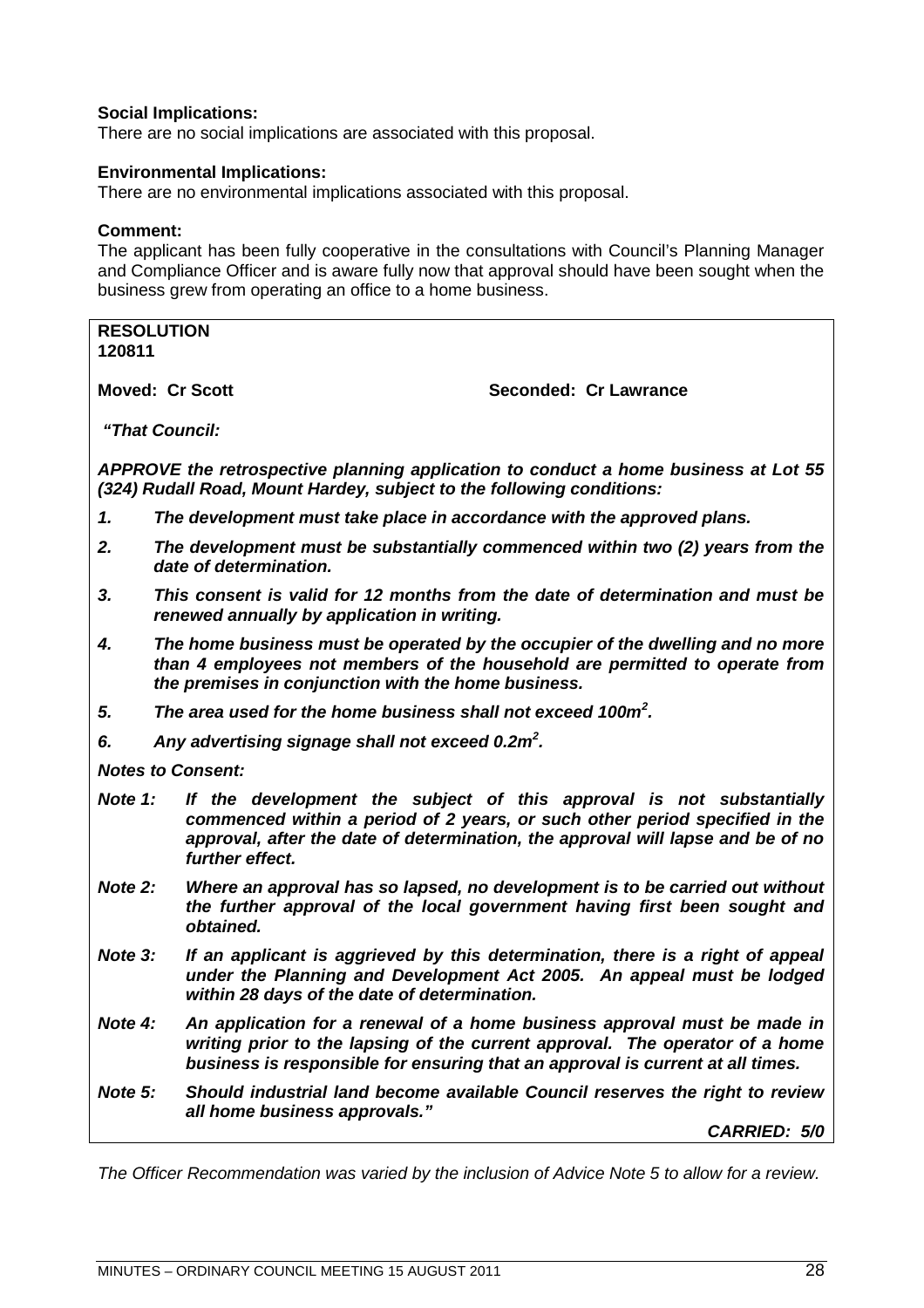### **Item 9.1.2 Appendices**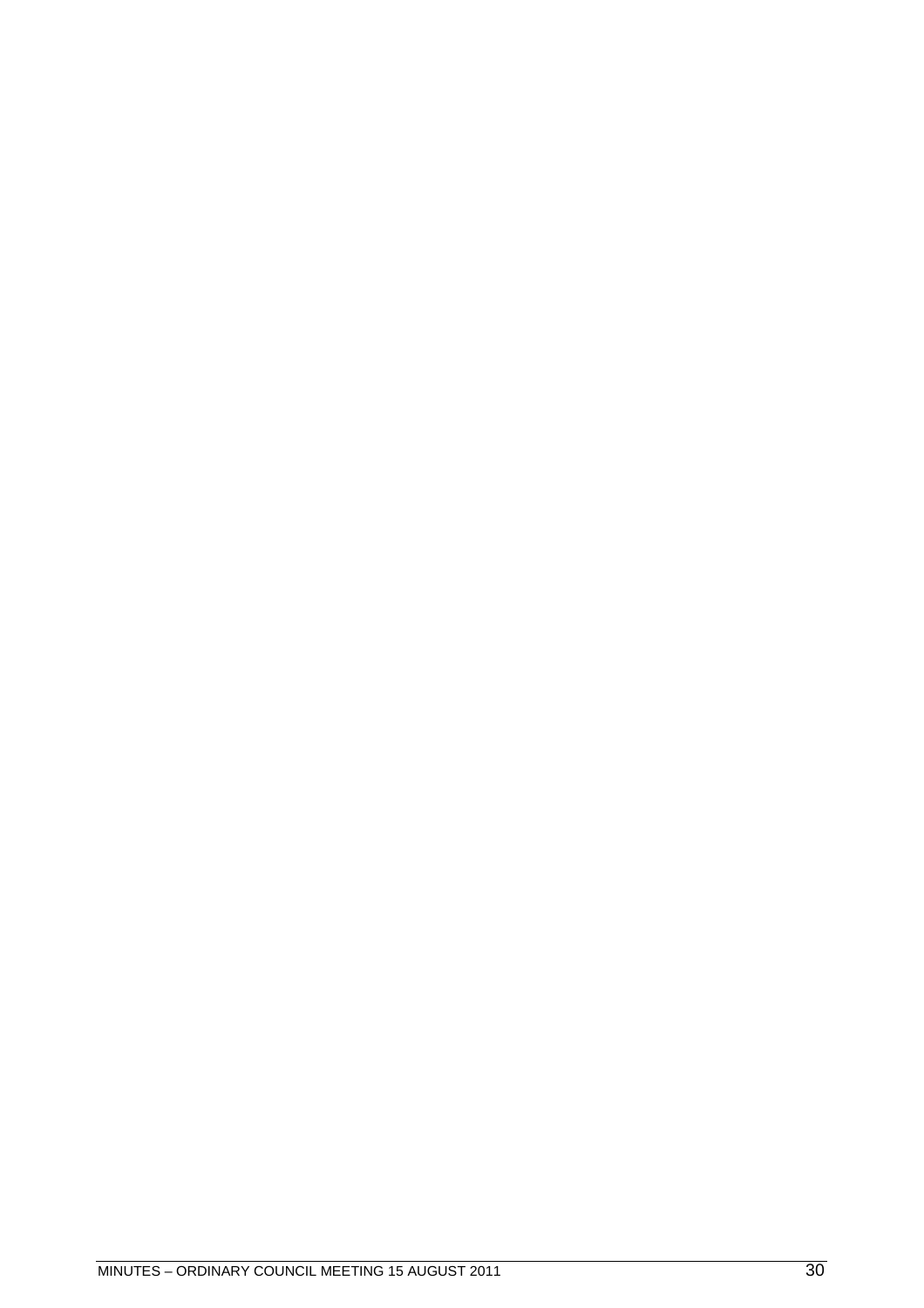# **9. OFFICER'S REPORTS**

#### **9.1 DEVELOPMENT REPORTS**

<span id="page-30-1"></span><span id="page-30-0"></span>**9.1.3 Retrospective Planning Approval To Conduct A Rural Industry And Incidental Use – Lot 19 Station Road, Mount Hardey**

*When acting as a planning authority in accordance with the powers conferred by the Planning and Development Act 2005 and any relevant scheme, the Council of the Shire is entitled to make decisions based only on proper planning considerations.*

| ST2.3916, P675                    |
|-----------------------------------|
| <b>15 August 2011</b>             |
| 3 August 2011                     |
| Lot 19 Station Road, Mount Hardey |
| J Parker                          |
| R Hooper, CEO                     |
| J Jurmann, MPS                    |
| Nil                               |
| 1 - Locality Plan                 |
| 2 - Site Plan                     |
| 3 - Recommended Use Area          |
| 4 – Assessment Report             |
| Nil                               |
|                                   |

#### **Summary:**

Council has received an application for retrospective approval to conduct a rural industry and incidental use of Lot 19 Station Road, Mount Hardey. The application also includes the continued display of an advertising sign located on the corner of Station and Quairading Roads.

The application has been submitted as a result of compliance action initiated by Council' Compliance Officer.

Three (3) submissions were received in response to the advertising of the application – two in support (one conditionally) and one strongly objecting.

The assessment of the application shows, that with conditions of consent, the activity can be conducted in accordance with the provisions of the York Town Planning Scheme No. 2 and without detrimentally impacting on neighbouring properties and the locality.

It is recommended that the application be approved subject to the recommended conditions of consent.

#### **Background:**

The site is zoned 'General Agriculture' under the provisions of the York Town Planning Scheme No. 2 and is 54.9 hectares in area. The site contains a large shed and is also used for cropping and grazing.

Activities conducted on the site, as described by the applicant, include:

- Maintenance and storage of farming equipment for local farmers;
- Storage of equipment for farming use by local farmers;
- Maintenance of equipment for mining equipment; and
- Maintenance and storage of motor bikes, boats and other items for personal use.

An advertising sign has also been erected, with owner's consent, on the corner of Station and Quairading Roads.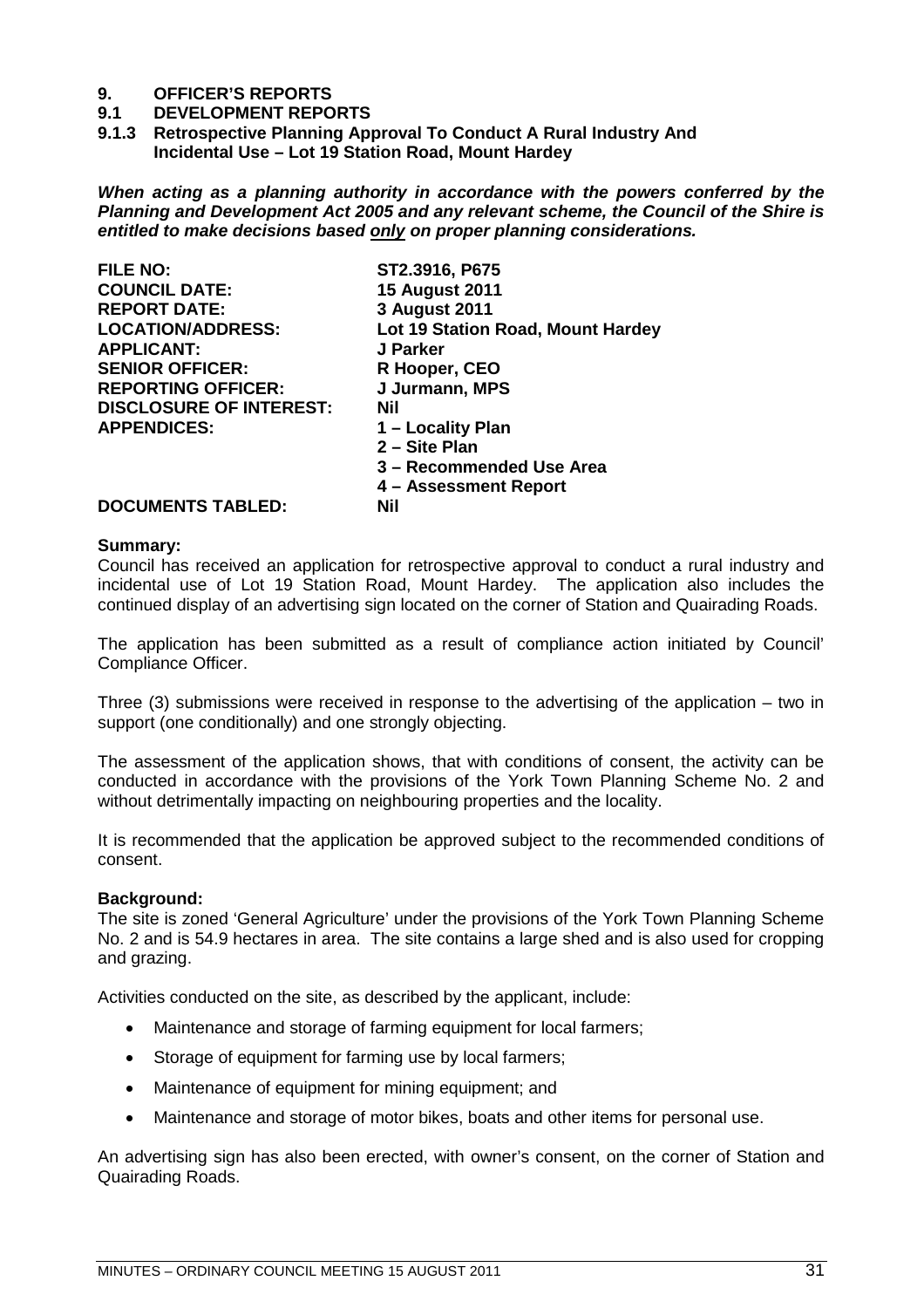The application was received in response to compliance action initiated by Council in response to a number of complaints from a neighbouring landowner regarding the unapproved activities being conducted on the subject site.

Several inspections have been carried out by Council staff investigating the unapproved use in response to the complaints and in conjunction with the submission of this application. The description of the activities provided by the applicant is considered accurate. Maintenance activities also include sand blasting and spray painting but do not include mining trucks as thought by a number of residents who enquired about the proposal.

#### **Consultation:**

The application was advertised in accordance with Clause 7.3 of the York Town Planning Scheme No. 2. Notices were sent to adjoining landowners, placed in the newspaper, Council's Office and website.

Three (3) submissions were received regarding the proposal – two in support (one conditionally) and one objecting.

| The issues raised in the submissions, particularly the objection, have been assessed as follows: |
|--------------------------------------------------------------------------------------------------|
|--------------------------------------------------------------------------------------------------|

| <b>Submitter (For/Against)</b>     | <b>Submission Received</b>                                                                                                                                                                                                                                                                                                                                                                                                                                                                                                                                       | <b>Planning Comment</b>                                                                                                                                                                                                                                                                                                                                                                                                                                                                                                                                                                                     |
|------------------------------------|------------------------------------------------------------------------------------------------------------------------------------------------------------------------------------------------------------------------------------------------------------------------------------------------------------------------------------------------------------------------------------------------------------------------------------------------------------------------------------------------------------------------------------------------------------------|-------------------------------------------------------------------------------------------------------------------------------------------------------------------------------------------------------------------------------------------------------------------------------------------------------------------------------------------------------------------------------------------------------------------------------------------------------------------------------------------------------------------------------------------------------------------------------------------------------------|
| Landowner (For)                    | highly<br><b>Business</b><br>is<br>complementary to agriculture.<br>Please<br>help<br>another<br>to<br>diverse business.                                                                                                                                                                                                                                                                                                                                                                                                                                         | Noted. Agree.                                                                                                                                                                                                                                                                                                                                                                                                                                                                                                                                                                                               |
| Landowner (For)                    | No objection.<br>Recommend<br>conditions:<br>No structures,<br>storage,<br>$\bullet$<br>equipment within 3m of<br>boundary;<br>Tree planting 4m from<br>$\bullet$<br>fence from Station Rd<br>boundary to gate in fence;<br>Solid fence or compound<br>$\bullet$<br>to house any equipment<br>or material being stored.                                                                                                                                                                                                                                          | Conditions<br>Agree.<br>appropriate to reduce any<br>unsightliness associated with<br>use. It is also recommended<br>that a designated area within<br>the property be identified on<br>approved<br>plans<br>the<br><b>as</b><br>indicated in Appendix 3.                                                                                                                                                                                                                                                                                                                                                    |
| Landowner/complainant<br>(Against) | Does not comply with LPP -<br>Retrospective<br>Planning<br>Applications.<br>No definition of 'agriculture' in<br>scheme that would<br>allow<br>unrestricted compliance.<br>What<br>defines<br>'local'<br>in<br>reference to local farmers?<br>What<br>does<br>maintenance<br>Concerned about<br>mean?<br>growth of business and that<br>large farm equipment could<br>stored.<br>be<br>Ugly<br>and<br>unnecessary.<br>No specific definitions for<br>industry uses<br>in<br>Scheme.<br>What<br>difference.<br>is.<br>the<br>Should be in light industry<br>area. | Application<br>submitted<br>complies with requirements,<br>except fees paid.<br>Agree.<br>However,<br>zone<br>objectives provide direction on<br>suitable activities, together<br>with zoning table.<br>Local is not defined, but would<br>be considered as York and<br>surrounding areas.<br>Maintenance is not defined,<br>could<br>restricted<br>but<br>be<br>through conditions of consent.<br>Industry uses are defined in<br>the Scheme. Industry - Rural<br>is specifically defined and it is<br>considered<br>proposal<br>is<br>consistent with the definition.<br>Incidental use is defined in the |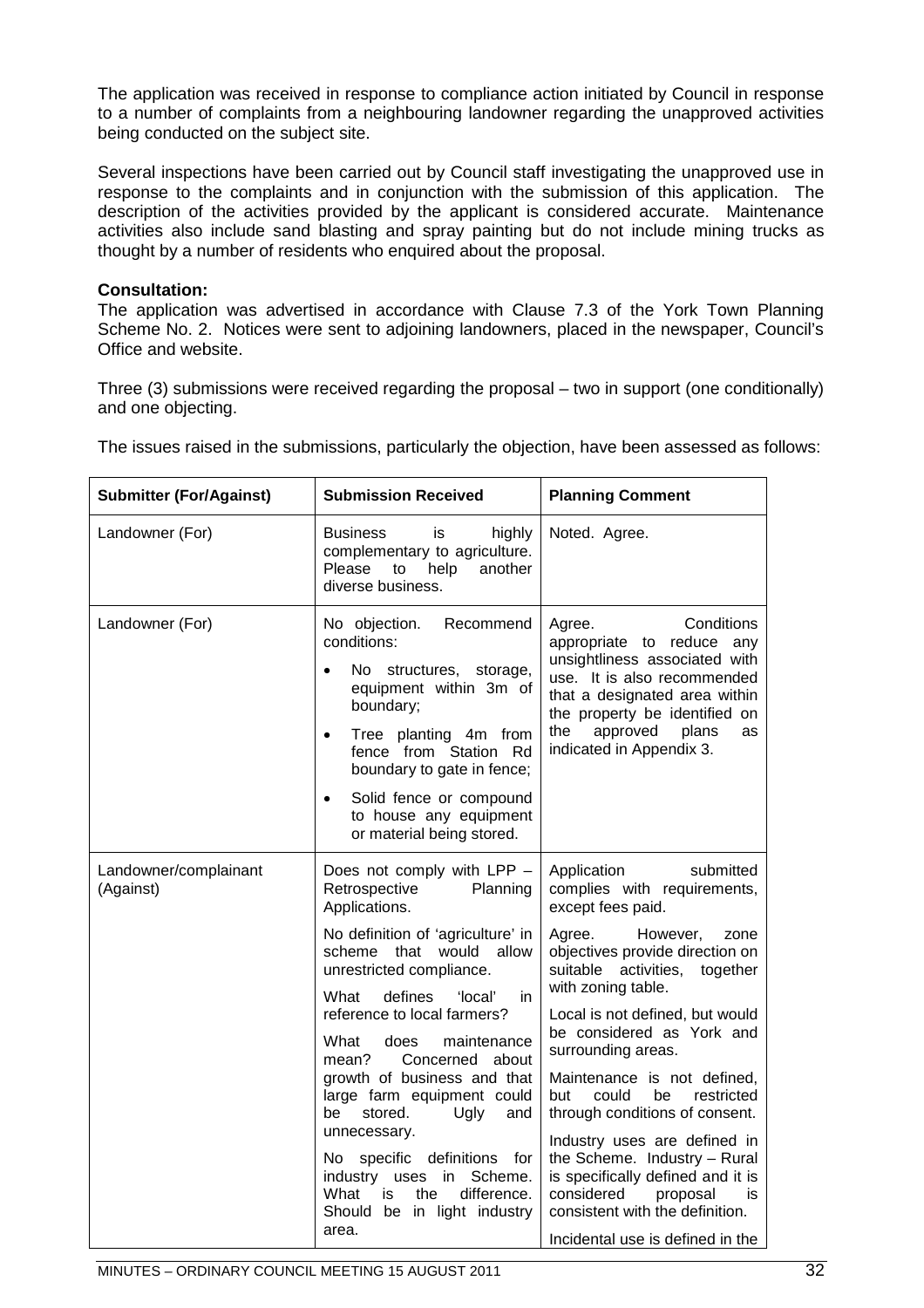| Incidental use should not be<br>permitted in<br>general<br>agriculture zone. Could see<br>large mining trucks lined up<br>for<br>read<br>property<br>on<br>of<br>maintenance.<br>Lack<br>definition would not enable<br>Council to control the activity.<br>Illegal signage that does not<br>comply with Scheme.<br>painting<br>Sandblasting and<br>affect<br>activities<br>could<br>neighbours health<br>and<br>environment. | The<br>Scheme.<br>applied<br>incidental use is and will be<br>required to be subordinate to<br>the rural industry. Conditions<br>enable control of activity.<br>Signage can be approved<br>under the scheme. Owner's<br>consent has been provided.<br>Sandblasting and painting<br>should be conducted<br>in in<br>with WorkSafe<br>accordance<br>guidelines within buildings<br>with appropriate controls. To<br>be conditioned. |
|-------------------------------------------------------------------------------------------------------------------------------------------------------------------------------------------------------------------------------------------------------------------------------------------------------------------------------------------------------------------------------------------------------------------------------|-----------------------------------------------------------------------------------------------------------------------------------------------------------------------------------------------------------------------------------------------------------------------------------------------------------------------------------------------------------------------------------------------------------------------------------|
| Any approval could not be<br>contained and has no place in<br>General Agriculture zone.                                                                                                                                                                                                                                                                                                                                       | The Scheme and Act provides<br>sufficient controls for<br>the<br>proposal.                                                                                                                                                                                                                                                                                                                                                        |

As part of the consultation process, the applicant and objectors were advised in writing of the date of the Council meeting.

#### **Statutory Environment:**

York Town Planning Scheme No. 2 ('the Scheme')

The property is zoned 'General Agriculture' under the Scheme. The objectives of the zone are:

- *(a) "To ensure the continuation of broad-hectare agriculture as the principal land use in the district encouraging where appropriate the retention and expansion of agricultural activities.*
- *(b) To consider non-rural uses where they can be shown to be of benefit to the district and not detrimental to the natural resources or the environment.*
- *(c) To allow for facilities for tourists and travellers, and for recreation uses.*
- *(d) To have regard to residential use of adjoining land at the interface of the General Agriculture zone with other zones to avoid adverse effects on local amenities."*

Rural Industry is a permitted use in the General Agriculture zone under the Scheme. A Rural Industry means:

*"an industry handling, treating, processing, or packing primary products grown, reared, or produced in the locality, and a workshop servicing plant or equipment used for rural purposes in the locality"*.

The maintenance and storage of farming equipment for local farmers and storage of equipment for farming use by local farmers is consistent with the definition of 'rural industry'.

Incidental Uses are permitted under the Scheme if the use is incidental to the predominant use as decided and approved by the local government. The definition of 'incidental use' in the Scheme means:

*"a use of land or buildings which is ancillary and subordinate to the predominant use".*

The predominant use of the site is 'rural industry' and the 'incidental use' will involve the maintenance of equipment for the mining industry. The applicant has advised that the maintenance does not include large mining trucks or other large equipment. It is recommended that a condition be imposed regarding this issue.

It is considered that the development is consistent with the definitions of a 'rural industry' and 'incidental use' and the zone objectives. The continued use will not result affect any broad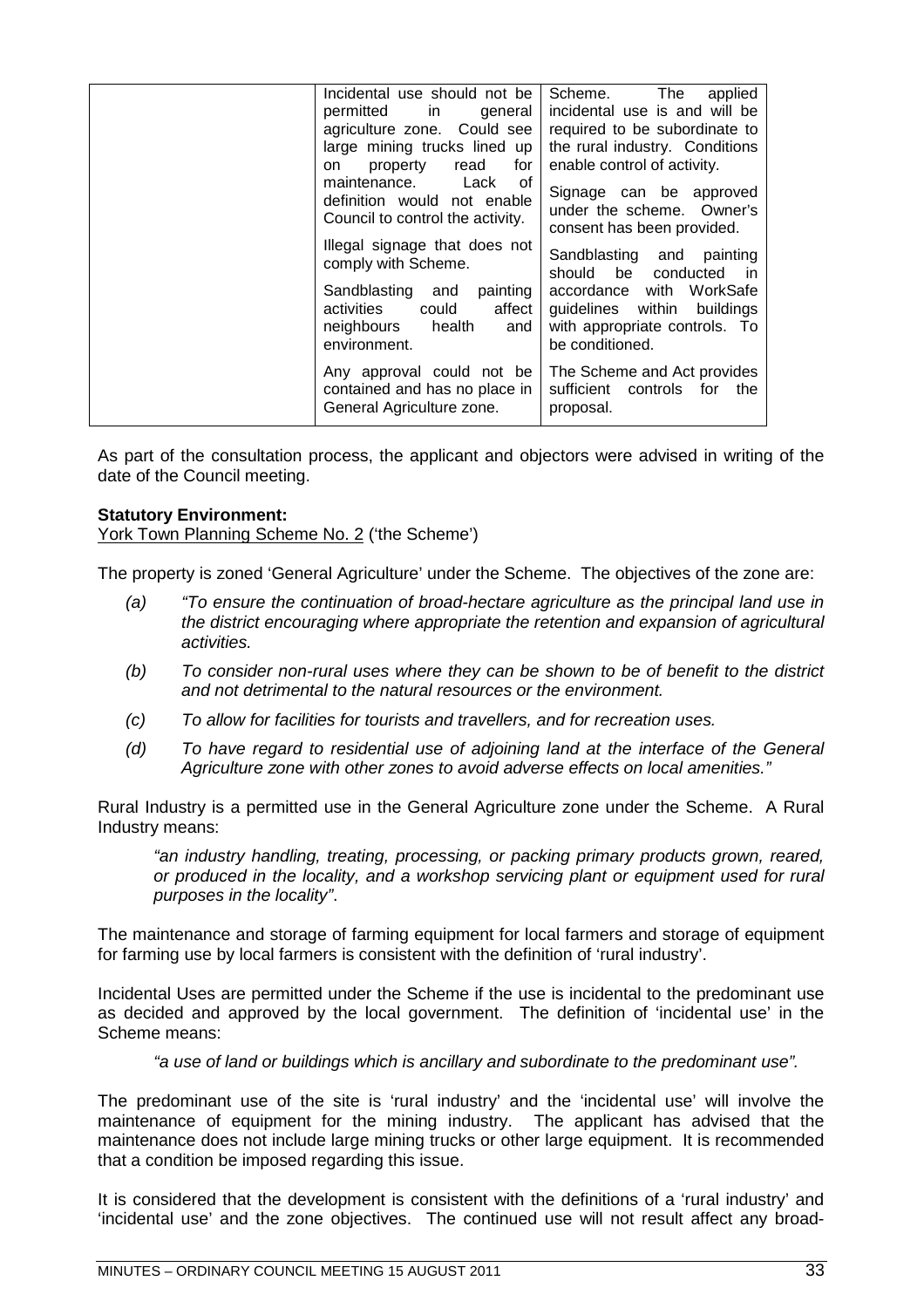hectare agricultural activities or impact on natural resources or the environment. Conditions of consent and a designated use area is recommended as an appropriate management tool.

Clause 5.3.1 provides Council the power to control advertisements. An advertising sign has been erected on the corner of Quairading and Station Roads to advertise the business without the prior approval of Council. The advertising sign is included in this retrospective application and owner's consent has been provided. The continued display of the advertising sign is continued appropriate subject to the wording being amended to reflect the approved activities.

Clause 7.14 of the Schemes enables Council to grant planning consent to a use or development already commenced or carried out regardless of when it was commenced or carried out, if the development conforms with the provisions of the Scheme.

Refer to the Appendices of the report for a full assessment of the provisions of the Scheme.

#### Local Planning Policy – Retrospective Planning Applications

Council at its Ordinary Meeting held on 18 July 2011 resolved to adopt the Local Planning<br>Policy – Retrospective Planning Applications. The Policy provides guidelines on the Policy – Retrospective Planning Applications. assessment and determination of applications and fees.

This application is retrospective for a home business that has commenced without approval. The Policy states that the application is to be treated as if they were new proposals for planning approval.

The assessment of this application has been conducted in accordance with the Policy.

If Council approves or refuses the application, it has the choice to initiate legal proceedings for commencing a use without approval.

#### **Policy Implications:**

The proposal is consistent with the provisions of the York Town Planning Scheme No. 2 and the Local Planning Policy – Retrospective Planning Applications.

#### **Financial Implications:**

Application fees have been paid by the applicant.

#### **Strategic Implications:**

The proposal is consistent with relevant policies.

#### **Voting Requirements:**

**Absolute Majority Required: No**

```
Site Inspection:
Site Inspection Undertaken: Yes
```
#### **Triple bottom Line Assessment: Economic Implications:**

The development provides services to local farmers. Local businesses are an important part of the York economy and should be encouraged, where appropriate. It is considered that the approval of this development is appropriate and potential impacts can be managed through conditions of consent.

#### **Social Implications:**

There are no social implications associated with this proposal.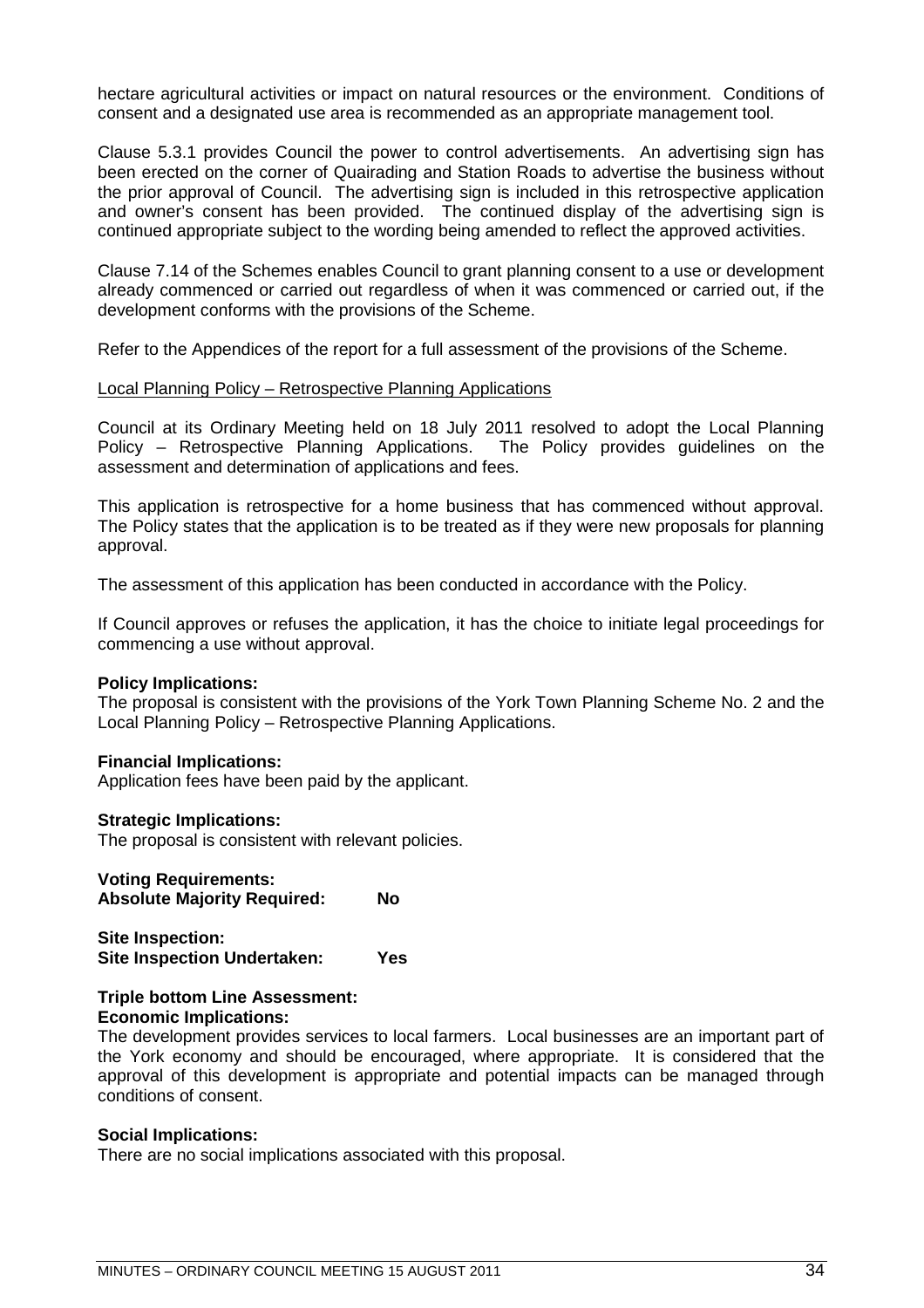#### **Environmental Implications:**

One submission has raised concerns regarding sand blasting and spray painting activities that are carried out in open-air. It is recommended that a condition of consent be imposed requiring such activities to be carried out within an approved structure.

No other environmental issues have been identified associated with this development.

#### **Comment:**

The retrospective approval of this development is considered appropriate, subject to the recommended conditions of consent, as it complies with the relevant provisions of the Scheme.

The applicant has been co-operative throughout the process and was unaware of the approval requirements for the use of the property following the issue of a Building Licence for the construction of a shed.

In addition to the conditions of consent, it is recommended that an area of use be designated on the stamped approved plans. Refer to Appendix 3 for the recommended area.

**RESOLUTION 130811**

**Moved: Cr Randell Seconded: Cr Lawrance**

*"That Council:*

*APPROVE the retrospective planning application to conduct a rural industry and incidental use of Lot 19 (Station Road, Mount Hardey and to display an advertising sign at 22 (47) Station Road, Mount Hardey, subject to the following conditions of consent:*

- *1. The development must take place in accordance with the stamped approved plans.*
- *2. The development must be substantially commenced within two (2) years from the date of determination.*
- *3. The area approved for the rural industry and incidental use is restricted to the approved use area shown in red on the approved stamped plans.*
- *4. Maintenance activities for the rural industry and incidental use shall not include heavy vehicles, machinery or equipment requiring transport by a restricted access vehicle.*
- *5. The storage of equipment and materials shall be screened from view through the use of fencing and landscaping to the satisfaction of the local government. Screening shall be located on the boundary of the approved use area indicated in red on the stamped approved plans. Fencing and landscaping shall be established within sixty (60) days from the date of determination.*
- *6. All spray painting and sand blasting activities shall be conducted within the shed or other approved enclosed structure located in the approved use area.*
- *7. The wording of the sign located on Lot 22 (47) Station Road shall be amended to reflect the approved uses on Lot 19 Station Road within sixty (60) days from the date of determination.*
- *8. The sign shall be maintained in accordance with the provisions of Clause 5.3.6 of the York Town Planning Scheme No. 2.*
- *9. All sea containers located on the property are to be painted to match the colour of the shed within sixty (60) days from the date of determination.*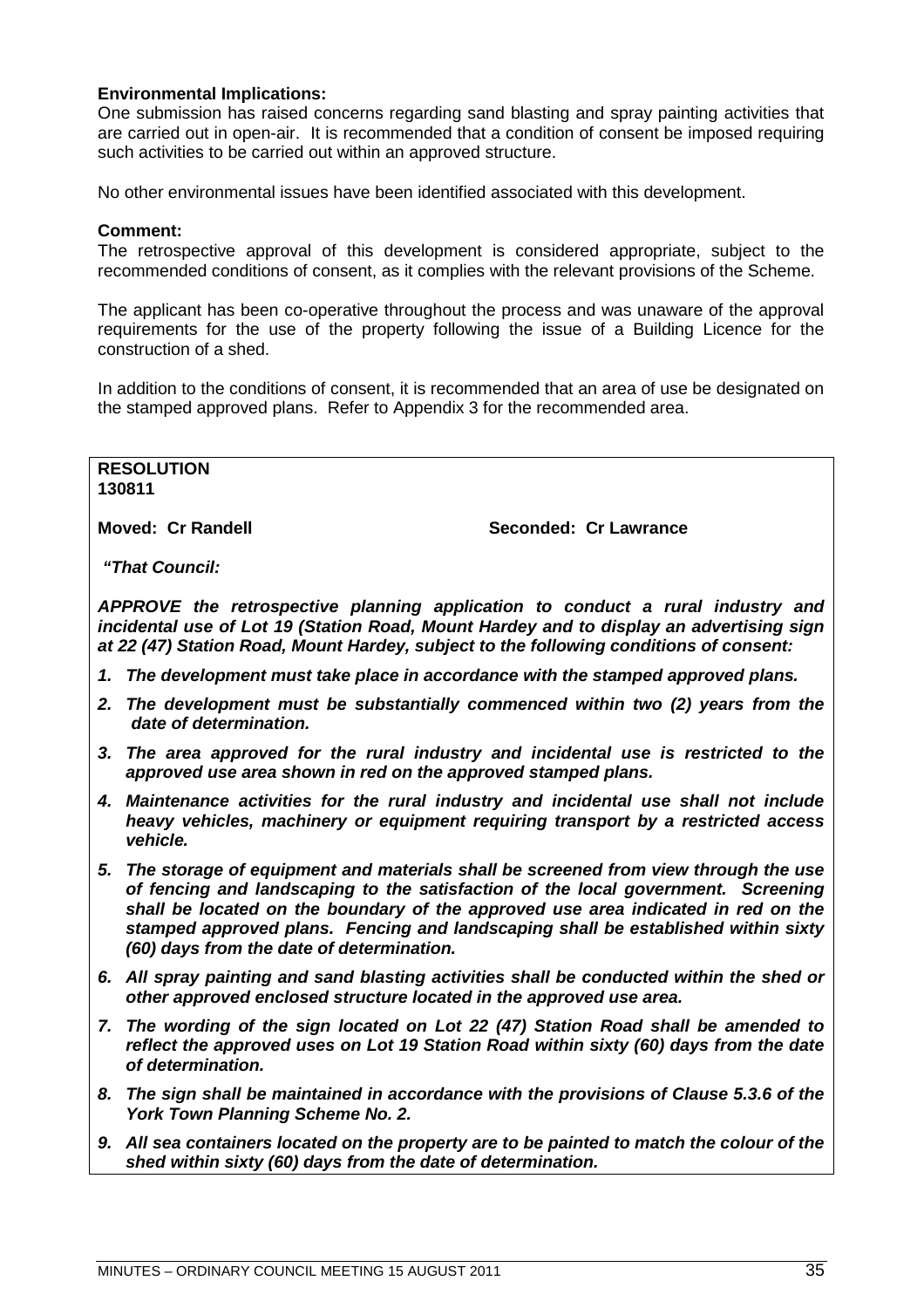*Advice Notes: Note 1: If the development the subject of this approval is not substantially commenced within a period of 2 years, or such other period specified in the approval, after the date of determination, the approval will lapse and be of no further effect. Note 2: Where an approval has so lapsed, no development is to be carried out without the further approval of the local government having first been sought and obtained. Note 3: If an applicant is aggrieved by this determination, there is a right of appeal under the Planning and Development Act 2005. An appeal must be lodged within 28 days of the date of determination." CARRIED: 5/0*

*Note: The Officer Recommendation for Condition 4 was varied to provide specific definition.*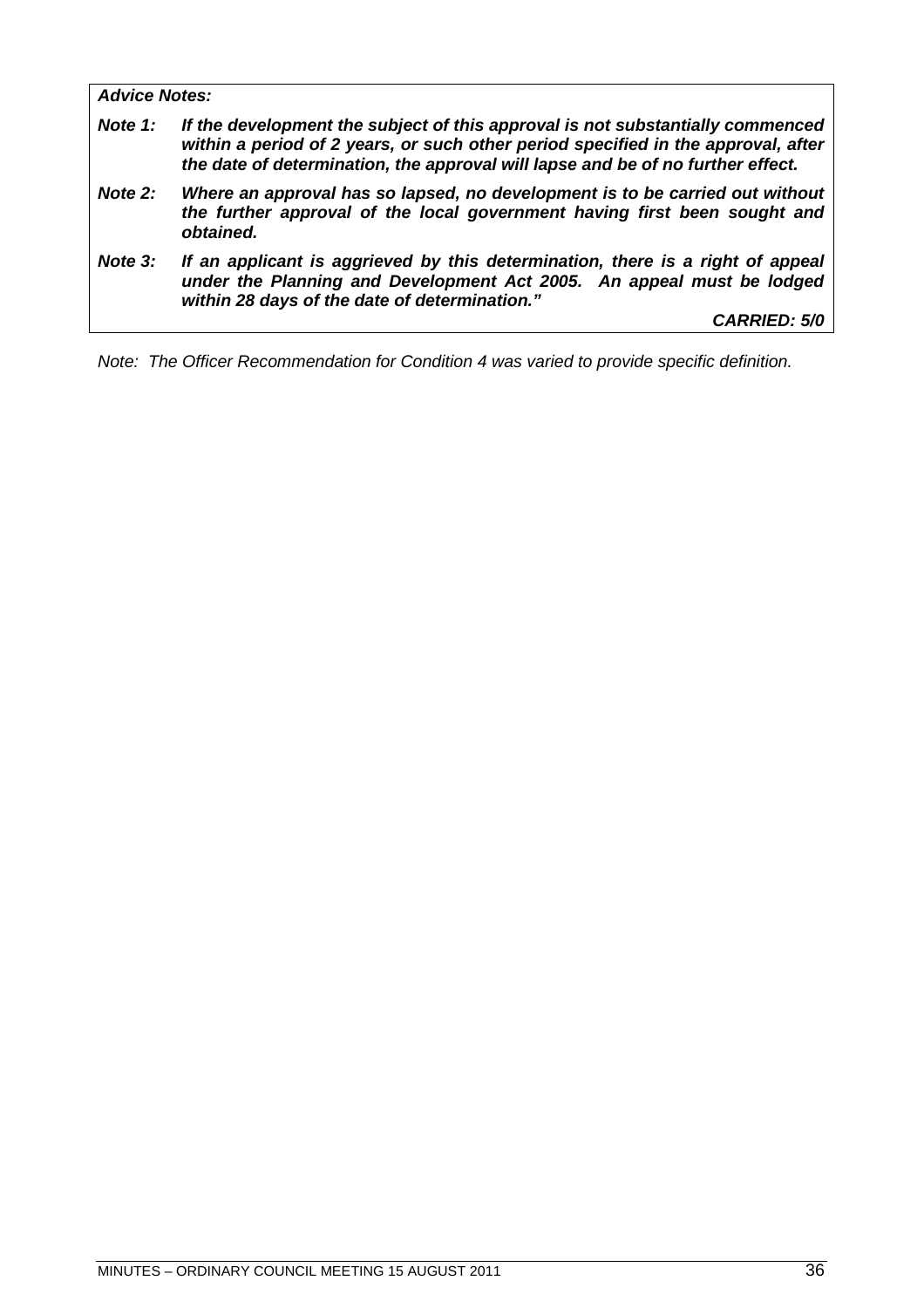### Item 9.1.3 - Appendices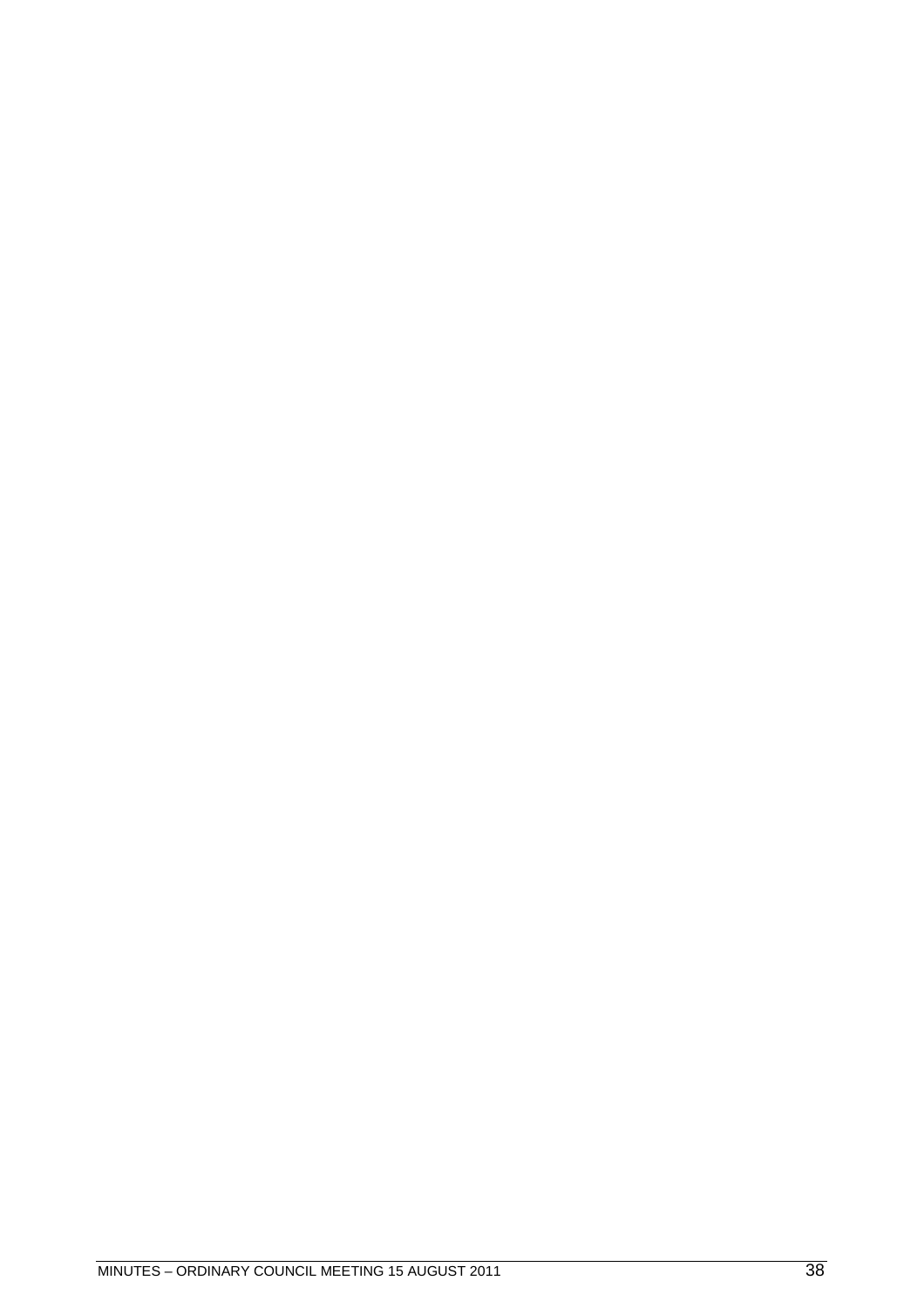**9.1 DEVELOPMENT REPORTS**

**9.1.4 Proposed Signage – York Pony Club**

*When acting as a planning authority in accordance with the powers conferred by the Planning and Development Act 2005 and any relevant scheme, the Council of the Shire is entitled to make decisions based only on proper planning considerations.*

| <b>FILE NO:</b>                | <b>CCP.29, P678</b>                             |
|--------------------------------|-------------------------------------------------|
| <b>COUNCIL DATE:</b>           | <b>15 August 2011</b>                           |
| <b>REPORT DATE:</b>            | <b>5 August 2011</b>                            |
| <b>LOCATION/ADDRESS:</b>       | Lot R9202 (60) Ulster Road & Lot R9203 Dinsdale |
|                                | <b>Street, York</b>                             |
| <b>APPLICANT:</b>              | <b>York Pony Club</b>                           |
| <b>SENIOR OFFICER:</b>         | R Hooper, CEO                                   |
| <b>REPORTING OFFICER:</b>      | J Jurmann, MPS                                  |
| <b>DISCLOSURE OF INTEREST:</b> | J Jurmann - Proximity                           |
|                                | <b>Cr Lawrance - Proximity</b>                  |
| <b>APPENDICES:</b>             | 1 – Locality Plan                               |
|                                | 2 - Site Plan                                   |
|                                | 3 – Signage Design                              |
| <b>DOCUMENTS TABLED:</b>       | <b>Nil</b>                                      |

#### **Summary:**

Council has received an application to erect two (2) advertising signs for the York Pony Club on their grounds. One sign will be located at Lot R9202 (60) Ulster Road near the corner of Ford Street and the other sign will be located at Lot R9203 Dinsdale Street near the entrance to the Pony Club.

Clause 5.3 of the York Town Planning Scheme No. 2 gives Council the power to control advertisements.

The application has been advertised in accordance with Clause 7.3 of the Scheme. No submissions were received in response to the advertising.

It is recommended that Council approve the signage, subject to the recommended conditions of consent.

#### **Background:**

York Pony Club is a not-for-profit community organisation teaching the youth of York horse riding skills.

It is proposed to erect signage on Ulster Road and Dinsdale Streets to advertise the Club and location.

#### **Consultation:**

The application was advertising in accordance with Clause 7.3 of the York Town Planning Scheme No. 2. Letters were sent to adjoining landowners, a notice was placed in the Avon Valley Gazette and on Council's website. The application was also available at Council's Administration Office for viewing.

A number of persons enquired about the application during the exhibition period.

No submissions were received regarding the proposal.

The applicant has been notified of the Council Meeting.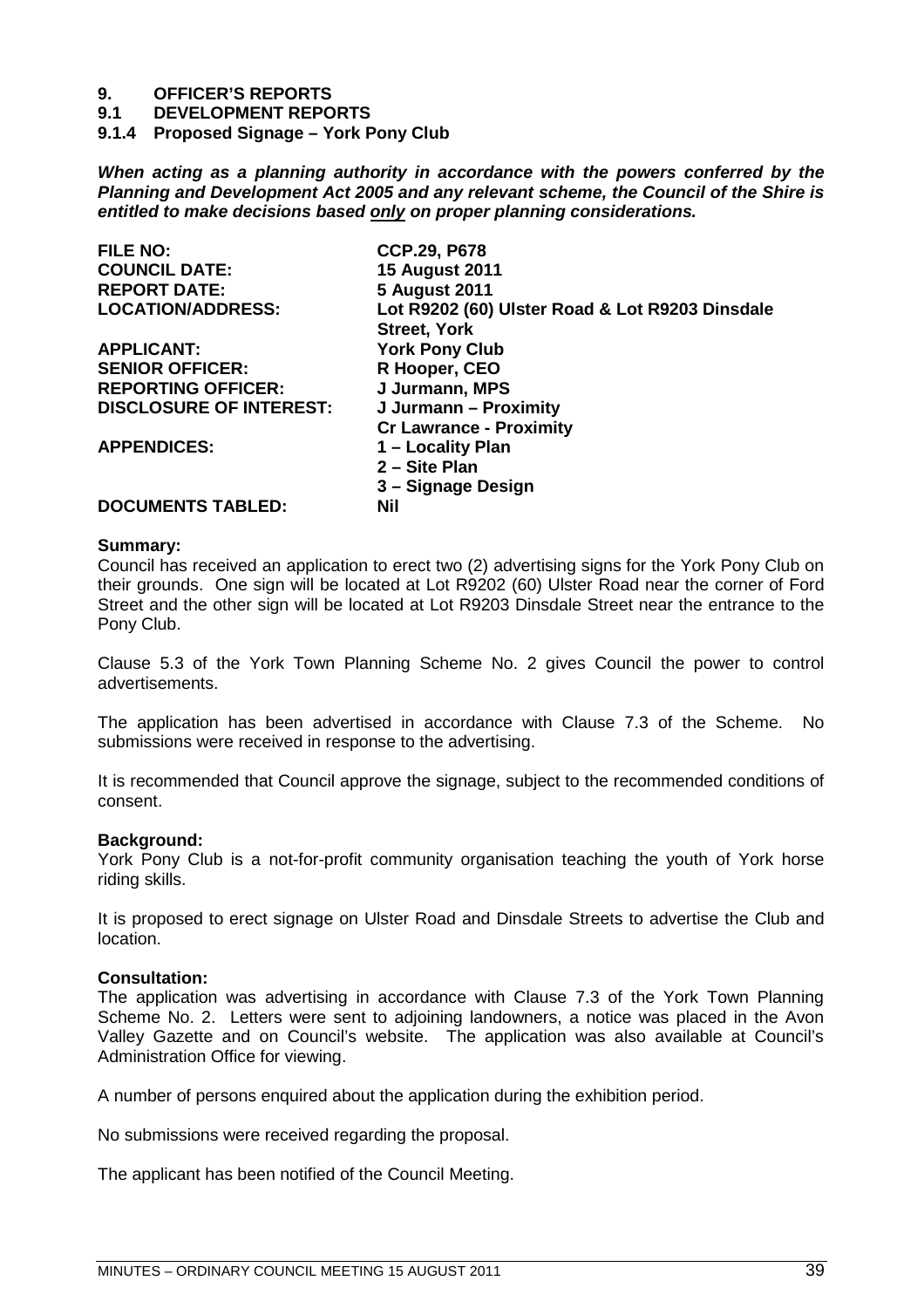#### **Statutory Environment:** York Town Planning Scheme No. 2 (the Scheme)

The land is reserved under the Scheme for the purposes of 'Recreation and Open Space'. The use of the land by the York Pony Club is consistent with the purposes of the reserve. The proposed advertising signage is also considered consistent with the purposes of the reserve.

The site is listed in the Municipal Heritage Inventory as a site of cultural significance and is therefore the provisions of the Local Planning Policy – Heritage Precincts and Places must be considered. Refer to the assessment below.

Clause 5.3 of the Scheme gives Council the power to control advertisements. Sub-clause 5.3.3 requires that in considering an application for advertising that the character and amenity of the locality, including it's historic or landscape significance and traffic safety, and amenity of adjacent areas must be assessed. The proposed signage is considered in context with the use and purpose of the reserve and will not affect the traffic safety or amenity of the site or adjacent areas. All signage approved under the Scheme must be maintained and not allowed to become derelict or in a state of disrepair.

The application was advertised in accordance with Clause 7.3 of the Scheme. Refer to the Consultation section of this report.

Clause 7.5 of the Scheme sets out the matters for consideration when determining an application for planning consent. The applicable matters have been considered as follows:

- *(a) Aims and provisions of the Scheme and any other relevant town planning schemes operating within the Scheme area.* Planning comment – the proposal is consistent with the aims and provisions of the scheme as shown in this assessment.
- *(f) Any Planning Policy adopted by the local government under clause 8.8, any policy for a designated heritage precinct adopted under clause 5.1.3, and any other plan or guideline adopted by the local government under the Scheme.* Planning comment – the Local Planning Policy – Heritage Precincts and Places applies. Refer to assessment later in this report.
- *(g) In the case of land reserved under the Scheme, the ultimate purpose intended for the reserve.* Planning comment – the land is reserved for Recreation and Open Space. The proposal is consistent with the reserve purpose.
- *(h) The conservation of any place that has been entered in the Register within the meaning of the Heritage of Western Australia Act 1990, or which is included in the Heritage List under clause 5.1.2, and the effect of the proposal on the character or appearance of a heritage precinct.* Planning comment – the site is listed in the Municipal Heritage Inventory. The proposal will not detrimentally affect the conservation of the place or the character or appearance of the site.
- *(i) The compatibility or a use or development with its setting.* Planning comment the proposal is considered in context with the setting and use of the property.
- *(k) The cultural significance of any place or area affected by the development.* Planning comment – the proposed signage is to advertise the use of the property that has been identified as a culturally significant place for York.
- *(n) The preservation of the amenity of the locality.* Planning comment the amenity of the locality will not be affected by the proposed signage.
- *(o) The relationship of the proposal to development on adjoining land or on other land in the locality including but not limited to, the likely effect of the height, bulk, scale, orientation and appearance of the proposal.* Planning comment – the proposed signage design and size is considered in scale with the property and streetscape.
- *(y) any relevant submissions received on the application.* Planning comment no submissions were received.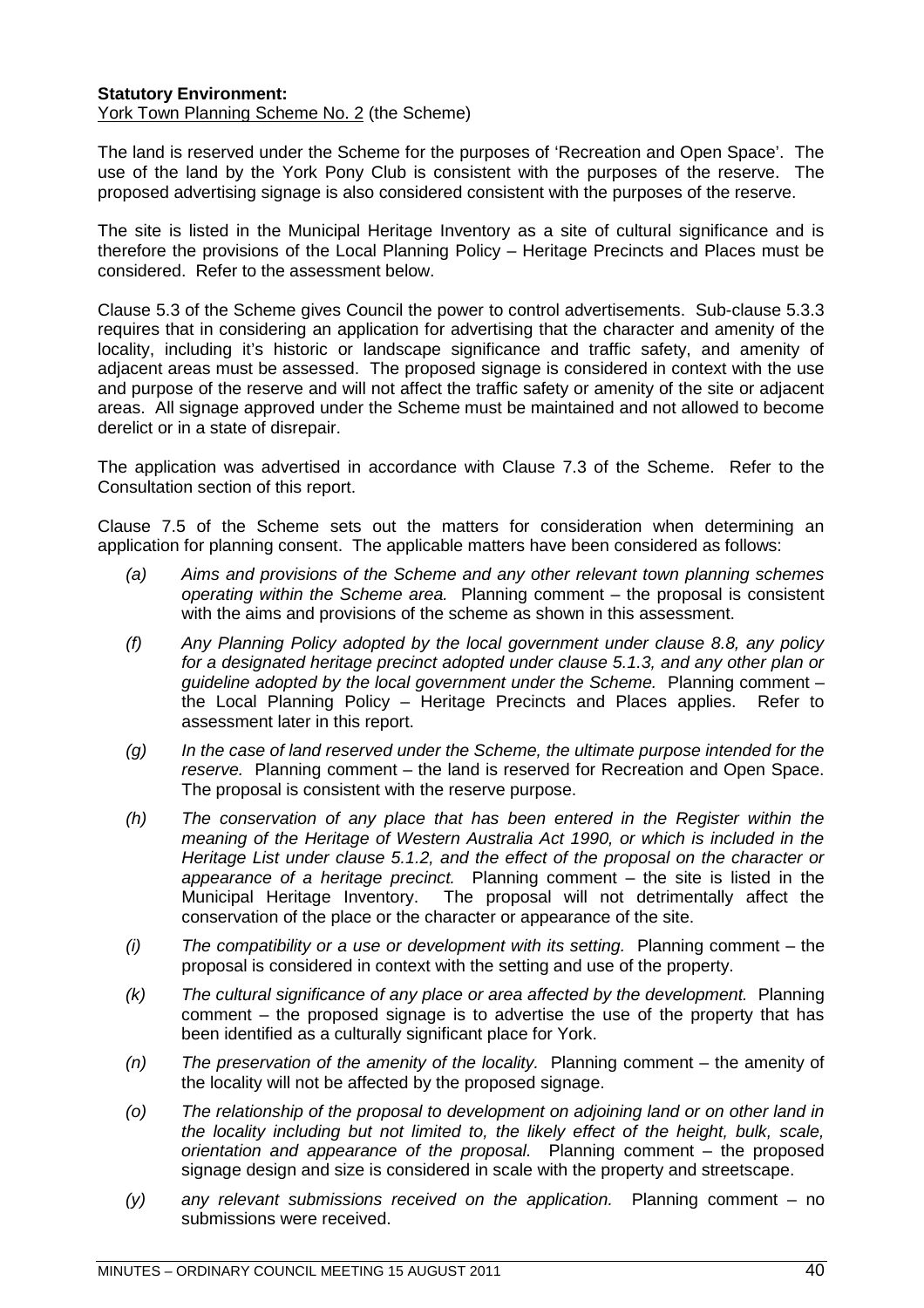The proposal is consistent with the purpose of the Reserve and relevant provisions of the Scheme.

#### Local Planning Policy – Heritage Precincts and Places

The site is listed in Category 4 of the Municipal Heritage Inventory as a site of cultural significance. The proposed signage will assist in promoting the activities of the pony club and assist in the longevity of the use of the site.

Section 5 of the Policy relates to advertising and the objectives are to permit adequate identification and business advertising; to recognise that advertising signs can help to express the character of the heritage precinct; and to ensure that signage is designed and located in a manner which enhances and conserves the heritage place with which it is associated. It is considered that the proposed advertising is consistent with these objectives and that the signs are appropriately designed, scaled and located.

#### **Policy Implications:**

The proposal is consistent with the provisions of the York Town Planning Scheme No. 2 and the Local Planning Policy – Heritage Precincts and Places.

#### **Financial Implications:**

Application fees have been paid by the York Pony Club. As they are a not-for-profit community group, Council may resolve to refund the fees.

#### **Strategic Implications:**

The proposal is consistent with the York Town Planning Scheme No. 2 and the Local Planning Policy – Heritage Precincts and Places.

|  | <b>Voting Requirements:</b> |  |
|--|-----------------------------|--|
|--|-----------------------------|--|

**Absolute Majority Required: No**

**Site Inspection: Site Inspection Undertaken: Yes**

#### **Triple bottom Line Assessment: Economic Implications:**

The proposed signage will enable better communication and advertisement of the activities of the York Pony Club to enable the Club to attract more community involvement and members.

#### **Social Implications:**

The Pony Club is an important community service for youth of York.

#### **Environmental Implications:**

There are no environmental implications associated with this proposal.

#### **Comment:**

As indicated above, the York Pony Club is a not-for-profit local community organisation and Council may wish to refund the application fees.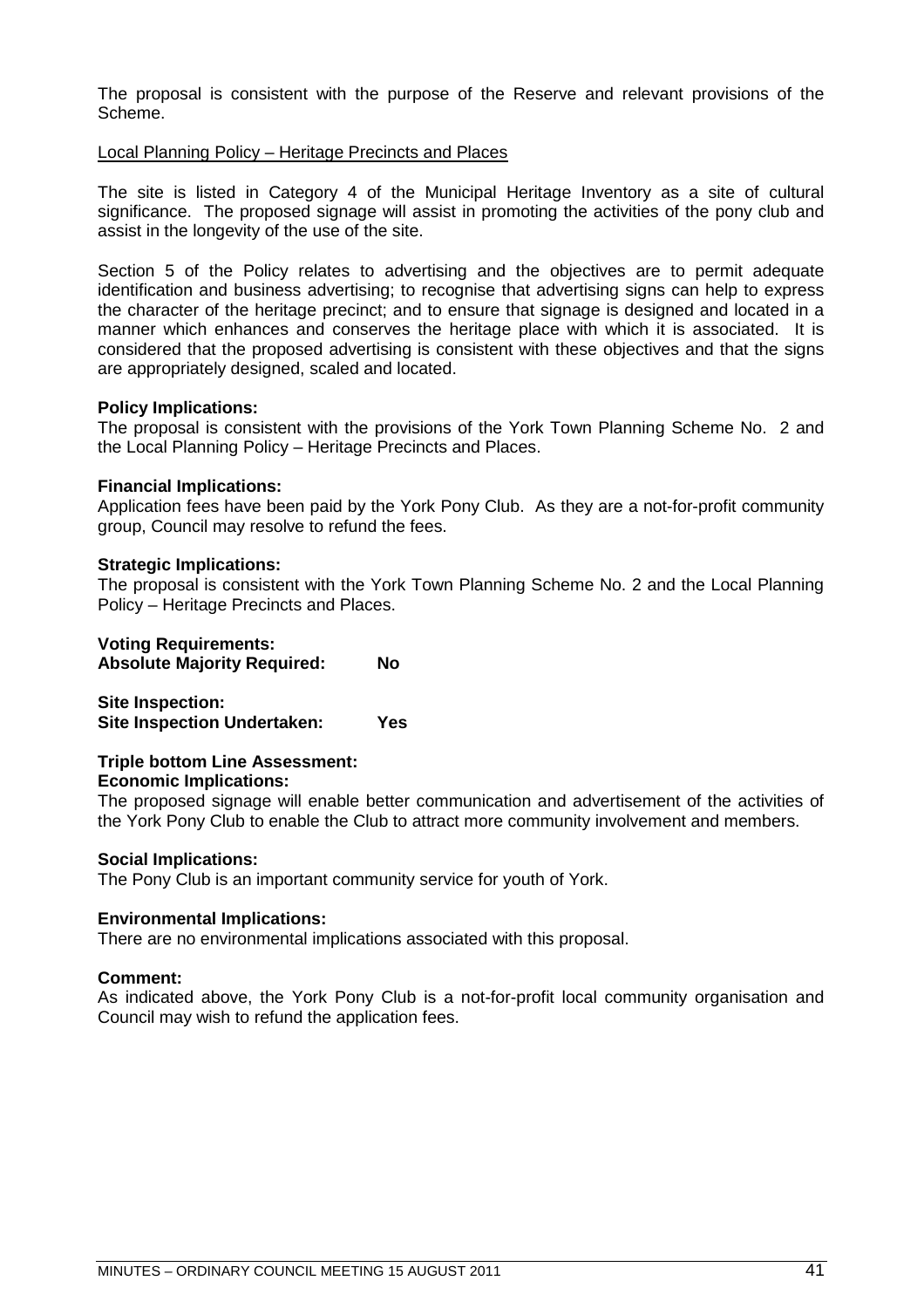*Jacky Jurmann and Cr Lawrance declared an Interest Affecting Impartiality to this item and left the room at 3.42pm.*

**RESOLUTION 140811**

Moved: Cr Boyle **Seconded: Cr Scott** 

*"That Council:*

*APPROVE the planning application to erect two (2) advertising signs for the York Pony Club at Lot R9202 (60) Ulster Road and Lot R9203 Dinsdale Street, York, subject to the following conditions:*

- *1. The development must take place in accordance with the stamped approved plans.*
- *2. The development must be substantially commenced within two (2) years from the date of determination.*
- *3. The signage must be maintained in accordance with the provisions of Clause 5.3.6 of the York Town Planning Scheme No. 2.*

*Advice Notes:*

- *Note 1: If the development the subject of this approval is not substantially commenced within a period of 2 years, or such other period specified in the approval, after the date of determination, the approval will lapse and be of no further effect.*
- *Note 2: Where an approval has so lapsed, no development is to be carried out without the further approval of the local government having first been sought and obtained.*
- *Note 3: If an applicant is aggrieved by this determination, there is a right of appeal under the Planning and Development Act 2005. An appeal must be lodged within 28 days of the date of determination.*
- *Note 4: This approval is not a building licence. In accordance with the provisions of the Local Government (Miscellaneous Provisions) Act 1960, an application for a building licence must be submitted to, and approval granted by the local government prior to any change of classification or prior to the commencement of any structural works within the development hereby permitted."*

*CARRIED: 4/0*

*Jacky Jurmann and Cr Lawrance returned to the room at 3.44pm.*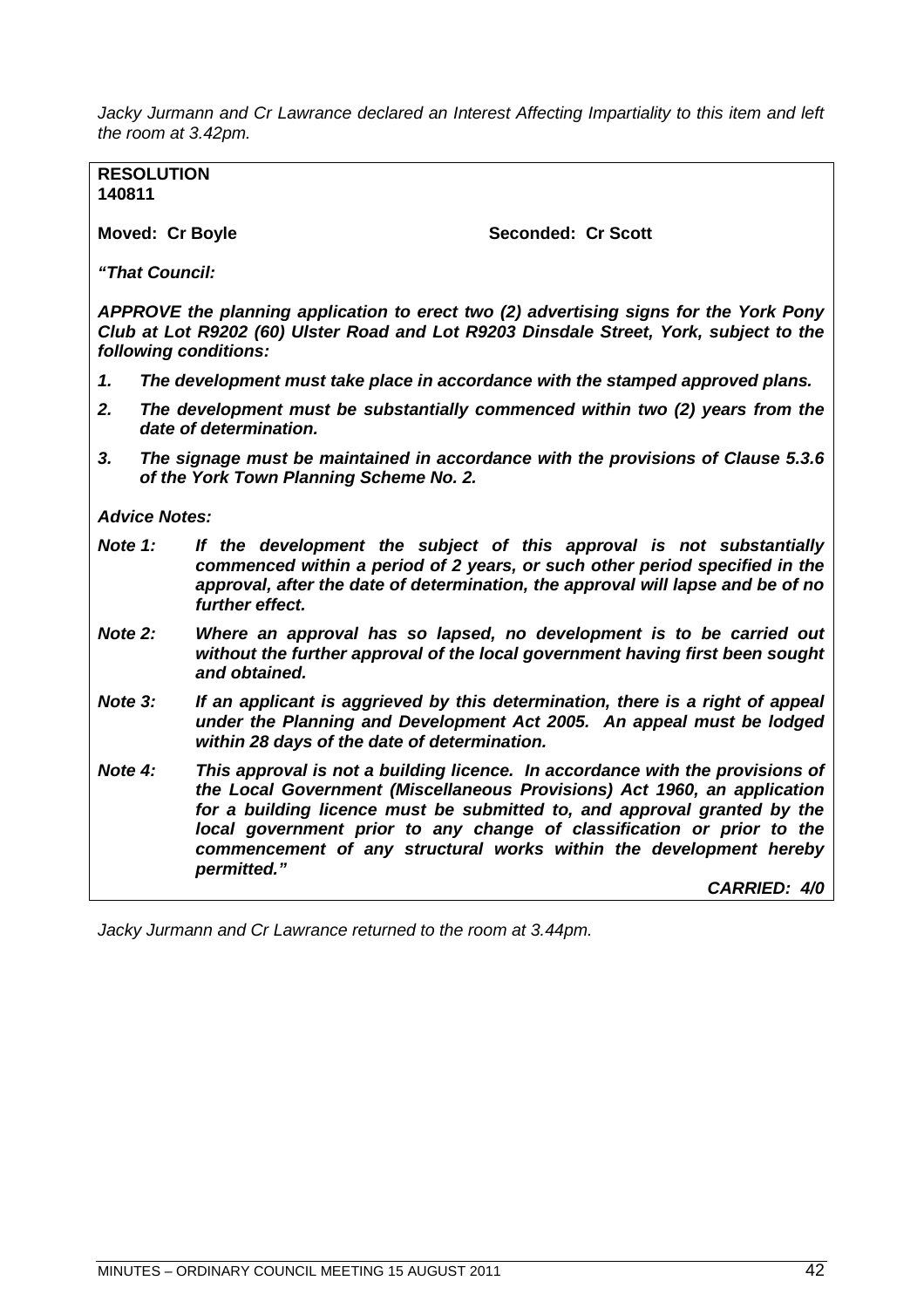### Item 9.1.4 - Appendices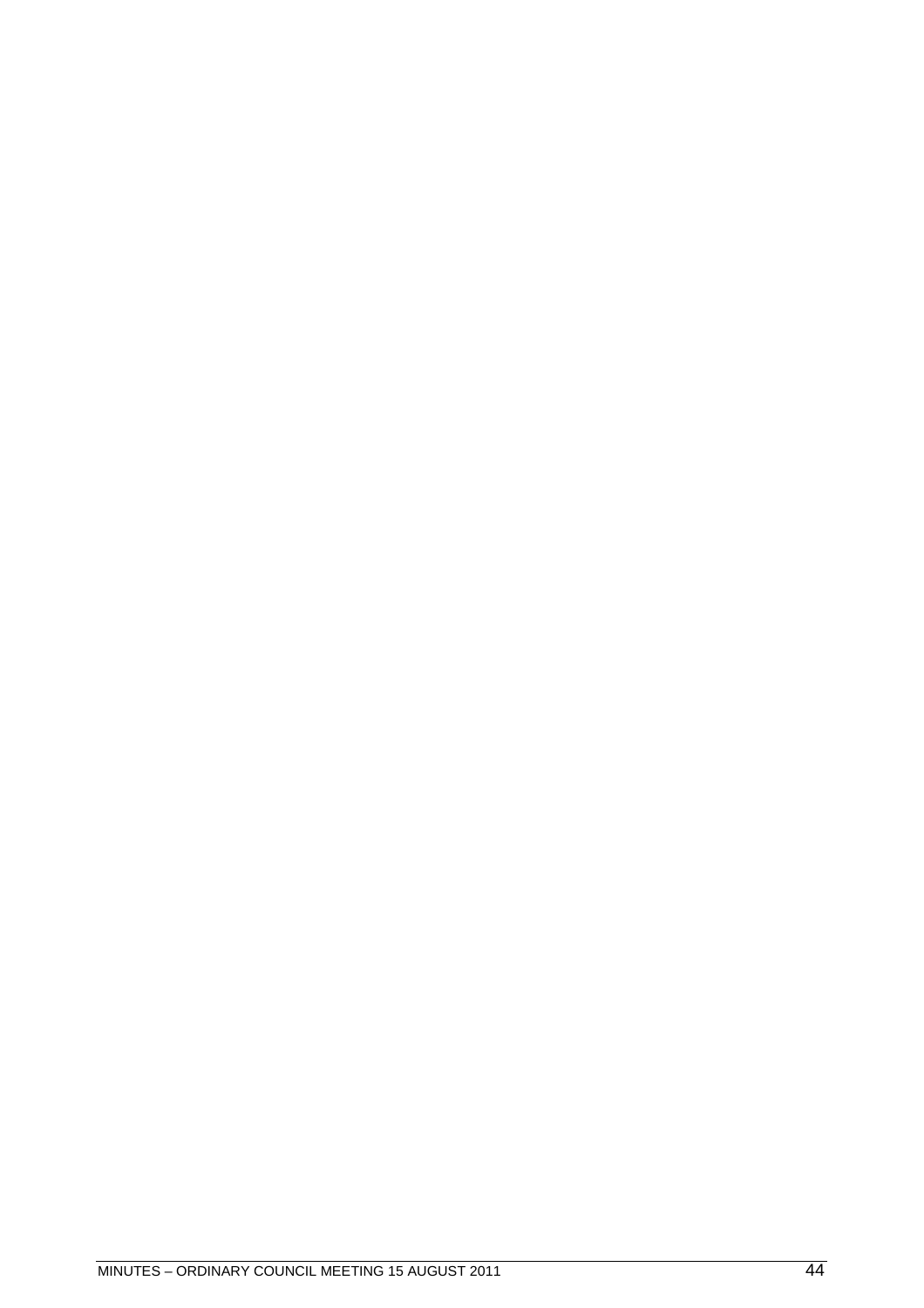**9.1 DEVELOPMENT REPORTS**

**9.1.5 Proposed Outbuildings Policy**

*When acting as a planning authority in accordance with the powers conferred by the Planning and Development Act 2005 and any relevant scheme, the Council of the Shire is entitled to make decisions based only on proper planning considerations.*

| <b>FILE NO:</b>                | <b>PS-TPS</b>         |
|--------------------------------|-----------------------|
| <b>COUNCIL DATE:</b>           | <b>15 August 2011</b> |
| <b>REPORT DATE:</b>            | <b>8 August 2011</b>  |
| <b>LOCATION/ADDRESS:</b>       | <b>Shire Wide</b>     |
| <b>APPLICANT:</b>              | N/A                   |
| <b>SENIOR OFFICER:</b>         | R Hooper, CEO         |
| <b>REPORTING OFFICER:</b>      | J Jurmann, MPS        |
| <b>DISCLOSURE OF INTEREST:</b> | Nil                   |
| <b>APPENDICES:</b>             | <b>Draft Policy</b>   |
| <b>DOCUMENTS TABLED:</b>       | Nil                   |

#### **Summary:**

Council at its Ordinary Meeting held on 20 June 2011 considered a draft Local Planning Policy for Outbuildings and resolved:

#### *"That Council:*

- *1. Resolve to adopt the proposed Local Planning Policy Outbuildings for advertising purposes;*
- *2. Advertise the proposed Local Planning Policy Outbuildings in accordance with the provisions of Clause 8.8.2 of the Shire of York Town Planning Scheme No 2 for a period of 42 days; and*
- *3. Resolve that after the expiry of the advertising period, consider a report detailing the submissions made relating to the proposed Local Planning Policy – Outbuildings prior to formally adopting the Policy."*

The draft Policy was advertised in accordance with the resolution from 25 June 2011 to 9 August 2011. At the time of writing, no submissions had been received by Council regarding the proposal.

It is recommended that the draft Policy be adopted by Council without change.

#### **Background:**

Council at its Ordinary Meeting held on 21 February 2011 resolved to advertise a draft Local Planning Policy – Outbuildings. The draft Policy was advertised and no submissions were received from the public during the submission period.

A review of the draft Policy, a review of policies of other local governments and consultation with Council's Building Section, has revealed that the policy may be too restrictive for landowners and cumbersome to administer.

Therefore, an amended draft Local Planning Policy for Outbuildings was presented to Council at its Ordinary Meeting held on 20 June 2011 where it was resolved to adopt the new policy for advertising purposes.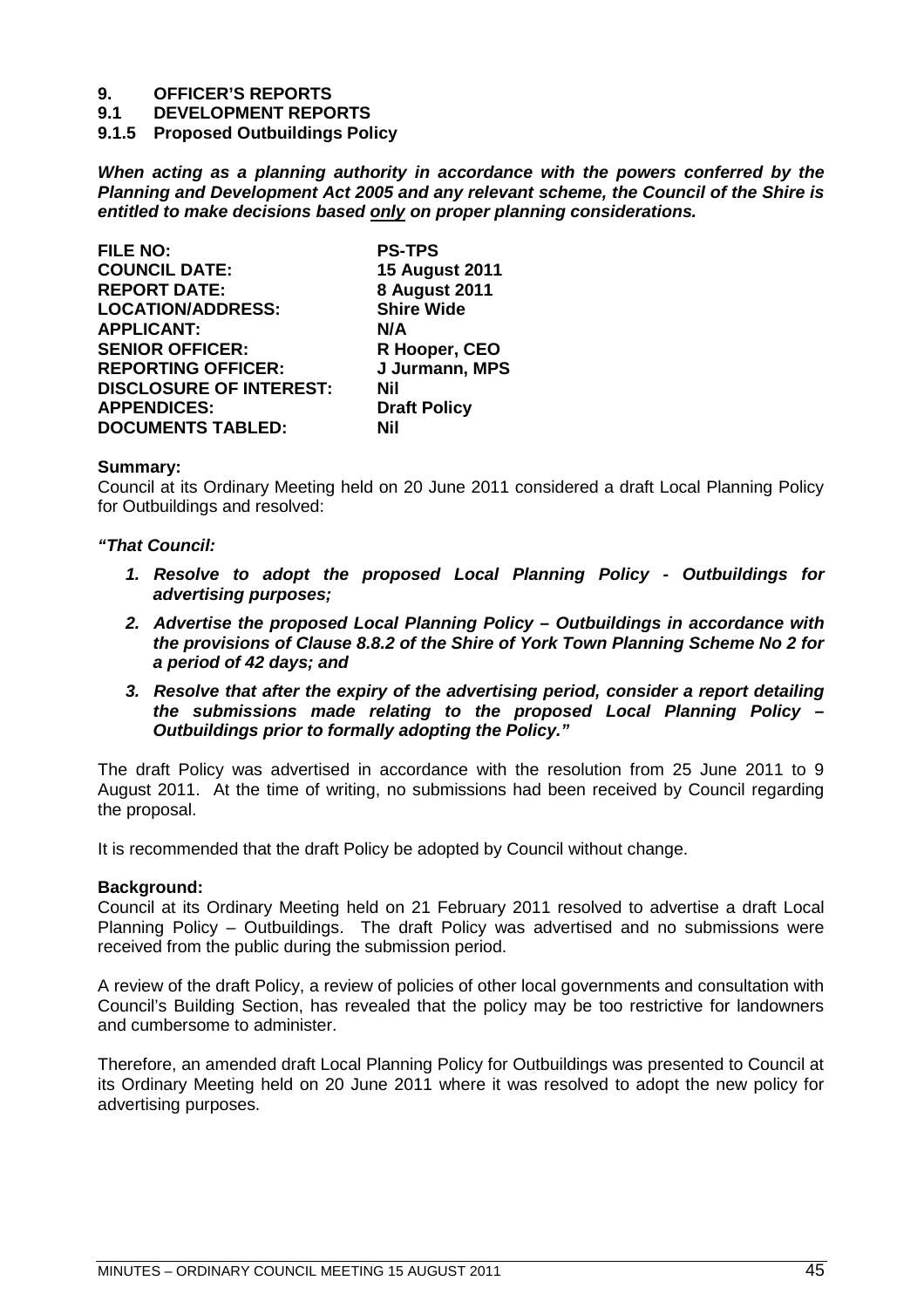#### **Consultation:**

The new draft Policy was advertised in accordance with the provisions of the York Town Planning Scheme No. 2 and the Council resolution.

The closing date for submissions is 9 August 2011 and at the time of writing this report, no submission had been received. Any submissions received by Council following the writing of this report will be provided to all Councillors for consideration and if necessary, amendments will be made to the draft Policy for consideration at the Council meeting. Any submitters would also be notified of the Council meeting.

#### **Statutory Environment:**

#### York Town Planning Scheme No. 2

Clause 4.2 of the York Town Planning Scheme No. 2 permits ancillary outbuildings to be constructed without first obtaining planning consent from the Shire, unless the proposal requires Council to use the exercise of discretion to vary the provisions of the R-Codes, or if the development will be located in a heritage precinct designated under the Scheme.

Clause 8.8 of the Scheme enables Council to prepare a planning policy for any matter related to the planning or development of the Scheme area.

#### Residential Design Codes

The R-Codes apply to all residential zone land and stipulates acceptable development criteria for outbuildings under Clause 6.10.1. If a proposed outbuilding meets the requirements of the acceptable development criteria, then the only application required is a Building Licence application.

Where a development does not comply with the acceptable development criteria, then the development can be assessed against the performance criteria. Currently a planning application is required for assessment of applications against the performance criteria.

The residential provisions of the Policy have been developed to provide landowners criteria that is considered to meet the performance criteria of the R-Codes without the need for a planning application.

Applications to vary the provisions of the Local Planning Policy will be subject to a merit-based assessed through the planning application process.

#### **Policy Implications:**

The proposed Policy will streamline the application process for outbuildings that meet the requirements of the Policy.

#### **Financial Implications:**

Costs associated with the re-advertising of the draft Policy.

#### **Strategic Implications:**

The proposed Policy is consistent with the provisions of the York Local Planning Strategy and Scheme. It is considered that the adoption of the proposed Policy will assist in achieving appropriate development of residential, rural townsite and rural-residential lots.

#### **Voting Requirements: Absolute Majority Required: No**

**Site Inspection: Site Inspection Undertaken: Not applicable**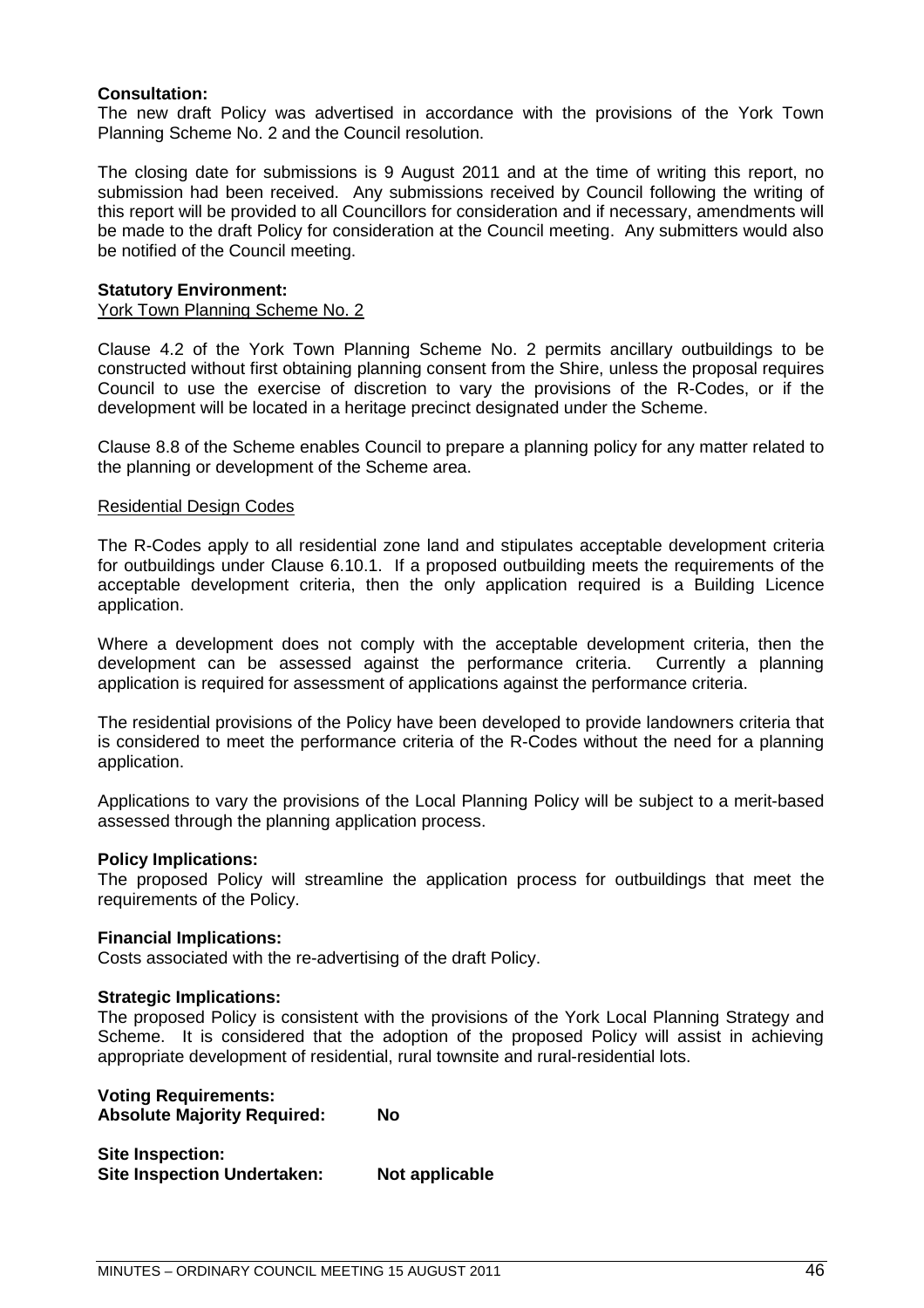#### **Triple bottom Line Assessment: Economic Implications:**

Applicants will not have to continue to pay for both planning and building licence application fees for outbuildings that meet the acceptable criteria.

#### **Social Implications:**

Process improvement provides a better service to residents and landowners.

#### **Environmental Implications:**

Nil.

#### **Comment:**

The new draft Local Planning Policy for Outbuildings will result in Council providing a better service to landowners and residents. It will provide a consistent and more efficient assessment framework for Council Officers.

**RESOLUTION 150811**

**Moved: Cr Scott** Seconded: Cr Boyle

*"That Council:*

- *1. ADOPT the Local Planning Policy Outbuildings under the provisions of Clause 8.8 of the York Town Planning Scheme No. 2.*
- *2. ADVERTISE the final adoption of the Local Planning Policy Outbuildings."*

*CARRIED: 5/0*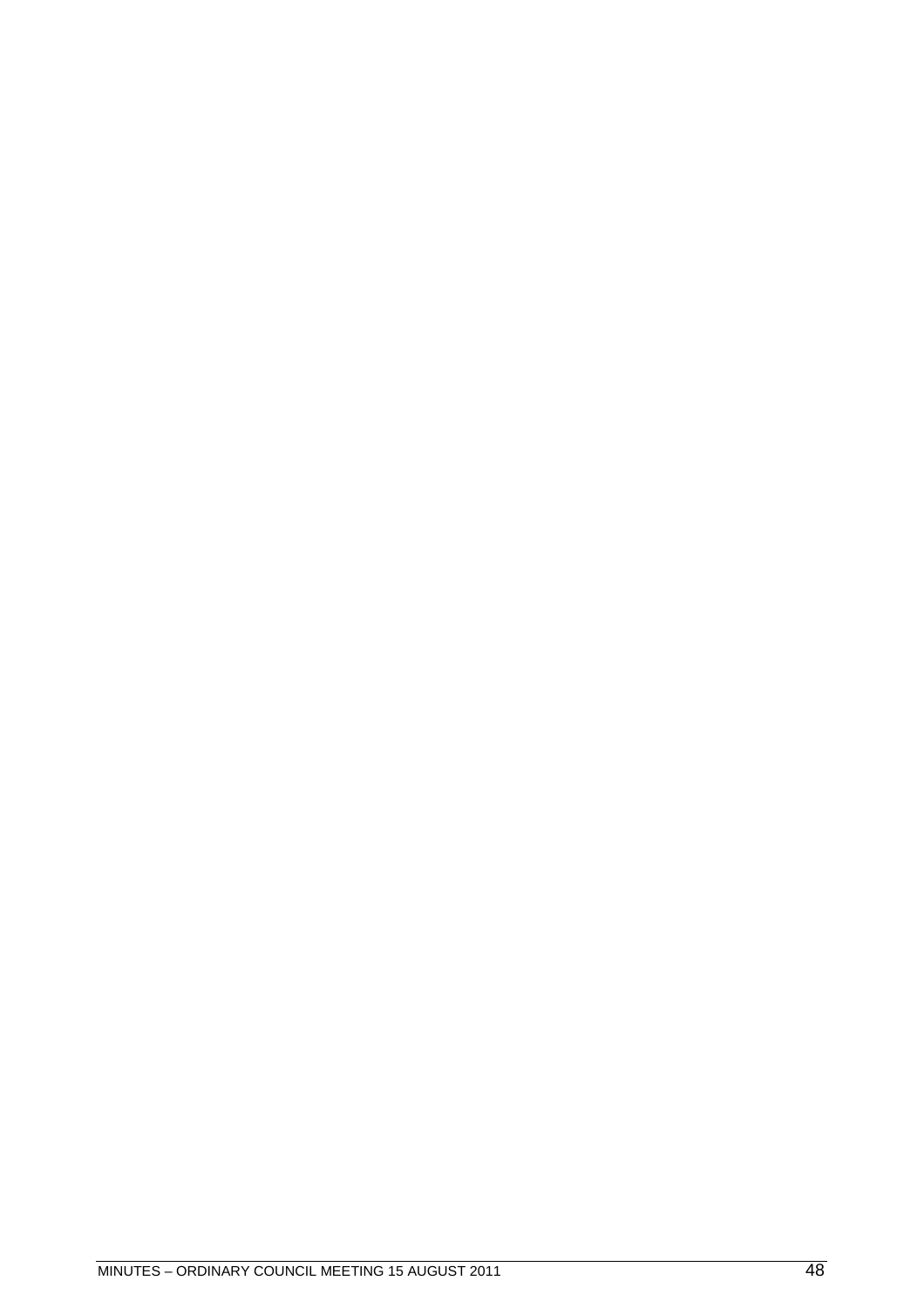### Item 9.1.5 Appendices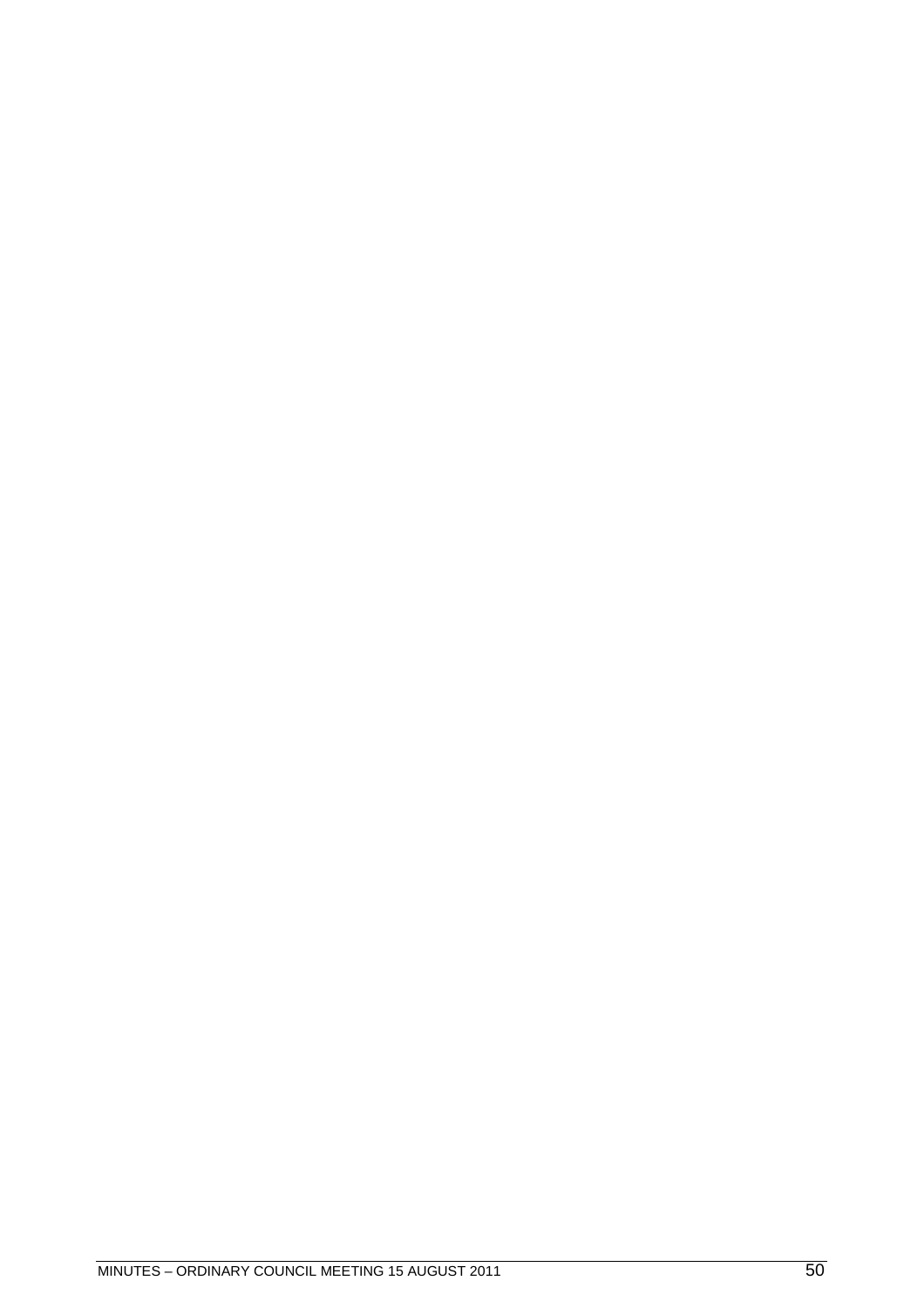## **9.2 Administration Reports**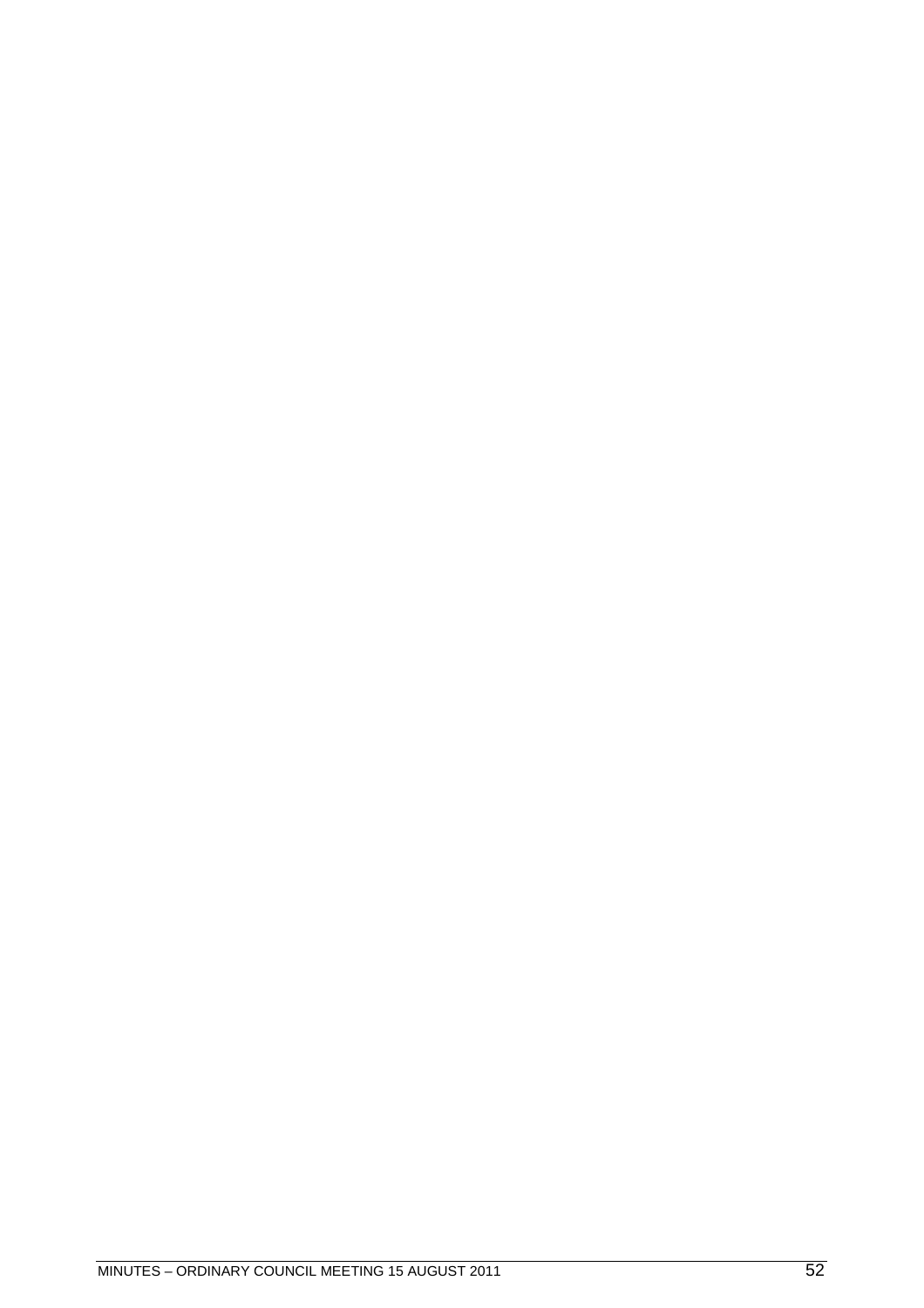#### **9.2 ADMINISTRATION REPORTS**

**9.2.1 Avon Tourism**

| <b>FILE NO:</b>                | CS.CEV.6                             |
|--------------------------------|--------------------------------------|
| <b>COUNCIL DATE:</b>           | <b>15 August 2011</b>                |
| <b>REPORT DATE:</b>            | 27 July 2011                         |
| <b>LOCATION/ADDRESS:</b>       | <b>Avon Valley</b>                   |
| <b>APPLICANT:</b>              | <b>Avon Tourism</b>                  |
| <b>SENIOR OFFICER:</b>         | R Hooper, CEO                        |
| <b>REPORTING OFFICER:</b>      | R Hooper, CEO                        |
| <b>DISCLOSURE OF INTEREST:</b> | Nil                                  |
| <b>APPENDICES:</b>             | Minutes - Avon Tourism 14 June, 2011 |
| <b>DOCUMENTS TABLED:</b>       | Nil                                  |

#### **Summary:**

The minutes of the Avon Tourism Committee meeting are provided for Council and Community information.

#### **Background:**

The Shire of York has previously been a financial member of Avon Tourism up to 2009/10 and in 2010/11 contributed \$10,000 to the Guest Town promotion at the Perth Royal Show.

#### **Consultation:**

Not Applicable

#### **Statutory Environment:**

Not Applicable

**Policy Implications:** *Policy No. 13.1 - Events For York*

*Objective: To ensure that York retains its status as an events centre in the Avon Valley*

#### **Financial Implications:**

If Council takes action to renew membership of Avon Tourism an annual fee of approximately \$10,000 per year will be applicable.

Note: Council was a member of Avon Tourism for three years prior to 2010/11 when the equivalent contribution to membership was used as a contribution to the Guest Town project at the 2010 Perth Royal Show.

#### **Strategic Implications:** *Key Result Area 2: Economic Development & Tourism*

#### *Objectives:*

- *1. To encourage a sustainable community by increasing employment opportunities in York, attracting investment and businesses to the town, and achieving diversification of industries.*
- *2. To increase tourism to achieve business viability and growth.*
- *3. To increase the net disposable income of the York community and investigate ways of increasing spending within the Shire.*
- *4. To utilise the unique features of York's heritage and rural lifestyle, where appropriate, as the basis for economic development.*
- *5. To ensure economic development does not conflict with York's heritage, lifestyle and environment.*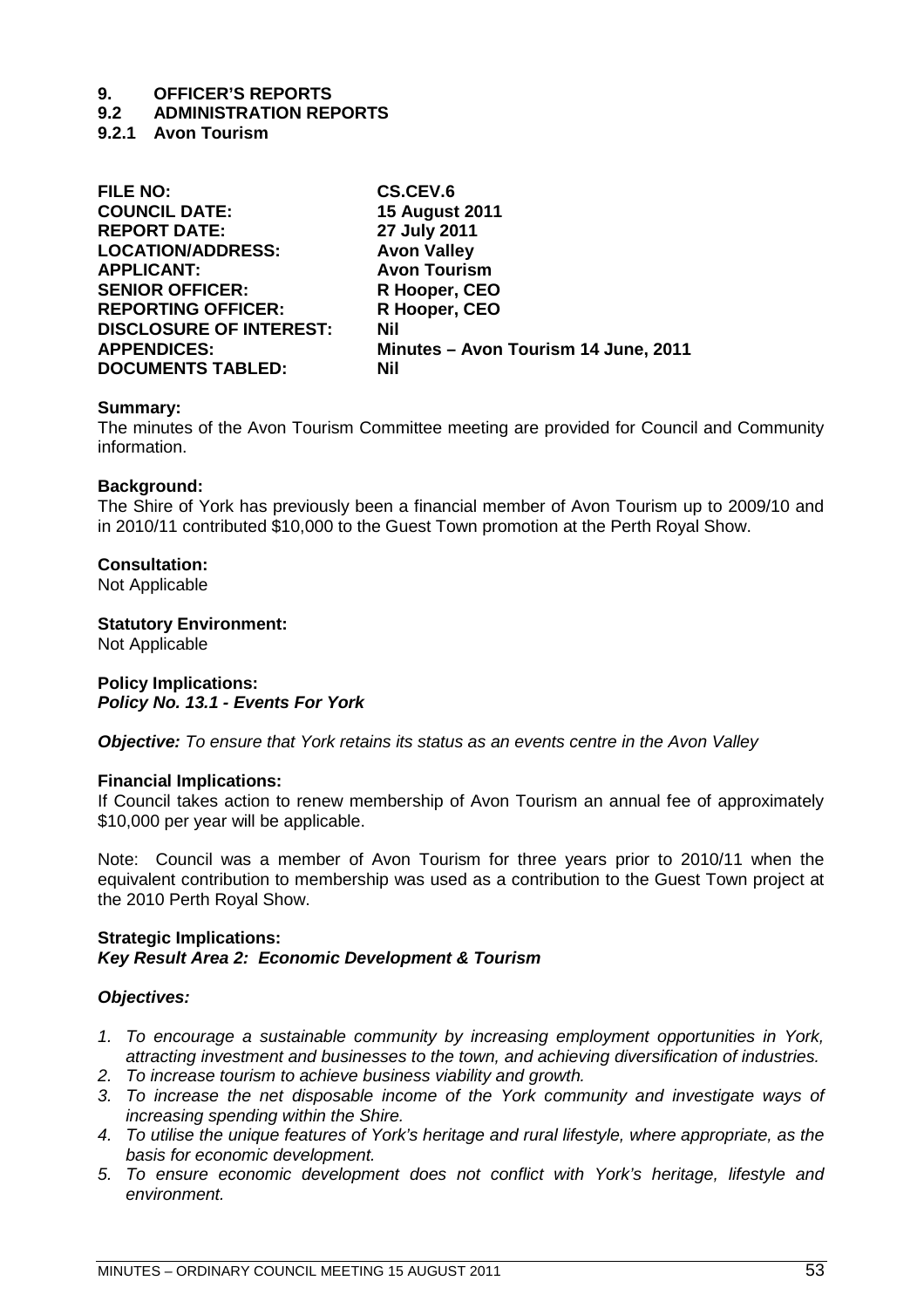#### **Voting Requirements: Absolute Majority Required: No**

#### **Site Inspection: Site Inspection Undertaken: Not Applicable**

### **Triple bottom Line Assessment:**

### **Economic Implications:**

Tourism is a high value industry in the Avon Valley with economic benefit to local and regional businesses.

#### **Social Implications:**

Regional and local tourism events, activities and businesses can benefit residents.

#### **Environmental Implications:**

Nil

#### **Comment:**

Avon Tourism is a peak regional tourism organisation endeavouring to co-ordinate regional events and area promotion to benefit businesses and communities.

| 160811 | <b>RESOLUTION</b>                                                                                             |                     |
|--------|---------------------------------------------------------------------------------------------------------------|---------------------|
|        | <b>Moved: Cr Lawrance</b>                                                                                     | Seconded: Cr Boyle  |
|        | "That Council:                                                                                                |                     |
| 1.     | Receive the Minutes of the June 2011 Avon Tourism meeting.                                                    |                     |
| 2.     | Consider renewing corporate membership of Avon Tourism in the 2012/13 budget<br>and forward financial plans." |                     |
|        |                                                                                                               | <b>CARRIED: 5/0</b> |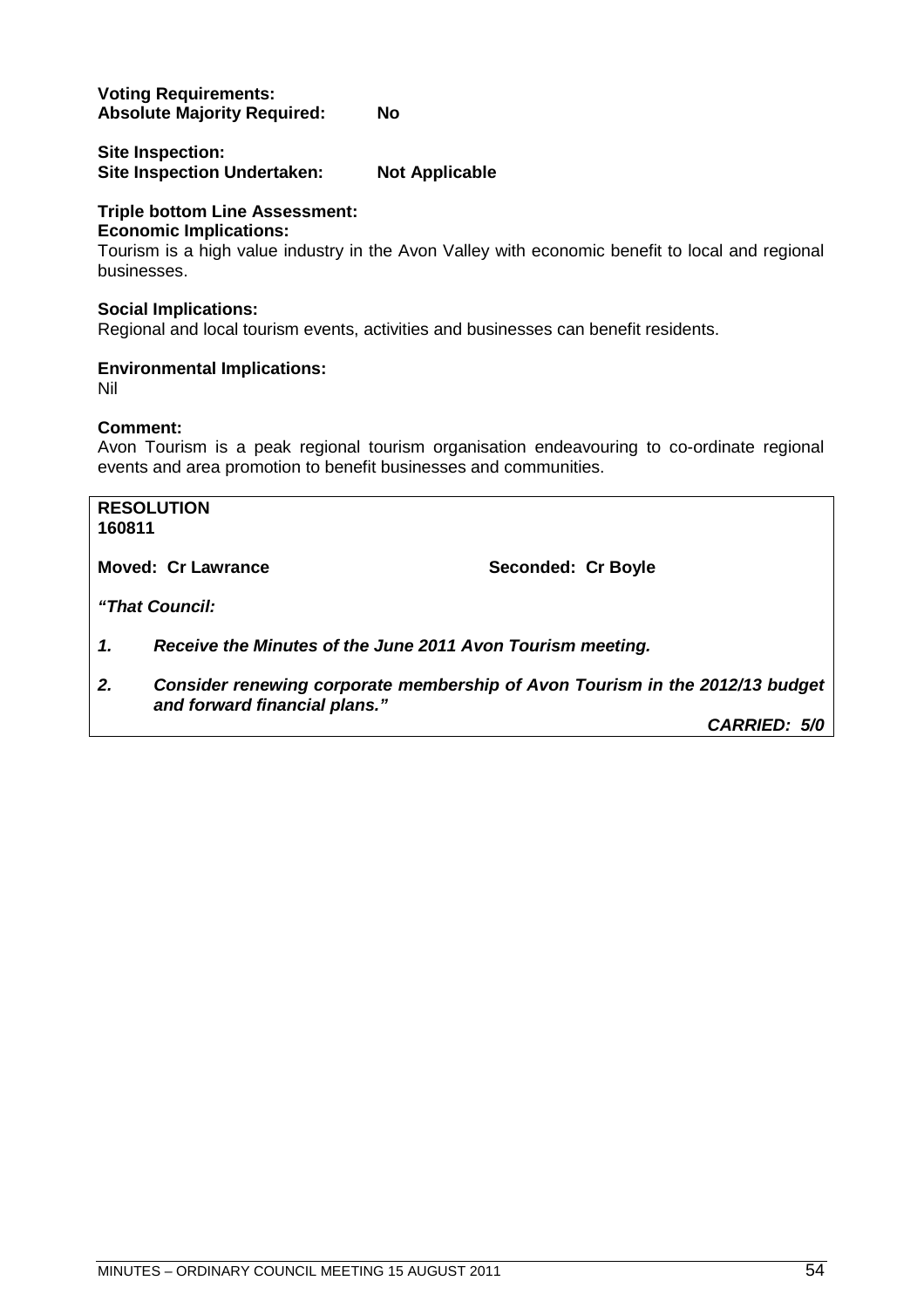### Item 9.2.1 - Appendices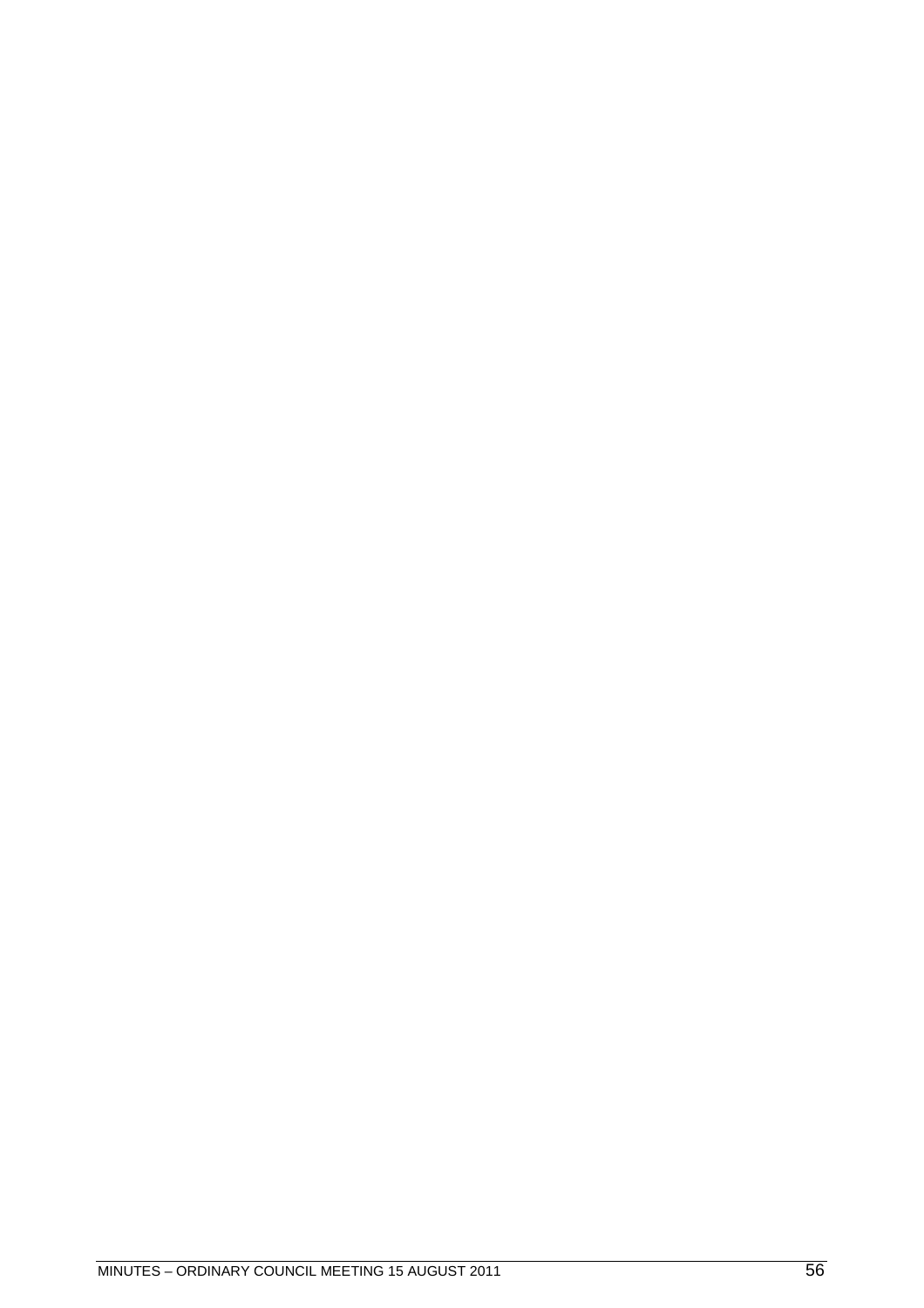**9.2 ADMINISTRATION REPORTS**

**9.2.2 Youth Report for August, 2011**

| <b>FILE NO:</b>                | CS.LCS.6                      |
|--------------------------------|-------------------------------|
| <b>COUNCIL DATE:</b>           | 15 <sup>th</sup> August, 2011 |
| <b>REPORT DATE:</b>            | 5 <sup>th</sup> August, 2011  |
| <b>LOCATION/ADDRESS:</b>       | N/A                           |
| <b>APPLICANT:</b>              | <b>Shire of York</b>          |
| <b>SENIOR OFFICER:</b>         | R Hooper, CEO                 |
| <b>REPORTING OFFICER:</b>      | Lyn Kay, YDO                  |
| <b>DISCLOSURE OF INTEREST:</b> | Nil                           |
| <b>APPENDICES:</b>             | Nil                           |
| <b>DOCUMENTS TABLED:</b>       | Nil                           |

#### **Summary:**

The following is a summary of the activities undertaken by the Youth Development Officer since the last report submitted in June 2011.

#### **Active After School Programme:**

Youth Development Officer has ordered 25 basketballs for Term 3, along with assistant Judy Davies and 35 students will be starting on Wednesday 10<sup>th</sup> August with Years 5, 6 & 7.

#### **School Holiday Programme:**

Youth Development Officer took 5 volunteer adults and 23 Youth from Beverley and York to Fremantle's Queensgate Cinema then down to Ciccerello's for lunch, walk along the beach then to Timezone for an hour.

Youth Development Officer was very pleased with the Youth who represented our Towns and everyone had a fantastic day, a very long day but great fun. The Youth covered their own costs on the excursion.

Youth Development Officer also had the "Hang Out Centre" open on the Thursdays with 15 Youth attending on both days playing different sports and playstation.

#### **Youth Centre:**

The Sewer connections have been completed and also the site works. Sand pad is ready to be laid. The Shed Company has ordered all the materials and have organised for the cement pad and plumbers to start once the sand pad is completed, which has been held up due to the rain.

We have received quotes from 2 Carpet/Tile, 2 Air Conditioning Companies and are still awaiting quotes from Electricians. We are waiting for a decision from the York Volunteers Workers Inc. who had a meeting on the  $3<sup>rd</sup>$  August to see if they can assist with the internal fit out and York District High School would like their Cadets to be involved as well.

Youth Development Officer has also met with Tiger Turf to quote on Basketball Court/volleyball/netball and other games to be situated in front of the Centre and then will need to seek Grants to pay for it.

Youth Development Officer has been given 3 lounges from families in Beverley for the Centre and would appreciate any donations of tables, chairs Xbox, playstations, Wii, TV's, computers etc.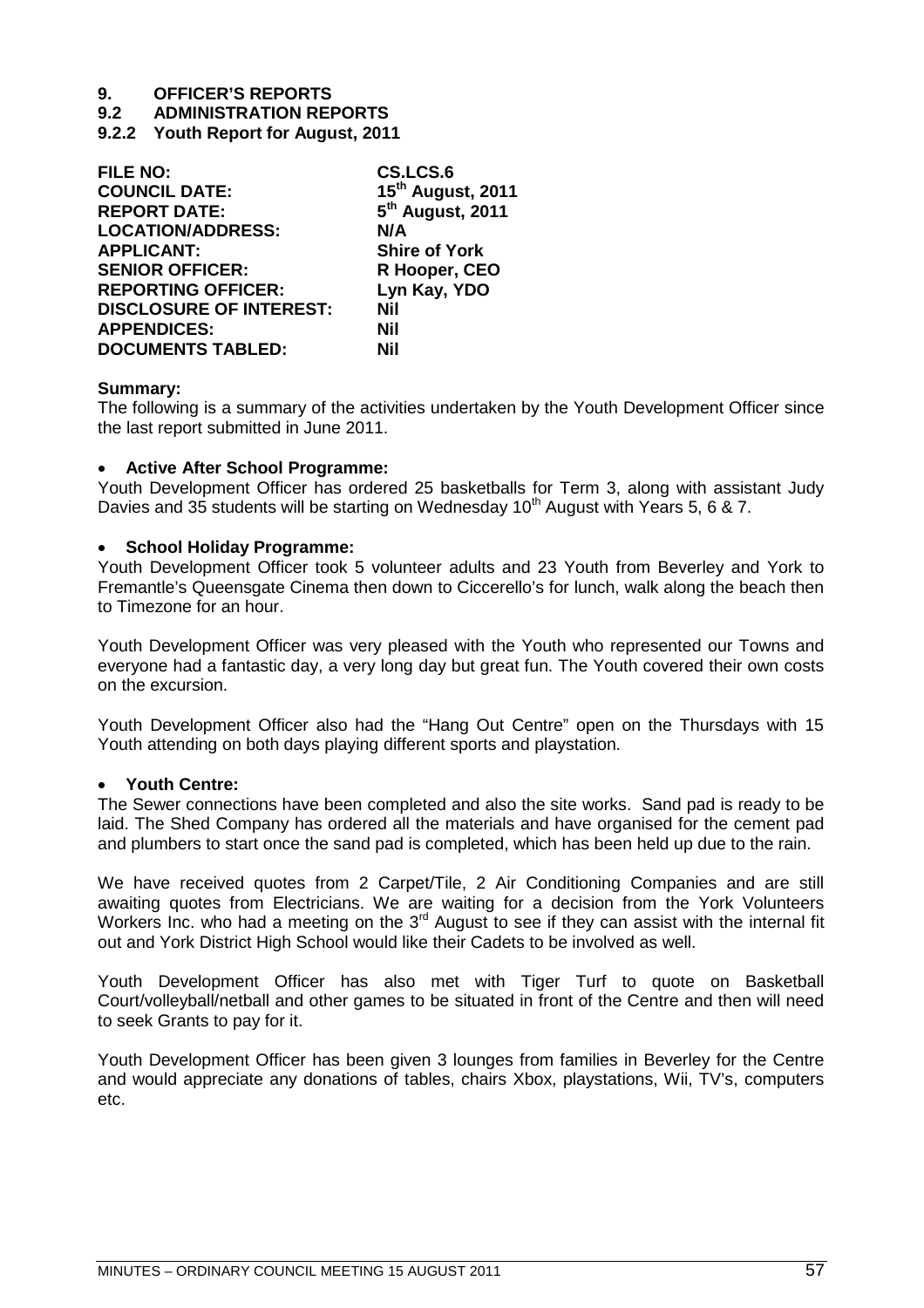#### **Hang Out Centre:**

This is held every Thursday from 3pm-6pm and we average 15 Youth each week and also the local Police call in and are in contact with Youth Development Officer on developments around the Town with regards to Youth.

#### **•** Banners in the Terrace:

The Youth Development Officer travelled to Perth to take photos of the Banners in St Georges Terrace and York's Banner looks fantastic, situated near the corner of Barrack Street and St. Georges Terrace. They will be on display until 13<sup>th</sup> August.

#### **Salvation Army Breakfast Club:**

Youth Development Officer will be working along side the Salvation Army on Friday mornings at the Pavilion from 8am-8.30am for children and parents to come and have a healthy **free** breakfast. This project was initiated by the York Salvation Army who received funding from Kleenheat Gas and has support from the Shire of York.

If further funding is made available the breakfast club could run 2 mornings per week. York IGA has been generous and very supportive of the project, assisting in the purchase of the appropriate cereals, toast, milk etc.

#### **Background:**

Youth Development Officer is building strong relationships with the appropriate partners in all fields of youth development, including education, police and health partnerships. Trust and integrity is being developed with York youth and their parents/guardians as quality programs are being introduced and activated.

#### **Consultation:**

Youth **School Police Health Councillors** Council Staff Community Members

#### **Statutory Environment:**

Nil

#### **Policy Implications:**

Not Applicable

#### **Financial Implications:**

Activities and initiatives are funded in SOY budget and through grants, fundraising activities and 'user pays' arrangements.

#### **Strategic Implications: Key Result Area 4 - Youth - Objectives:**

- *1. To facilitate an increase in the employment and education opportunities for the young people of the Shire.*
- *2. To enhance recreational and cultural opportunities for young people.*
- *3. To involve young people in decision-making and in taking a responsible role in our community.*
- *4. To develop strategic alliances with other organisations working with young people.*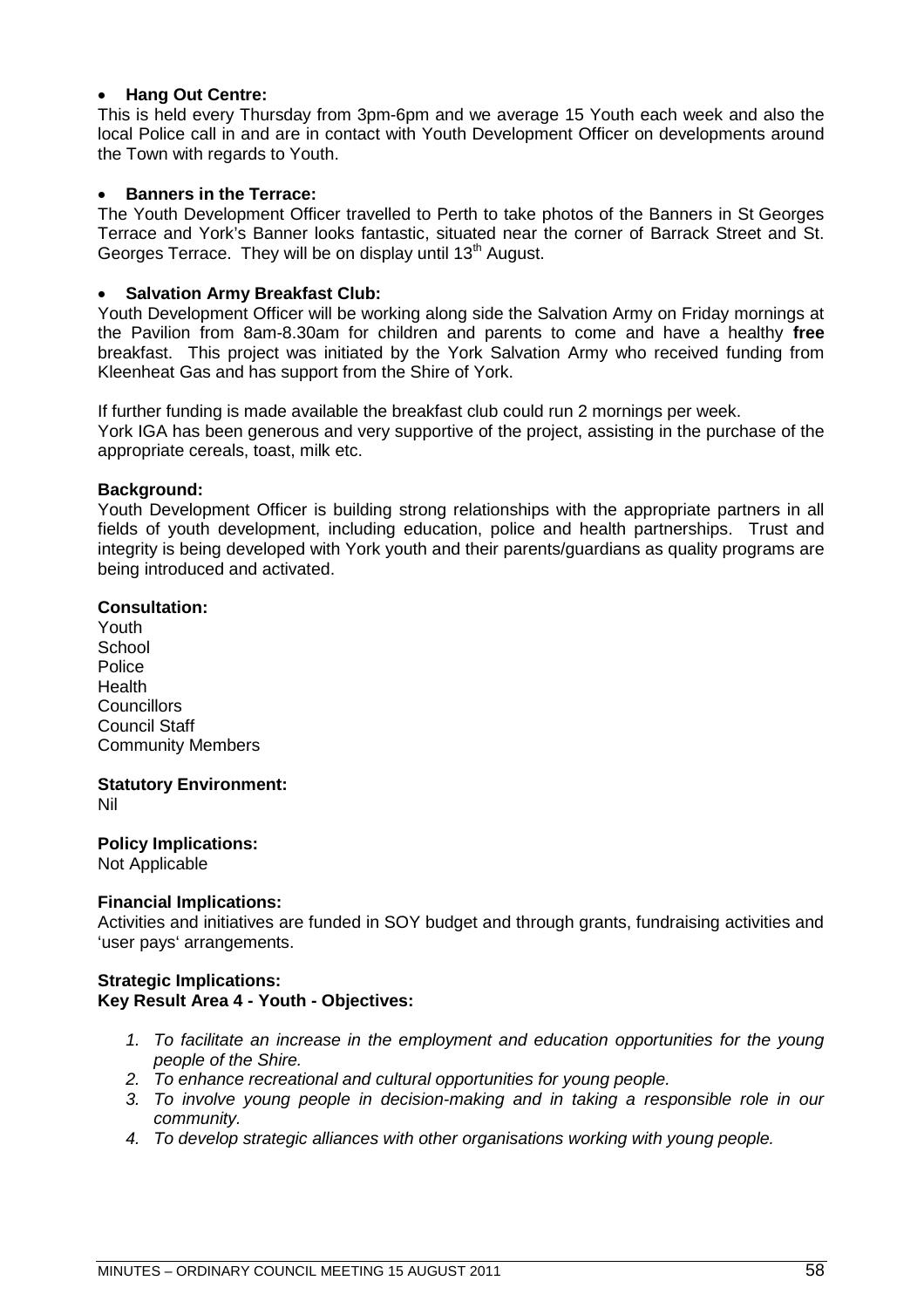**Voting Requirements: Absolute Majority Required: No**

**Site Inspection: Site Inspection Undertaken: Not applicable**

**Triple bottom Line Assessment: Economic Implications:** Nil

#### **Social Implications:**

A strong focus on Youth activities will support community cohesion and interaction through the recognition and valuing of this section of the community.

#### **Environmental Implications:**

Not applicable

**Comment:**

This report serves to keep the community informed of the activities in place.

**RESOLUTION 170811 Moved: Cr Randell Seconded: Cr Boyle** *"That Council: Receives this report and acknowledges and endorses the activities and initiatives of the Youth Development Officer." CARRIED: 5/0*

*Cr Pat Hooper requested that the York Banner that was hung in St George's Terrace to be placed on a banner pole in Avon Terrace.*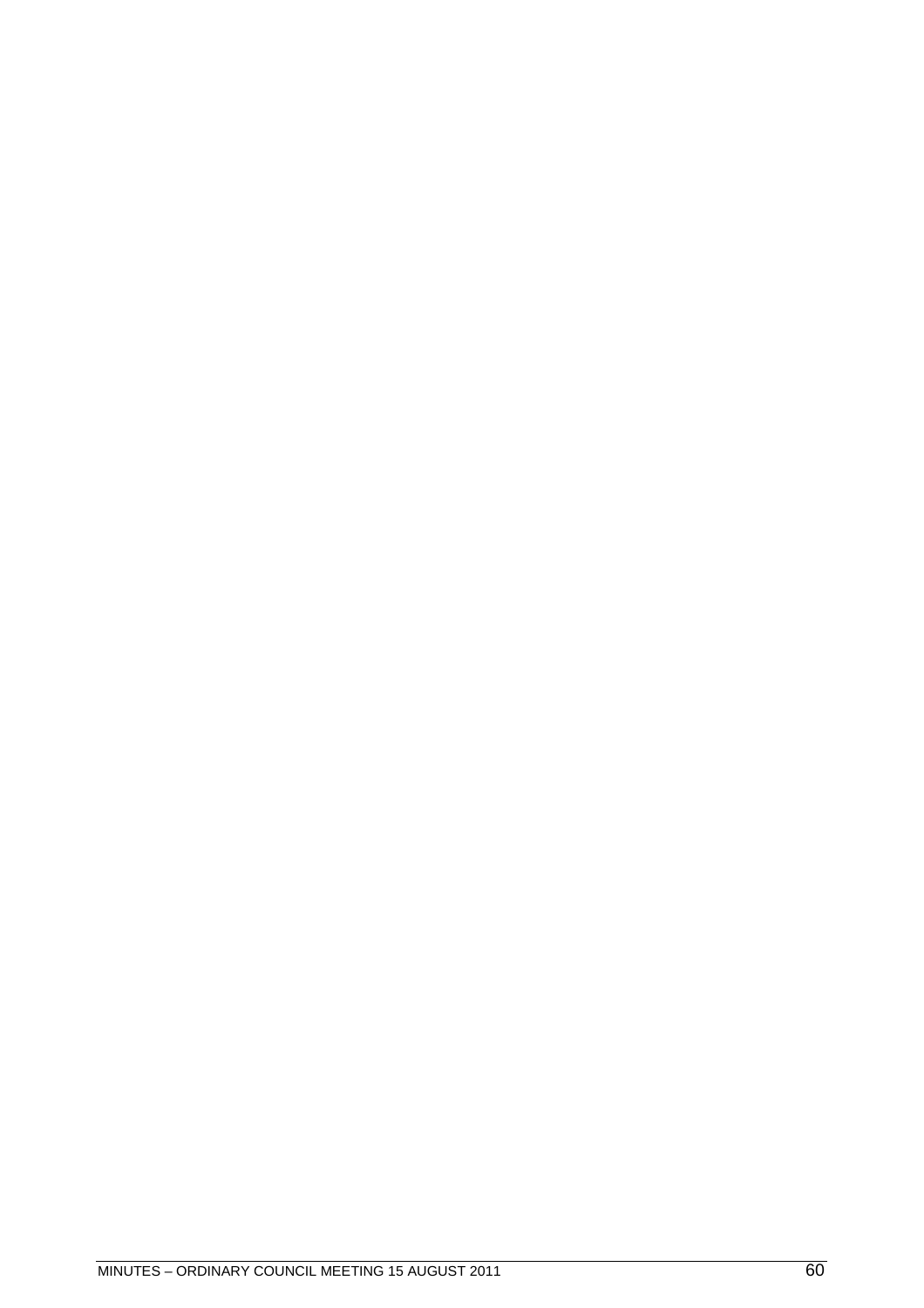- **9.2 ADMINISTRATION REPORTS**
- **9.2.3 York Information Services**

| <b>FILE NO:</b>                | <b>CS.LCS.8.1</b>          |
|--------------------------------|----------------------------|
| <b>COUNCIL DATE:</b>           | 15 August, 2011            |
| <b>REPORT DATE:</b>            | 8 August, 2011             |
| <b>LOCATION/ADDRESS:</b>       | N/A                        |
| <b>APPLICANT:</b>              | <b>Shire of York</b>       |
| <b>SENIOR OFFICER:</b>         | R Hooper, CEO              |
| <b>REPORTING OFFICER:</b>      | P Law, Information Officer |
| <b>DISCLOSURE OF INTEREST:</b> | Nil                        |
| <b>APPENDICES:</b>             | Appendix A & B             |
| <b>DOCUMENTS TABLED:</b>       | Nil                        |
|                                |                            |

#### **Summary:**

The following is a summary of items for York Information Services for the month of July 2011.

 **Visitor Numbers-** (Appendix A) As compared to the same period last year the number of visitors coming through the doors have doubled. There were 914 visitors for the month of July 2010, however for the period 1<sup>st</sup> to 21<sup>st</sup> during that year the opening hours were only 10am to 2pm, not 10am to 4pm, as they are now. For the month of July 2011 there were 1858 visitors.

For the first time, staff are also collecting data on the number of accommodation related enquiries. These are from visitors wanting accommodation in York and can be made by phone call, email or direct within the office.

- **Product Sales-** (Appendix B) Product sales are steady. Total sales for the month of July, after discounts, were \$1,090.15, with a profit of \$459. This includes sales of stock items left from York Tourist Bureau.
- Rebranding- From 1<sup>st</sup> July 2011, this office has formally made the change from York Visitor Centre to York Information Services. All future advertising will be made under the name of York Information Services.
- **New Contact Details-** York Information Services new has a new email address [info@york.wa.gov.au](mailto:info@york.wa.gov.au). [info@yorkwa.org](mailto:info@yorkwa.org) is still in operation and all mail being sent to that address is currently being forwarded on to the new one. This office no longer has a separate fax line, we are using the fax line for the Shire of York office which is 96412202. The phone number contact of 96411301 is to remain the same.
- **Wildflower Tours-** After being approached by several members of the public, both local and visitors, the Information Officer approached the local Wildflower Society to gauge interest in setting up guided wildflower tours. A trial will be run this year. If interest is high enough, then this could become a regular event for York's wildflower season.
- **Calendar of Events-** This is emailed to a state wide data base on a fortnightly basis. Feedback is coming back through as to how people do like to see what is happening in York.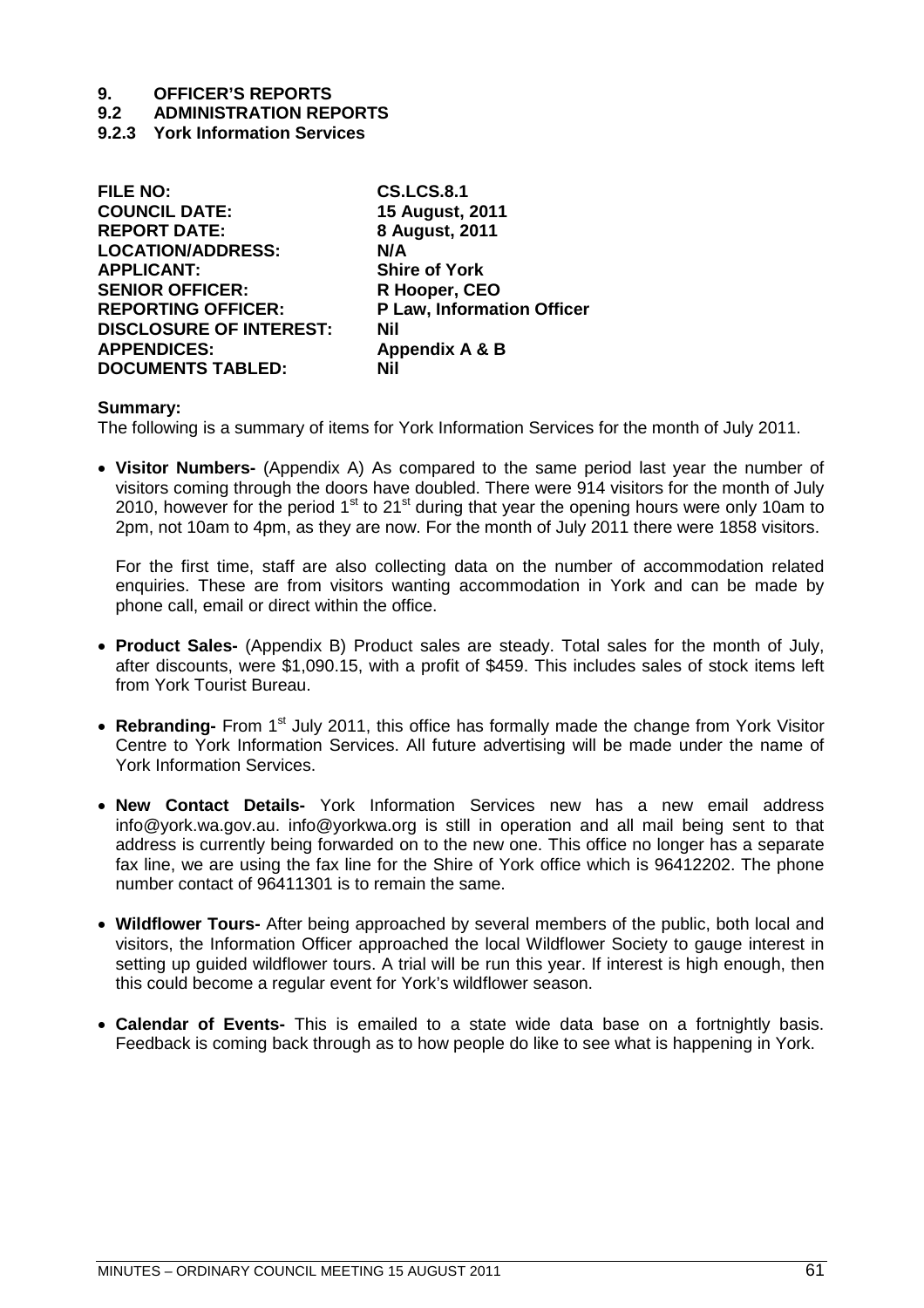- **Weekend Internet Access-** It has been proposed that York Information Services offer weekend internet access to visitors, on a fee for use basis. With the closure of Kookaburras Dream there is currently nowhere available for visitors to access this service on the weekends; the Community Resource Centre is available on weekdays. We are currently awaiting the return of a computer which is on loan to an outside source, before this service can be made available. Charges for internet use have been included in the Schedule of Fees and Charges.
- **Town Hall Toilets-** Issues relating to open hours of these toilets have decreased, with no complaints in the past few months. The Town hall toilets access clearly indicates where the closest 24 hour toilets are located, should these be closed.

Complaints have arisen in regards to the cleanliness of the Town Hall toilets. Information Officers have been responsible for mopping, cleaning and replacing toilet paper, in both the male and female toilets on several occasions, particularly on Friday afternoons and Saturday mornings. This is not an issue of the past month only, this is over time.

#### **Background:**

York Information Services has been operated by the Shire of York for 13 months now, having taken over operation from York Tourist Bureau 30 June 2010.

During the past twelve months staff at York Information Services have, along with many other tasks:

Opened up the service to all tourism related York businesses and services,

Developed new brochures,

Updated and reprinted the local tourist map,

Developed a photo board with current York attractions,

Developed the Calendar of Events, newsletter and mailing list,

Introduced a larger range of York souvenirs to the shop.

#### **Consultation:**

Shire of York and local business proprietors

## **Statutory Environment:**

Nil

**Policy Implications:** Not Applicable

**Financial Implications:** Nil

**Strategic Implications:** Not Applicable

**Voting Requirements: Absolute Majority Required: No**

**Site Inspection: Site Inspection Undertaken: Not applicable**

**Triple bottom Line Assessment: Economic Implications:** Nil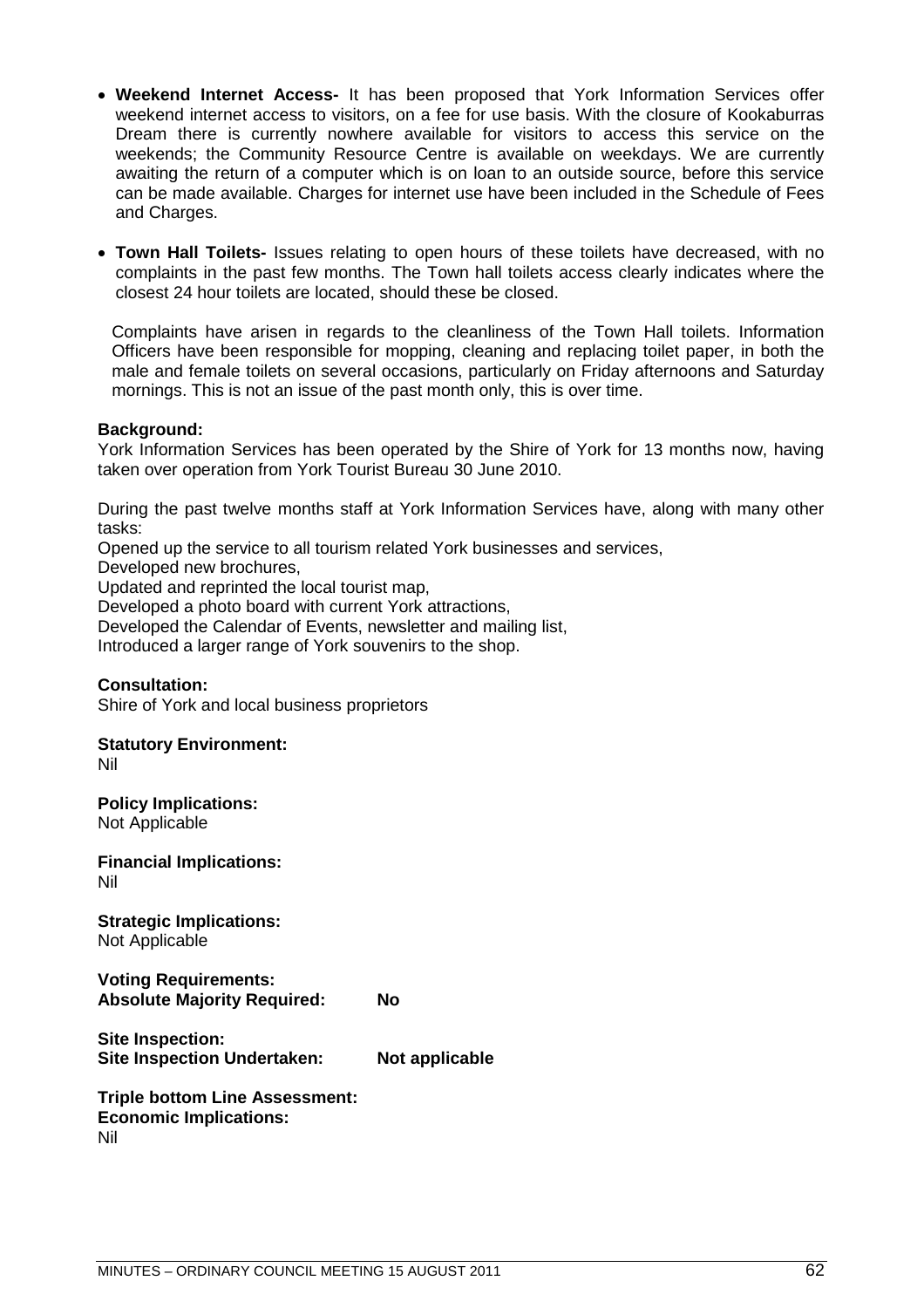**Social Implications:** Nil

**Environmental Implications:** Nil

**Comment:**

This report serves to keep the community informed of the activities in place.

**RESOLUTION 180811 Moved: Cr Scott** Seconded: Cr Randell *"That Council: Receive the York Information Services report and commend the staff on the level of service provided to visitors and the community."*

*CARRIED: 5/0*

*Cr Pat Hooper commended Pam Law for the report and the excellent service the staff of the York Information Services give to visitors and the community.*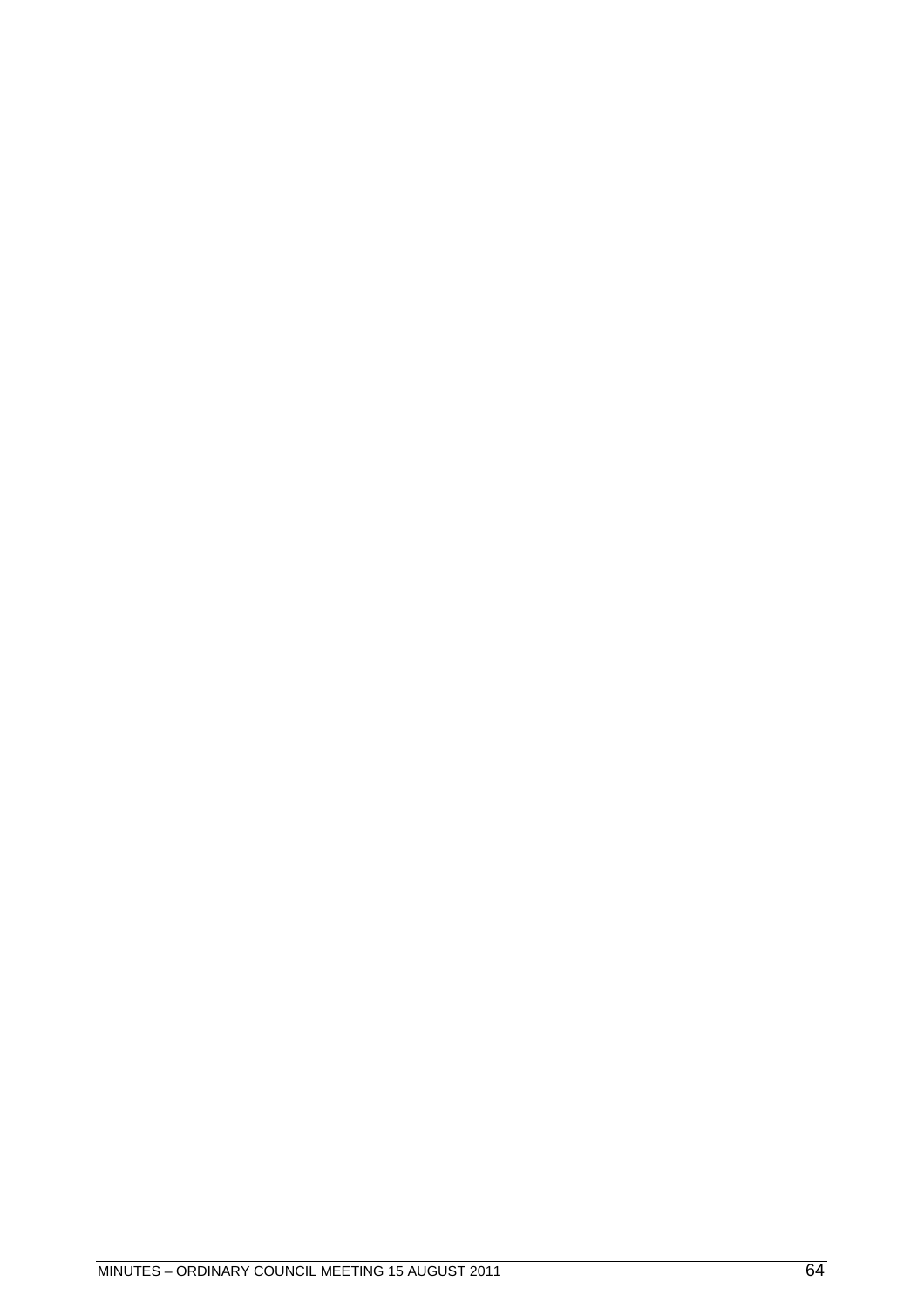### **Item 9.2.3 Appendices**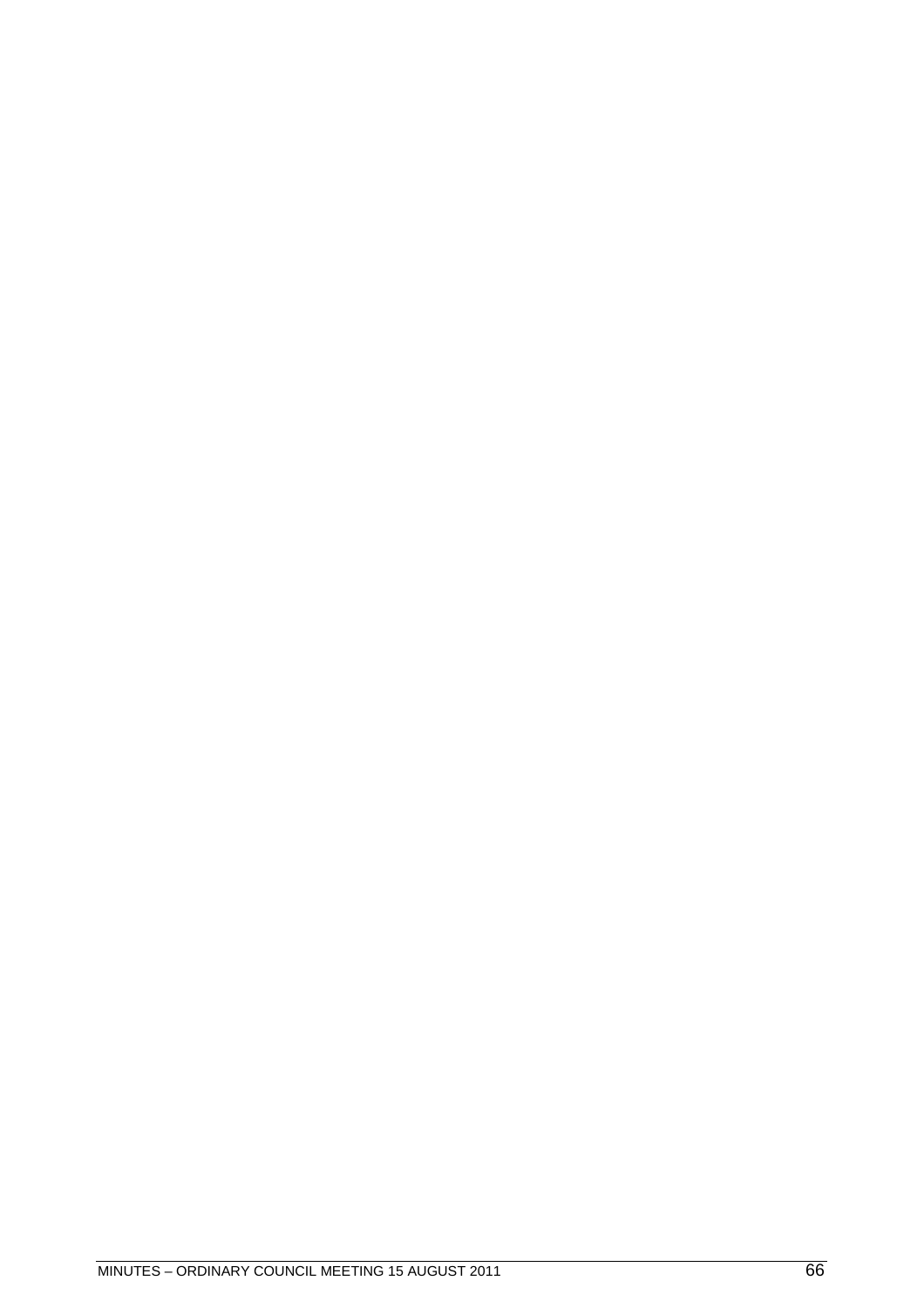**9.2 ADMINISTRATION REPORTS**

**9.2.4 Roads to Recovery Funding**

| <b>FILE NO:</b>                | FI.FAG.2                   |
|--------------------------------|----------------------------|
| <b>COUNCIL DATE:</b>           | <b>15 August 2011</b>      |
| <b>REPORT DATE:</b>            | <b>8 August 2011</b>       |
| <b>LOCATION/ADDRESS:</b>       | N/A                        |
| <b>APPLICANT:</b>              | <b>ALGA</b>                |
| <b>SENIOR OFFICER:</b>         | R Hooper, CEO              |
| <b>REPORTING OFFICER:</b>      | R Hooper, CEO              |
| <b>DISCLOSURE OF INTEREST:</b> | Nil                        |
| <b>APPENDICES:</b>             | <b>ALGA Correspondence</b> |
| <b>DOCUMENTS TABLED:</b>       | Nil                        |
|                                |                            |

#### **Summary:**

The Australian Local Government Association requests the support of all local governments for a lobbying process to ensure the continuation of this highly beneficial funding programme beyond 2013/14.

#### **Background:**

The current programme is due to end in 2014 however the identified road infrastructure shortfall has not been addressed and further commitment is required.

Current funding is based on road length and for York this equates to \$297,500 per annum.

#### **Consultation:**

ALGA WALGA

#### **Statutory Environment:**

Federal Government funding commitment through a fixed amount, fixed term allocation.

#### **Policy Implications:**

Nil

#### **Financial Implications:**

The Shire of York will receive a minimum of \$1,190,000 in the period to 2013/14 and it is vitally important for future road programming that this level of financial support remains in place.

**Strategic Implications:** Nil

**Voting Requirements: Absolute Majority Required: No**

**Site Inspection: Site Inspection Undertaken: Not applicable**

#### **Triple bottom Line Assessment: Economic Implications:**

Roads and transport have a major bearing on local, regional and state economic outcomes and an efficient and effective transport system is required.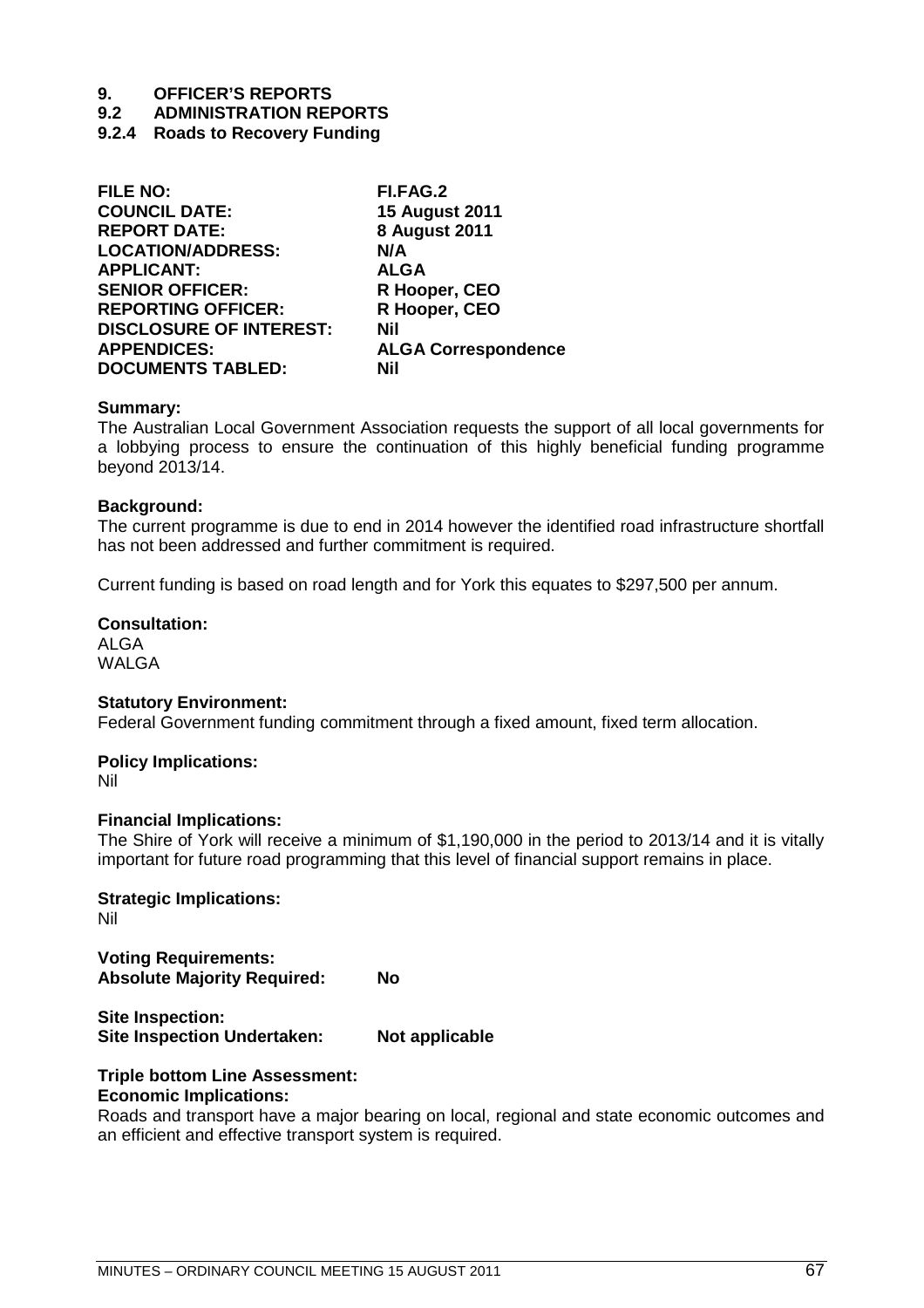#### **Social Implications:**

Road safety, travel times and access are important to any community, particularly those in rural areas.

#### **Environmental Implications:**

Environmental factors and impacts are considered in the expenditure of Roads to Recovery funds.

#### **Comment:**

Road funding at this level is vital to assist in dealing with the road and transport tasks at the current levels. Loss of income of this scale would severely impact on the municipal budget and works programming as the amount received equates to 8.79% of rate income.

| 190811                 | <b>RESOLUTION</b>                                                                                                                                                                                               |                       |  |
|------------------------|-----------------------------------------------------------------------------------------------------------------------------------------------------------------------------------------------------------------|-----------------------|--|
| <b>Moved: Cr Boyle</b> |                                                                                                                                                                                                                 | Seconded: Cr Lawrance |  |
|                        | "That Council:                                                                                                                                                                                                  |                       |  |
| 1.                     | <b>Calls on the Federal Government to:</b>                                                                                                                                                                      |                       |  |
|                        | recognise the successful delivery of the Roads to Recovery Programme by<br>$\bullet$<br>local government since 2000                                                                                             |                       |  |
|                        | • continue the Roads to Recovery Programme on a permanent basis to assist<br>local government meet its responsibilities of providing access for its<br>communities                                              |                       |  |
|                        | • continue the Roads to Recovery Programme with the current administrative<br>arrangements, and                                                                                                                 |                       |  |
|                        | provide an increased level of funding under a future Roads to Recovery<br>$\bullet$<br>Programme that recognises the shortfall of funding on local roads of \$1.2<br>billion annually.                          |                       |  |
| 2.                     | Lobby the Prime Minister, Minister for Infrastructure & Transport, Leader of the<br>Opposition and Opposition Transport spokesperson for the continuation of the<br>Roads to Recovery Programme beyond 2013/14. |                       |  |
|                        |                                                                                                                                                                                                                 |                       |  |

*3. Lobby WA Federal representatives on this issue."*

*CARRIED: 5/0*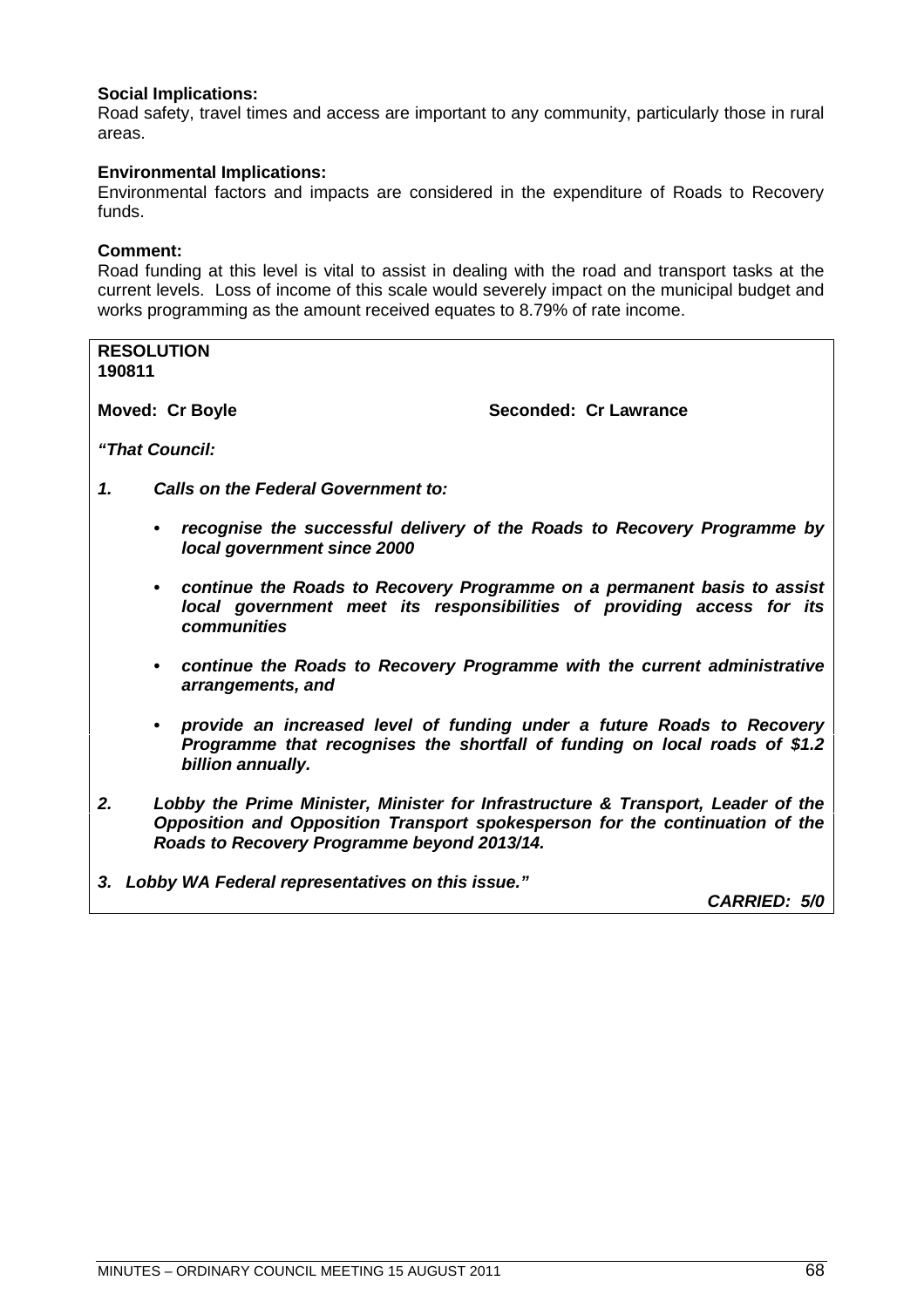### Item 9.2.4 Appendices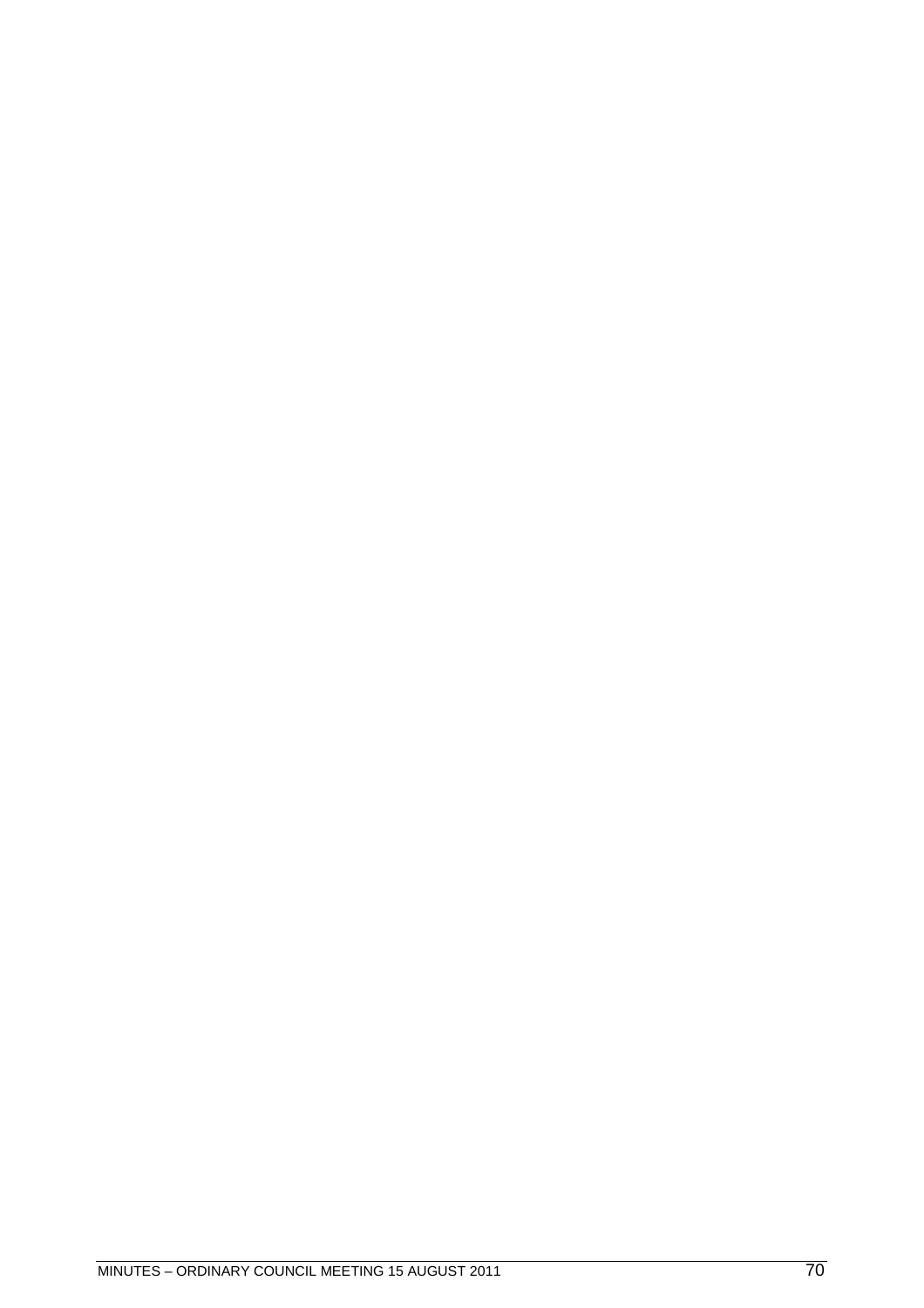**9.2 ADMINISTRATION REPORTS**

**9.2.5 Application to Keep Three (3) Dogs**

| 15 <sup>th</sup> August 2011<br><b>COUNCIL DATE:</b><br>1 <sup>st</sup> August 2011<br><b>REPORT DATE:</b><br>20 Northam Road, YORK<br><b>LOCATION/ADDRESS:</b><br><b>APPLICANT:</b><br><b>Mr and Mrs Steed</b><br><b>SENIOR OFFICER:</b><br>Mr R Hooper, CEO<br><b>Ranger Services</b><br><b>REPORTING OFFICER:</b><br><b>DISCLOSURE OF INTEREST:</b><br>Nil<br><b>APPENDICES:</b><br>Nil<br><b>DOCUMENTS TABLED:</b><br><b>Letters from Adjoining Neighbours</b> | <b>FILE NO:</b> | <b>RS.ANC.1</b> |
|--------------------------------------------------------------------------------------------------------------------------------------------------------------------------------------------------------------------------------------------------------------------------------------------------------------------------------------------------------------------------------------------------------------------------------------------------------------------|-----------------|-----------------|
|                                                                                                                                                                                                                                                                                                                                                                                                                                                                    |                 |                 |
|                                                                                                                                                                                                                                                                                                                                                                                                                                                                    |                 |                 |
|                                                                                                                                                                                                                                                                                                                                                                                                                                                                    |                 |                 |
|                                                                                                                                                                                                                                                                                                                                                                                                                                                                    |                 |                 |
|                                                                                                                                                                                                                                                                                                                                                                                                                                                                    |                 |                 |
|                                                                                                                                                                                                                                                                                                                                                                                                                                                                    |                 |                 |
|                                                                                                                                                                                                                                                                                                                                                                                                                                                                    |                 |                 |
|                                                                                                                                                                                                                                                                                                                                                                                                                                                                    |                 |                 |
|                                                                                                                                                                                                                                                                                                                                                                                                                                                                    |                 |                 |

#### **Summary:**

An application has been received from Wendy and Duncan Steed requesting permission to keep three dogs on their property at 20 Northam Road, York.

#### **Background:**

It is a requirement of the York Shire Council's Dogs Local Law (2000) that the maximum number of dogs that can be kept on a premise within a townsite is two unless an exemption is granted by Council under the provisions of section 26(3) of the Dog Act 1976 (as Amended).

Council has approved similar applications in the past where all adjoining neighbours have agreed to the request and the Shire Ranger or other authorised Council Officer has considered that there are no valid reasons for withholding such approval.

#### **Consultation:**

The Shire Ranger has advised all adjoining neighbours of the request to Council who have provided correspondence that they have no objections to the proposal.

#### **Statutory Environment:**

Dog Act 1976 (As Amended) York Shire Council Dogs Local Law (2000)

#### **Policy Implications:**

Not Applicable

**Financial Implications:** Not Applicable

**Strategic Implications:** Not Applicable

#### **Voting Requirements: Absolute Majority Required: Yes**

#### **Site Inspection: Site Inspection Undertaken: Yes**

The Shire Ranger has inspected the property at 20 Northam Road and has advised that there are no reasons to withhold the granting of an exemption to keep three dogs at the property, given the neighbours consent and that no verbal or written complaints have been received.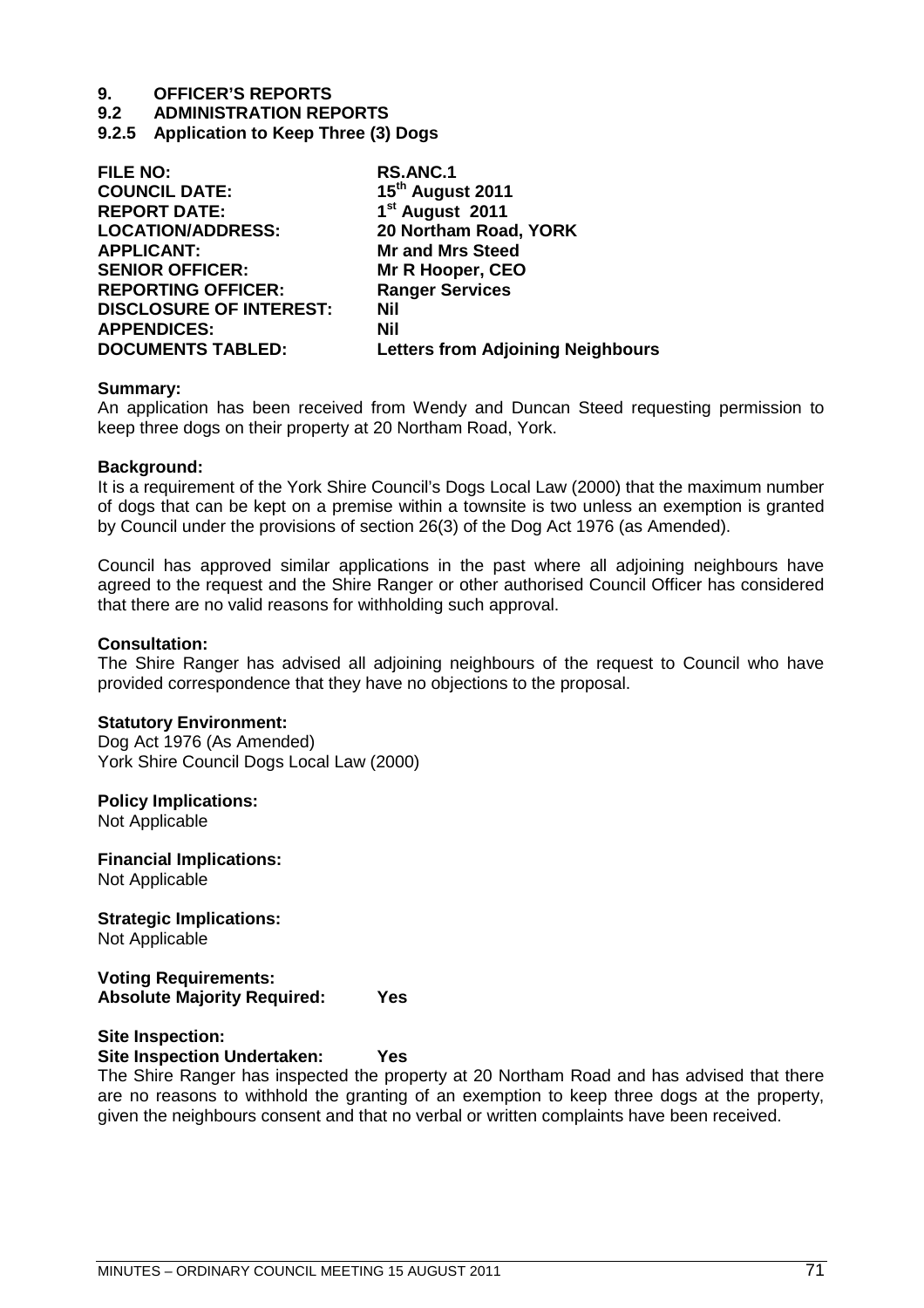#### **Triple bottom Line Assessment: Economic Implications:** Nil

#### **Social Implications:**

Keeping of dogs in a townsite may impact on the social cohesion of a community if the dogs create a nuisance.

#### **Environmental Implications:**

Nil

#### **Comment:**

It is recommended that Council agree to the granting of an exemption for the keeping of three dogs at 20 Northam Road subject to the following conditions:

- That the exemption be reviewed in twelve months to ensure that no adverse problems have been experienced as a result of the exemption, and
- That Council reserve the right to withdraw the exemption at anytime if any major or substantial problems are experienced prior to the review period.
- That the exemption applies only to the dogs nominated by the applicant.
- Upon the death or permanent removal of any of the nominated dogs a maximum of two dogs only will be permitted to be kept on this property.

#### **RESOLUTION 200811**

**Moved: Cr Randell Seconded: Cr Boyle** 

*"That Council:*

*Approve an exemption for the keeping of three dogs at 20 Northam Road subject to the following conditions:*

- *1. That the exemption be reviewed in twelve months time to ensure that no adverse problems have been experienced as a result of the exemption.*
- *2. That Council reserve the right to withdraw the exemption at any time if any major or substantial problems are experienced prior to the review period.*
- *3. The exemption applies only to the dogs nominated by the applicant.*
- *4. Upon the death or permanent removal of any of the nominated dogs a maximum of two dogs only will be permitted to be kept on this property."*

*CARRIED: 5/0*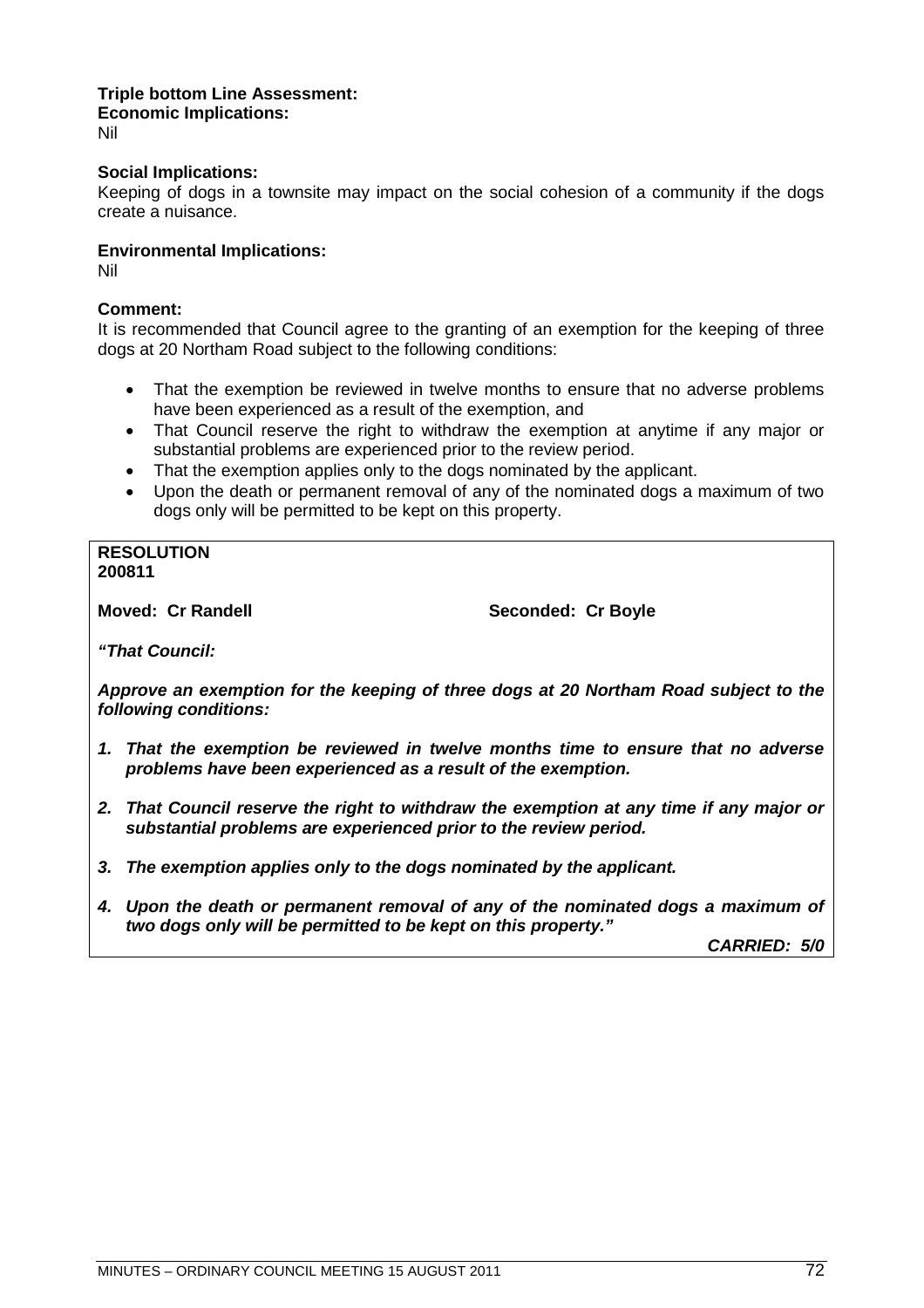**9.2 ADMINISTRATION REPORTS**

**9.2.6 Application to Keep Three (3) Dogs**

| <b>RS.ANC.1</b>                            |
|--------------------------------------------|
| 15 <sup>th</sup> August 2011               |
| 1 <sup>st</sup> August 2011                |
| 15 Foreman Road, YORK                      |
| <b>Mr Mark Gladwin</b>                     |
| Mr R Hooper, CEO                           |
| <b>Ranger Services</b>                     |
| Nil                                        |
| <b>Nil</b>                                 |
| <b>Receipts for Dog Containment System</b> |
|                                            |

#### **Summary:**

An application has been received from Mark Gladwin requesting permission to keep three dogs on their property at 15 Foreman Road, York.

## **Background:**

It is a requirement of the York Shire Council's Dogs Local Law (2000) that the maximum number of dogs that can be kept on a premise within a townsite is two unless an exemption is granted by Council under the provisions of section 26(3) of the Dog Act 1976 (as Amended).

Council has approved similar applications in the past where all adjoining neighbours have agreed to the request and the Shire Ranger or other authorised Council Officer has considered that there are no valid reasons for withholding such approval.

## **Consultation:**

There are currently no adjoining neighbours.

# **Statutory Environment:**

Dog Act 1976 (As Amended) York Shire Council Dogs Local Law (2000)

# **Policy Implications:**

Not Applicable

**Financial Implications:** Not Applicable

# **Strategic Implications:**

Not Applicable

## **Voting Requirements: Absolute Majority Required: Yes**

# **Site Inspection:**

#### **Site Inspection Undertaken: Yes**

The Shire Ranger has inspected the property at 15 Foreman Road and has advised that there are no reasons to withhold the granting of an exemption to keep three dogs at the property. A dog containment system has been installed.

# **Triple bottom Line Assessment:**

# **Economic Implications:**

Nil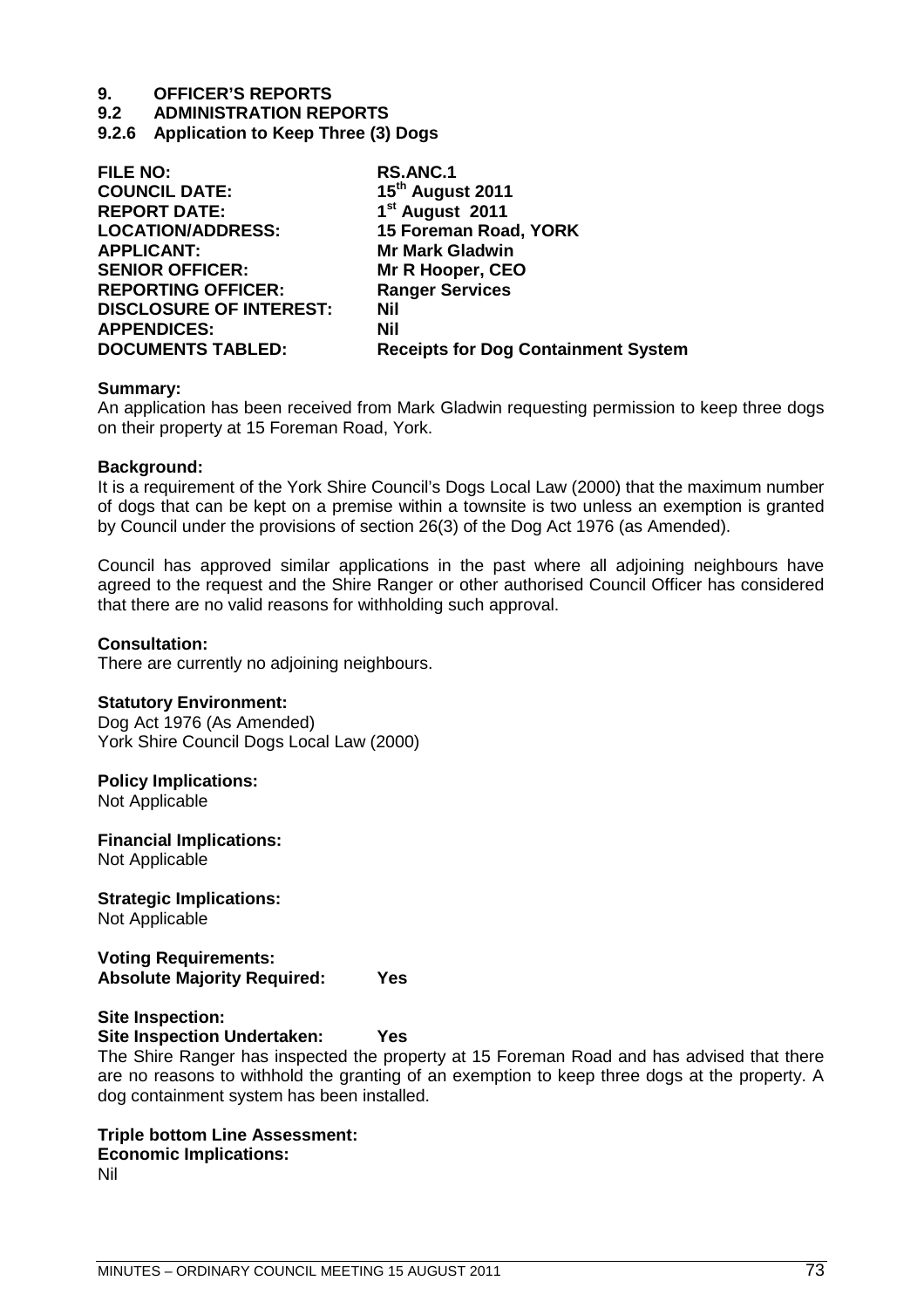# **Social Implications:**

Keeping of dogs in a townsite may impact on the social cohesion of a community if the dogs create a nuisance.

## **Environmental Implications:**

Nil

# **Comment:**

Before arriving to York the applicant contacted the Ranger to find out the Local Laws relating to the keeping of dogs.

On the  $25<sup>th</sup>$  July 2011 one of his dogs was found near the motocross track and was subsequently impounded as it had no registration tag or owners name and address on the collar. All fines and impound fees were paid and on collection of his dog it was brought to the Rangers attention that he had purchased a dog containment system only two days prior to the dog escaping but had not yet received it.

It is recommended that Council agree to the granting of an exemption for the keeping of three dogs at 15 Foreman Road subject to the following conditions:

- That the exemption be reviewed in twelve months to ensure that no adverse problems have been experienced as a result of the exemption, and
- That Council reserve the right to withdraw the exemption at anytime if any major or substantial problems are experienced prior to the review period.
- That the exemption applies only to the dogs nominated by the applicant.
- Upon the death or permanent removal of any of the nominated dogs a maximum of two dogs only will be permitted to be kept on this property.

#### **RESOLUTION 210811**

**Moved: Cr Scott Seconded: Cr Randell**

*"That Council:*

*Approve an exemption for the keeping of three dogs at 15 Foreman Road subject to the following conditions:*

- *1. That the exemption be reviewed in twelve months time to ensure that no adverse problems have been experienced as a result of the exemption*
- *2. That Council reserve the right to withdraw the exemption at any time if any major or substantial problems are experienced prior to the review period.*
- *3. The exemption applies only to the dogs nominated by the applicant.*
- *4. Upon the death or permanent removal of any of the nominated dogs a maximum of two dogs only will be permitted to be kept on this property."*

*CARRIED: 5/0*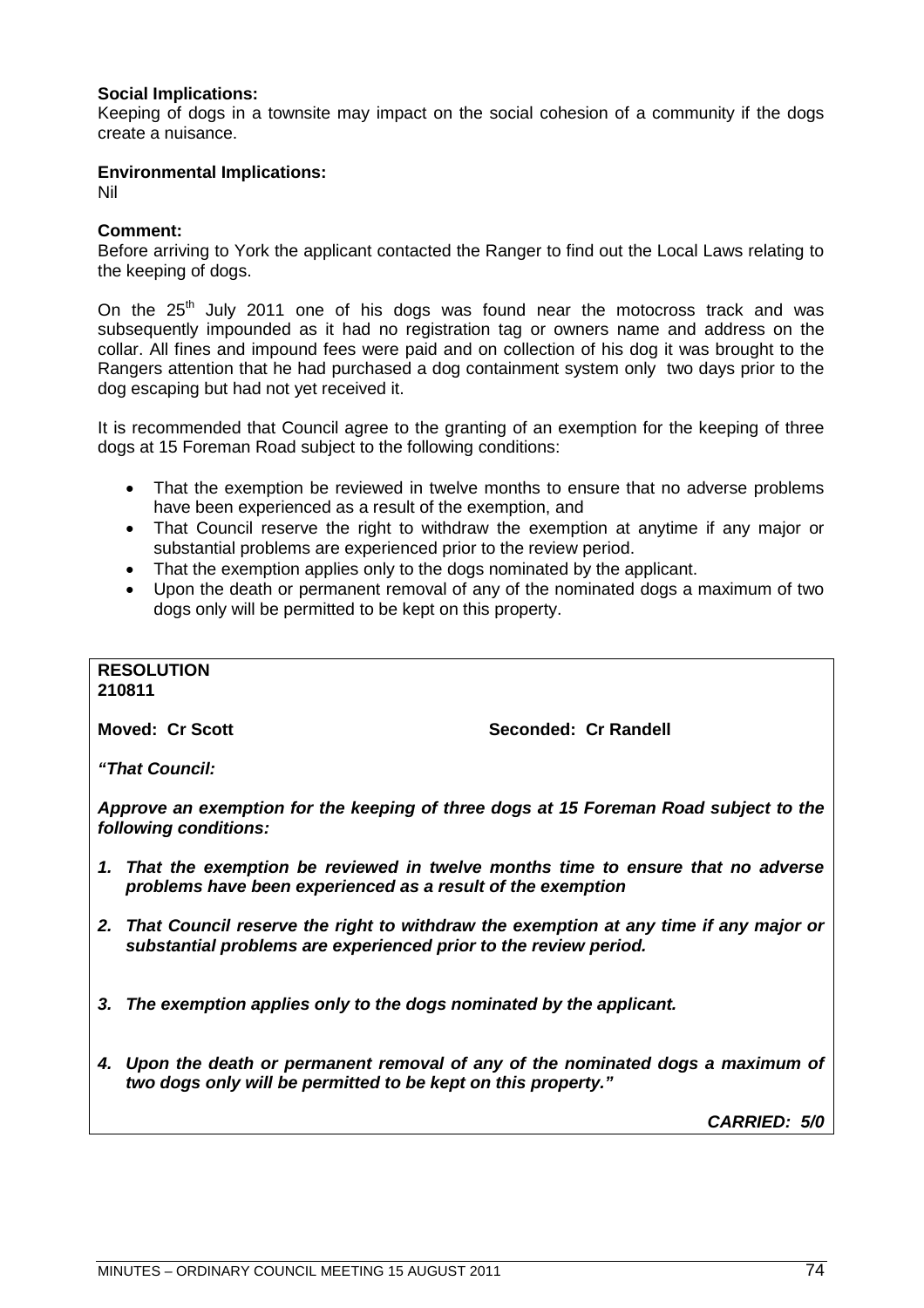**9.2 ADMINISTRATION REPORTS**

**9.2.7 Structural Reform – RTG Representation**

| <b>FILE NO:</b>                | OR.RDT.5                                         |
|--------------------------------|--------------------------------------------------|
| <b>COUNCIL DATE:</b>           | <b>15 August 2011</b>                            |
| <b>REPORT DATE:</b>            | <b>8 August 2011</b>                             |
| <b>LOCATION/ADDRESS:</b>       | <b>South East Avon</b>                           |
| <b>APPLICANT:</b>              | <b>South East Avon Regional Transition Group</b> |
| <b>SENIOR OFFICER:</b>         | R Hooper, CEO                                    |
| <b>REPORTING OFFICER:</b>      | R Hooper, CEO                                    |
| <b>DISCLOSURE OF INTEREST:</b> | <b>Nil</b>                                       |
| <b>APPENDICES:</b>             | Nil                                              |
| <b>DOCUMENTS TABLED:</b>       | <b>Nil</b>                                       |

#### **Summary:**

The members of the South East Avon RTG are requested to provide advice on an interim representation model to allow business planning to move to the next stage.

The model presented is based on financial equity rather than population as one vote, one value benefits cannot be equitable in the first instance.

#### **Background:**

The Regional Transition Group has previously considered a range of elected member scenarios none of which were supported by York due to the voter representation variances.

Business planning does require an agreed position as a start point to set governance costs and other factors.

#### **Consultation:**

Department of Local Government Minister for Local Government Shires of Beverley, Cunderdin, Quairading and Tammin

#### **Statutory Environment:**

Nil at this stage as the RTG Business Plan is an information and options document.

#### **Policy Implications:**

Nil

#### **Financial Implications:**

Nil at this stage as all business plan costs are funded from a Department of Local Government Grant of \$150,000.

**Strategic Implications:**

Nil

**Voting Requirements: Absolute Majority Required: No**

**Site Inspection: Site Inspection Undertaken: Not applicable**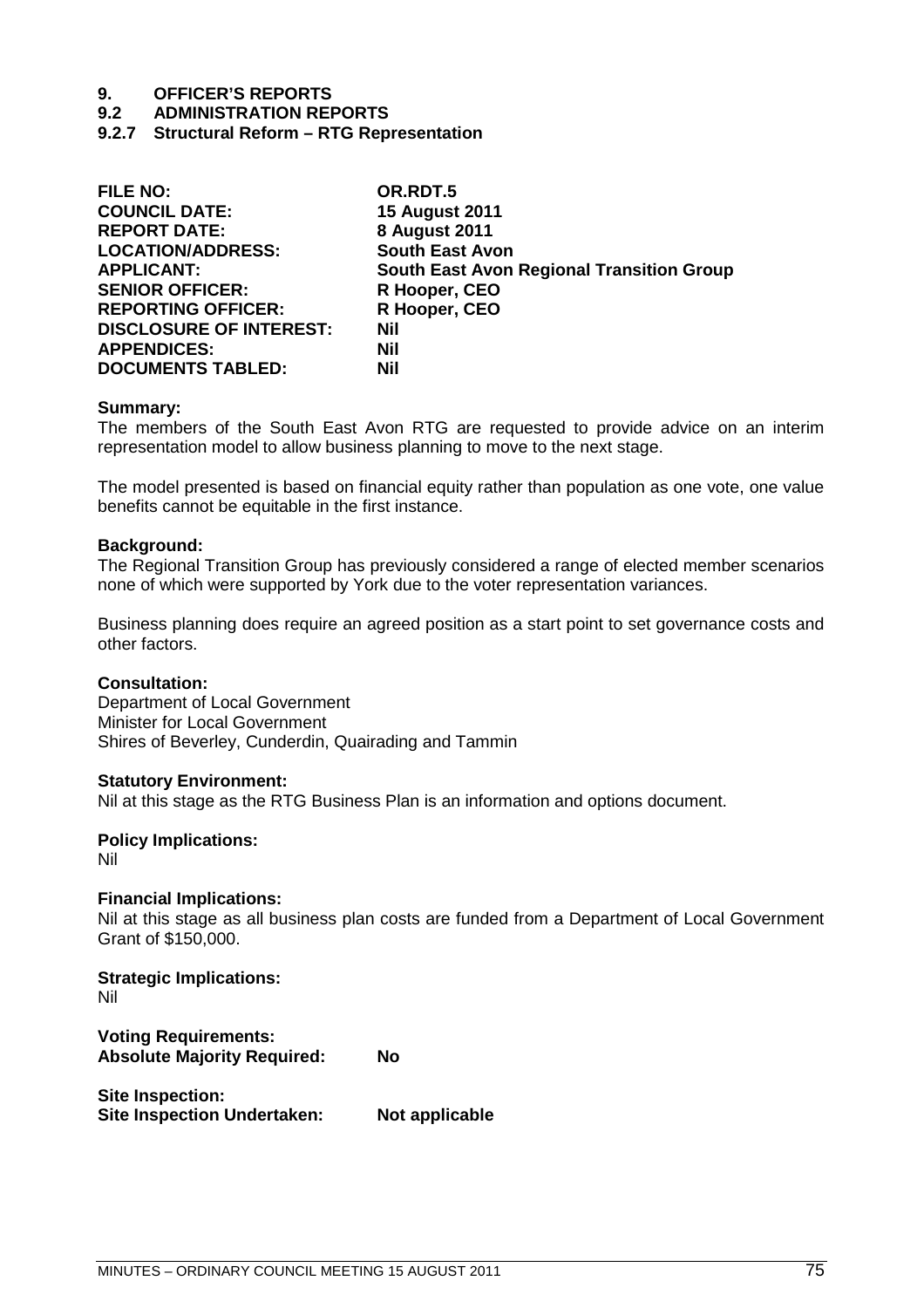# **Triple bottom Line Assessment: Economic Implications:**

Nil at this stage.

# **Social Implications:**

Representation levels and equity will be of high importance to the community if the structural reform process moved to the next phase of a formal study through the Local Government Advisory Board.

# **Environmental Implications:**

Nil

# **Comment:**

The proposal to be considered by the SEARTG is as follows:

| <b>Shire</b>    | <b>Equity Position 08/09</b> | <b>Representation</b> |
|-----------------|------------------------------|-----------------------|
| Tammin          | \$24,761,959                 | 1 Member              |
| Quairading      | \$34,692,436                 | 2 Members             |
| Cunderdin       | \$40,464,379                 | 2 Members             |
| <b>Beverley</b> | \$39,879,601                 | 2 Members             |
| York            | \$63,058,509                 | 3 Members             |
|                 |                              |                       |
|                 |                              | 10 Elected Members    |

The above is obviously based on a ward system using existing Shire boundaries however a no ward system may need to be applied in the future to obtain voting equity.

The model above does not address one vote, one value principles and it exceeds the maximum number of elected members being set at nine however the Minister has agreed that these matters can be addressed in future electoral cycles.

The proposed model is seen as workable for the initial stages if amalgamation occurs and it is a realistic level for the purposes of business planning. The proposal does retain equity between the East and West Shires in the group.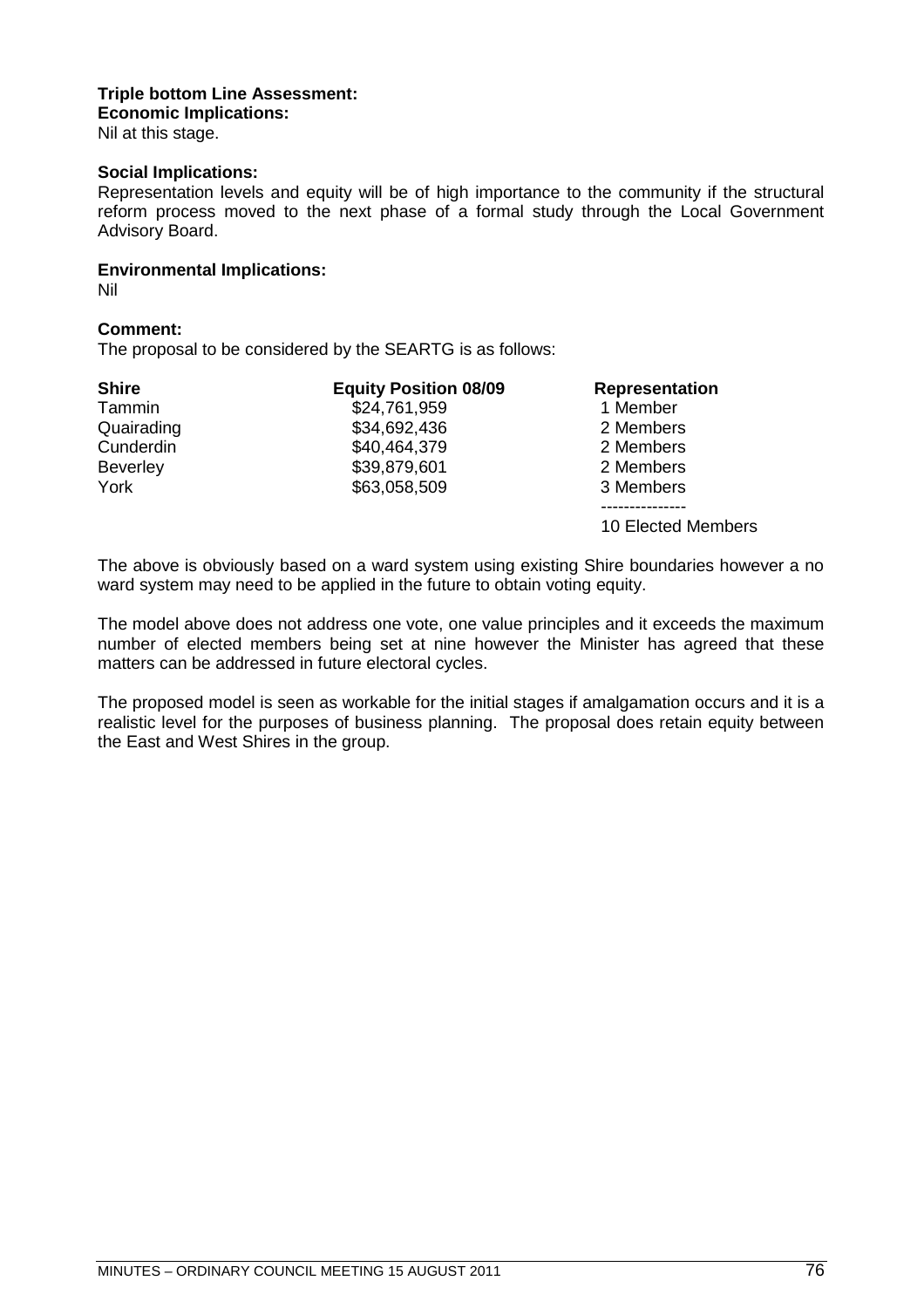**RESOLUTION 220811**

Moved: Cr Hooper Seconded: Cr Boyle

*"That Council:*

*Advise the South East Avon Regional Transition Group that it will support the equity based elected representatives model for the purpose of the Structural Reform Business Plan subject to these representation levels only being in place through governance orders for one (1) electoral cycle (4 years)."*

**AMENDMENT**

**Moved: Cr Hooper Seconded: Cr Boyle** 

*That Council Amend the Officer Recommendation to read:*

*"That Council:*

*Advise the South East Avon Regional Transition Group that it will support the equity based elected representatives model for the purpose of the Structural Reform Business Plan subject to these representation levels being in place for up to 8 years."*

*CARRIED: 5/0*

*RESOLUTION 230811*

*The amendment became the motion.*

*CARRIED. 5/0*

*The Officer Recommendation was amended to set an electoral cycle for representation to allow the RTG Business Plan to proceed.*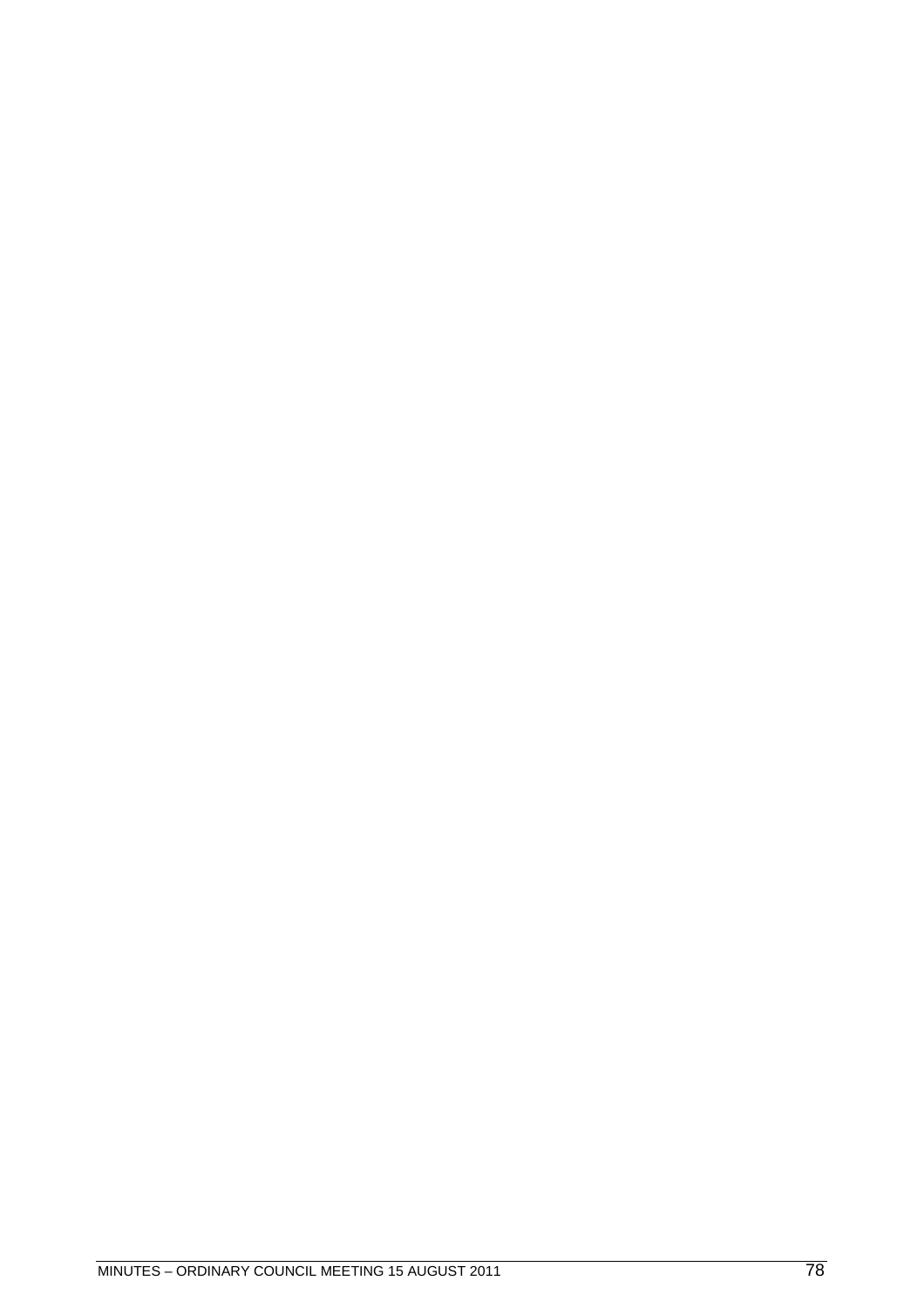# **9.3 Works Reports**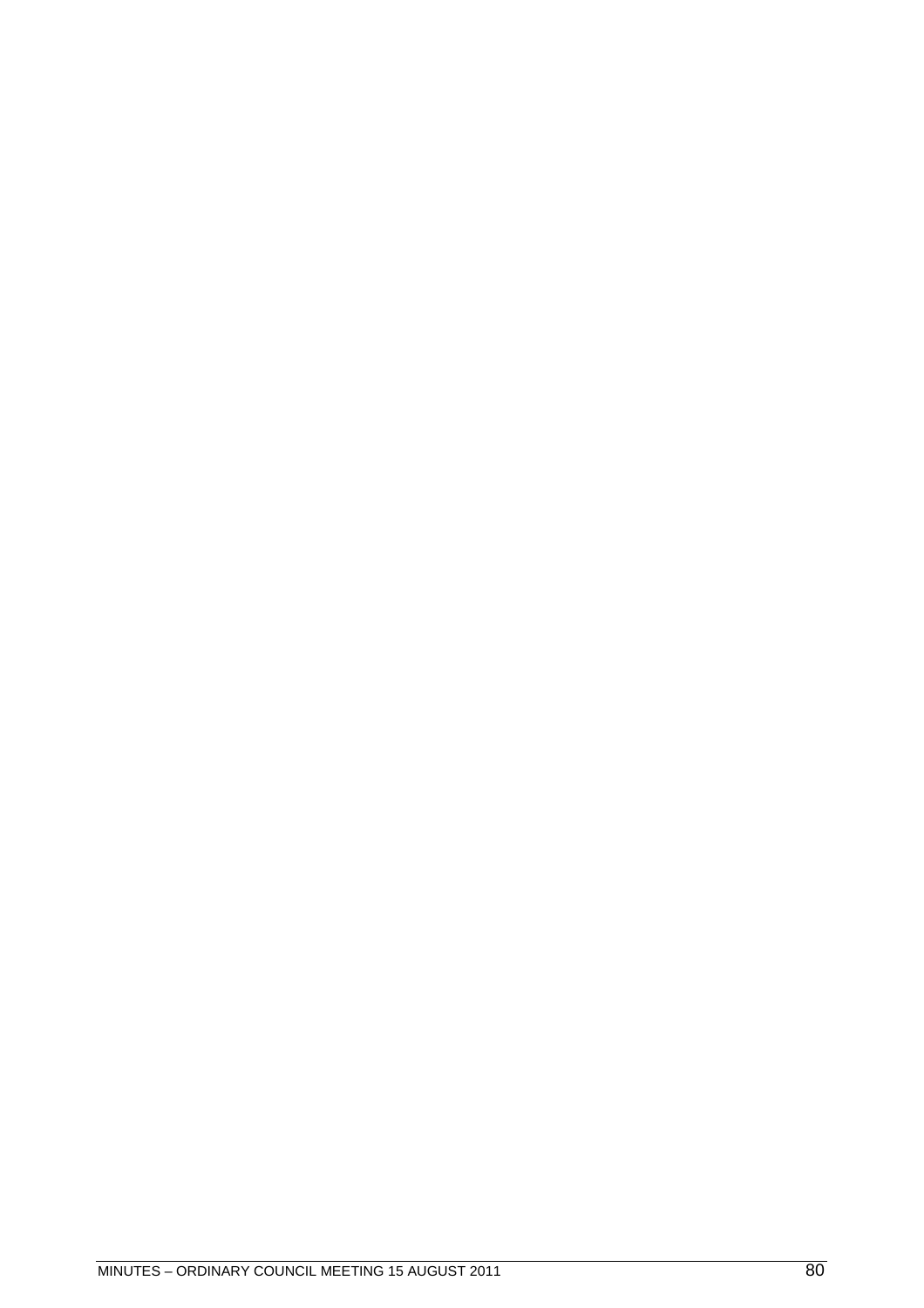# **9.4 Financial Reports**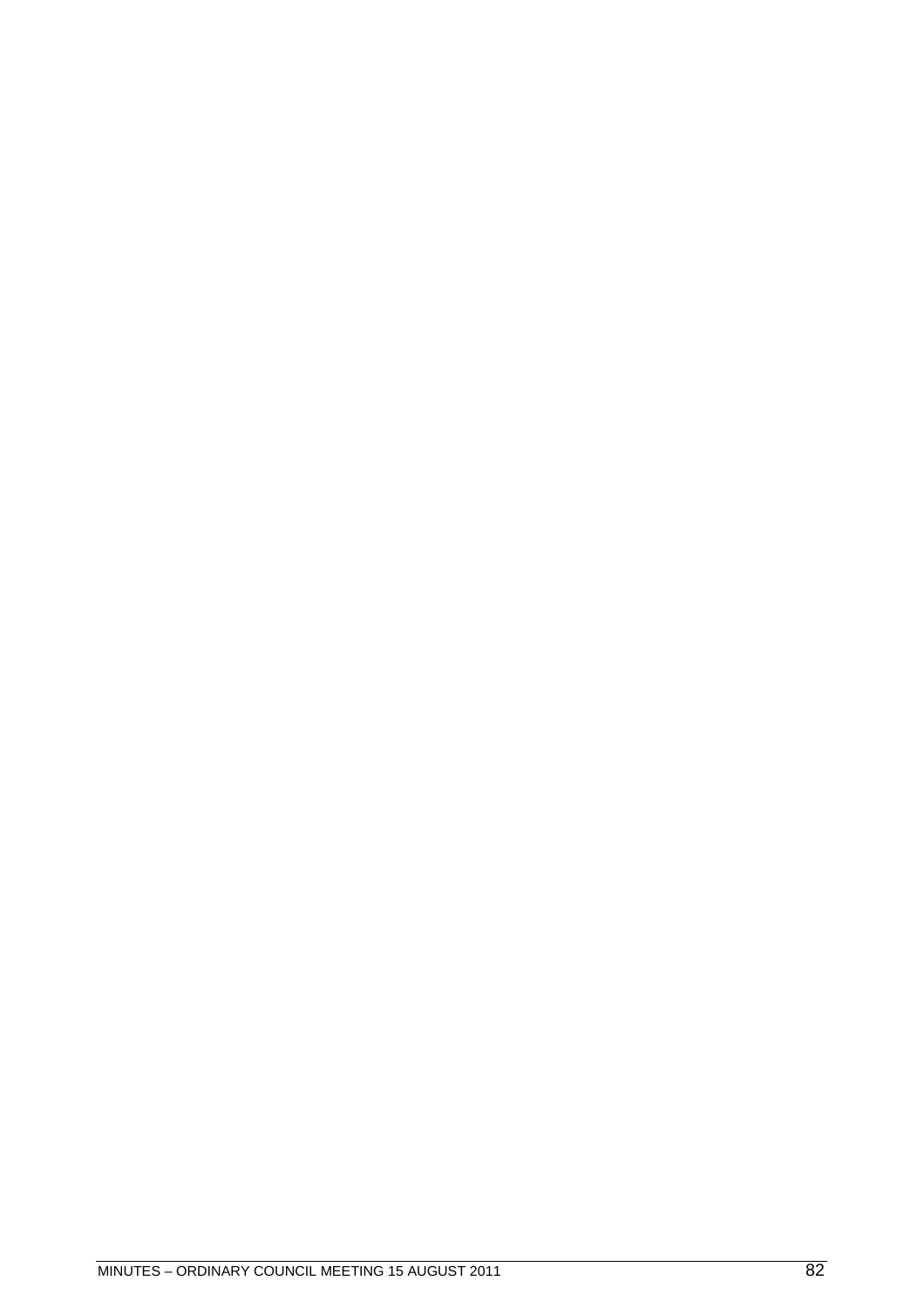## **9.4 FINANCE REPORTS**

**9.4.1 Monthly Financial Reports – July 2011**

| <b>FILE NO:</b>                | <b>FI.FRP</b>                                  |
|--------------------------------|------------------------------------------------|
| <b>COUNCIL DATE:</b>           | <b>15 August 2011</b>                          |
| <b>REPORT DATE:</b>            | 8 August 2011                                  |
| <b>LOCATION/ADDRESS:</b>       | <b>Not Applicable</b>                          |
| <b>APPLICANT:</b>              | <b>Not Applicable</b>                          |
| <b>SENIOR OFFICER:</b>         | Ray Hooper, CEO                                |
| <b>REPORTING OFFICER:</b>      | <b>Tabitha Bateman, Administration Officer</b> |
| <b>DISCLOSURE OF INTEREST:</b> | Nil                                            |
| <b>APPENDICES:</b>             | Yes - Appendix A as detailed in Summary        |
| <b>DOCUMENTS TABLED:</b>       | Nil                                            |
|                                |                                                |

#### **Summary:**

The Financial Report for the period ending 31 July 2011 is hereby presented for the consideration of the Council.

Appendix A includes the following:

- Bank Account Reconciliations July 2011
- Cheque drawings on the Municipal Account
- **EFT drawings on the Municipal Account**
- Cheque drawings on the Trust Account
- Payroll Direct Debits Summary
- Corporate Credit Card Summary
- Fuel Card Summary
- Bank Account Reconciliations Final June 2011

#### **Consultation:**

Dominic Carbone

#### **Statutory Environment:**

Local Government Act 1995 (As Amended). Local Government (Financial Management) Regulations 1996 (As Amended).

### **Policy Implications:**

Nil.

#### **Financial Implications:**

The following information provides balances for key financial areas for the Shire of York's financial position as at 31 July 2011;

| Sundry Creditors as per General Ledger                            | S.   | 195.047.88     |
|-------------------------------------------------------------------|------|----------------|
| Sundry Debtors as per General Ledger                              |      | \$1,473,613.45 |
| Unpaid rates and services current year (paid in advance inc. ESL) | - SS | 298.957.28     |
| Unpaid rates and services previous years (inc. ESL)               | S.   | 254,757.47     |

#### **Strategic Implications:**

Nil

**Voting Requirements: Absolute Majority Required: No**

| Site Inspection:                   |                |
|------------------------------------|----------------|
| <b>Site Inspection Undertaken:</b> | Not applicable |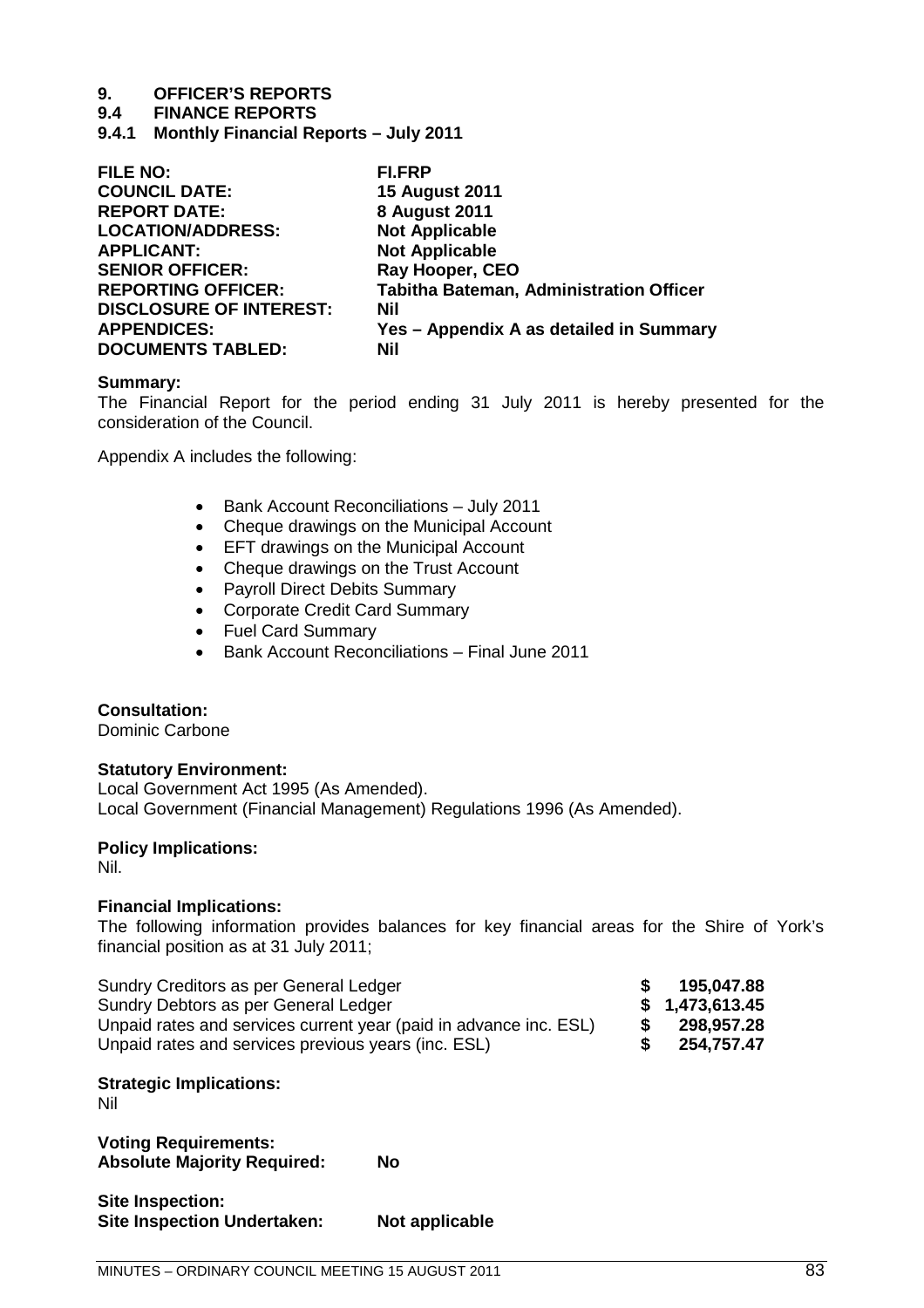#### **Triple bottom Line Assessment: Economic Implications:**

A zero balance or surplus end of year financial position will increase community confidence and cohesion and provide an opportunity for improved community benefits in future years.

#### **Social Implications:**

Not applicable.

# **Environmental Implications:**

Not applicable.

# **Comment:**

Not applicable

| <b>RESOLUTION</b><br>240811                                                                                                                                  |                    |                 |  |
|--------------------------------------------------------------------------------------------------------------------------------------------------------------|--------------------|-----------------|--|
| Moved: Cr Lawrance                                                                                                                                           | Seconded: Cr Scott |                 |  |
| "That Council:                                                                                                                                               |                    |                 |  |
| Receive the Interim Monthly Financial Report for July and ratify payments drawn from<br>the Municipal and Trust accounts for the period ending 31 July 2011: |                    |                 |  |
|                                                                                                                                                              | <b>VOUCHER</b>     | <b>AMOUNT</b>   |  |
| <b>MUNICIPAL FUND</b>                                                                                                                                        |                    |                 |  |
| <b>Cheque Payments</b>                                                                                                                                       | 29583-29590        | \$<br>9,277.59  |  |
| <b>Electronic Funds Payments</b>                                                                                                                             | 8301-8321          | \$<br>40,581.63 |  |
| <b>Direct Debits Payroll</b>                                                                                                                                 |                    | 145,814.89      |  |
| <b>Bank Fees</b>                                                                                                                                             |                    | \$<br>583.68    |  |
| <b>Corporate Cards</b>                                                                                                                                       |                    | \$<br>4,572.97  |  |
| <b>Shell Cards</b>                                                                                                                                           |                    | 241.33          |  |
| <b>TOTAL</b>                                                                                                                                                 |                    | 201,072.09      |  |

# *Note to this item*

*TRUST FUND*

The Chief Executive Officer has delegated authority under Delegation DE1 (Council Meeting 21 September 2009) to make payments from the Municipal and Trust accounts.

*Cheque Payments 3842-3852 \$ 4,218.15 Direct Debits Licensing \$ 120,977.00 TOTAL \$ 125,195.15*

*TOTAL DISBURSEMENTS \$ 326,267.24"*

*CARRIED: 5/0*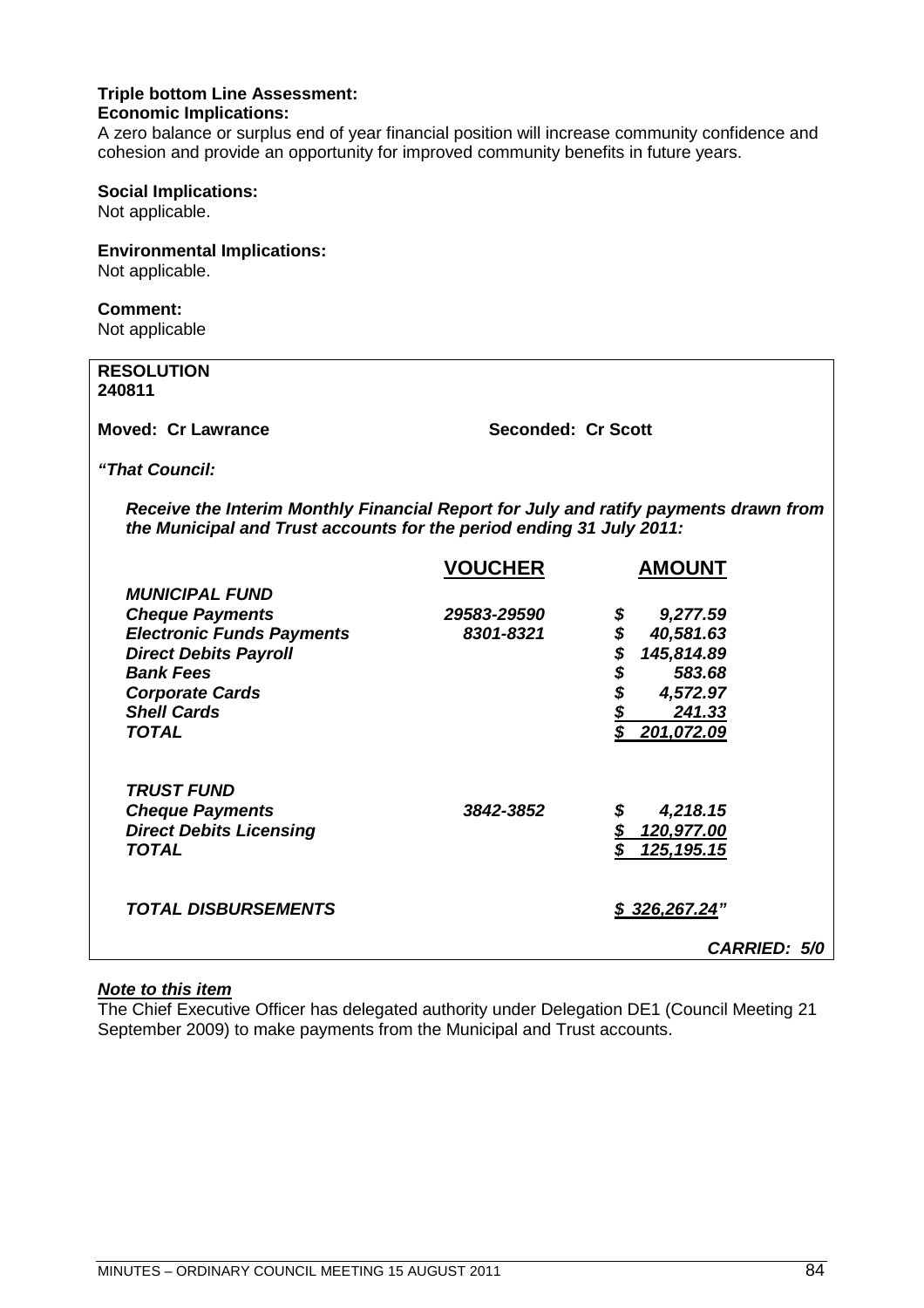# **Item 9.4.1 Appendices**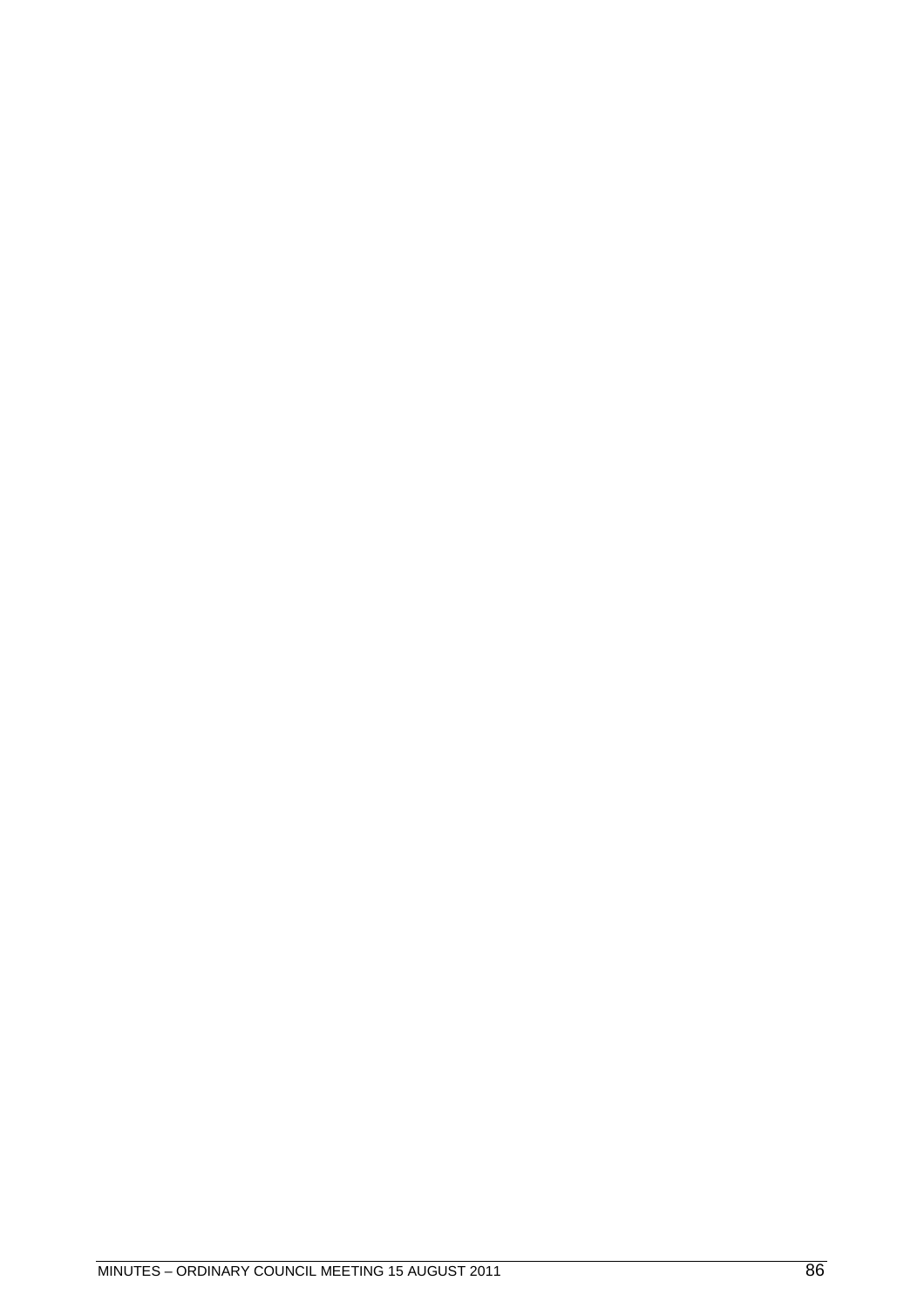**9.4 ADMINISTRATION REPORTS**

**9.4.2 Plan for the Future 2011/12 to 2014/15**

| FI.FRP.1                                 |
|------------------------------------------|
| <b>15 August 2011</b>                    |
| <b>9 August 2011</b>                     |
| Not applicable                           |
| <b>Shire of York</b>                     |
| R Hooper, CEO                            |
| <b>T Bateman, Administration Officer</b> |
| <b>Nil</b>                               |
| <b>Nil</b>                               |
| <b>Plan for the Future</b>               |
|                                          |

## **Summary:**

Council is to review its current plan for the future of its district every 2 years and may modify the plan, including extending the period the plan is made in respect of in accordance with Section 5.56 of the Local Government Act 1995 and 19C of the Local Government (Administration) Regulations.

A plan for the future of a district is to set out the broad objectives of the local government for the period specified in the plan.

## **Background:**

This is the third time a Plan for the Future for the Shire of York has been prepared.

## **Consultation:**

Availability of the Draft Shire of York Plan for the Future 2011/12 to 2014/15 was advertised in the Avon Valley Gazette on 25<sup>th</sup> June, 2011 seeking public comment. Public submissions closed on 14<sup>th</sup> July, 2011 with no submissions received.

#### **Statutory Environment:**

Local Government Act 1995 Section 5.56 and Local Government (Administration) Regulations 1996. Regulations 19C and 19D.

# *"5.56. Planning for the future*

- *(1) A local government is to plan for the future of the district.*
- *(2) A local government is to ensure that plans made under subsection (1) are in accordance with any regulations made about planning for the future of the district."*

#### *"19C. Planning for the future — s. 5.56*

- *(1) In this regulation and regulation 19D plan for the future means a plan made under section 5.56.*
- *(2) A local government is to make a plan for the future of its district in respect of the period specified in the plan (being at least 2 financial years).*
- *(3) A plan for the future of a district is to set out the broad objectives of the local government for the period specified in the plan.*
- *(4) A local government is to review its current plan for the future of its district every 2 years and may modify the plan, including extending the period the plan is made in respect of.*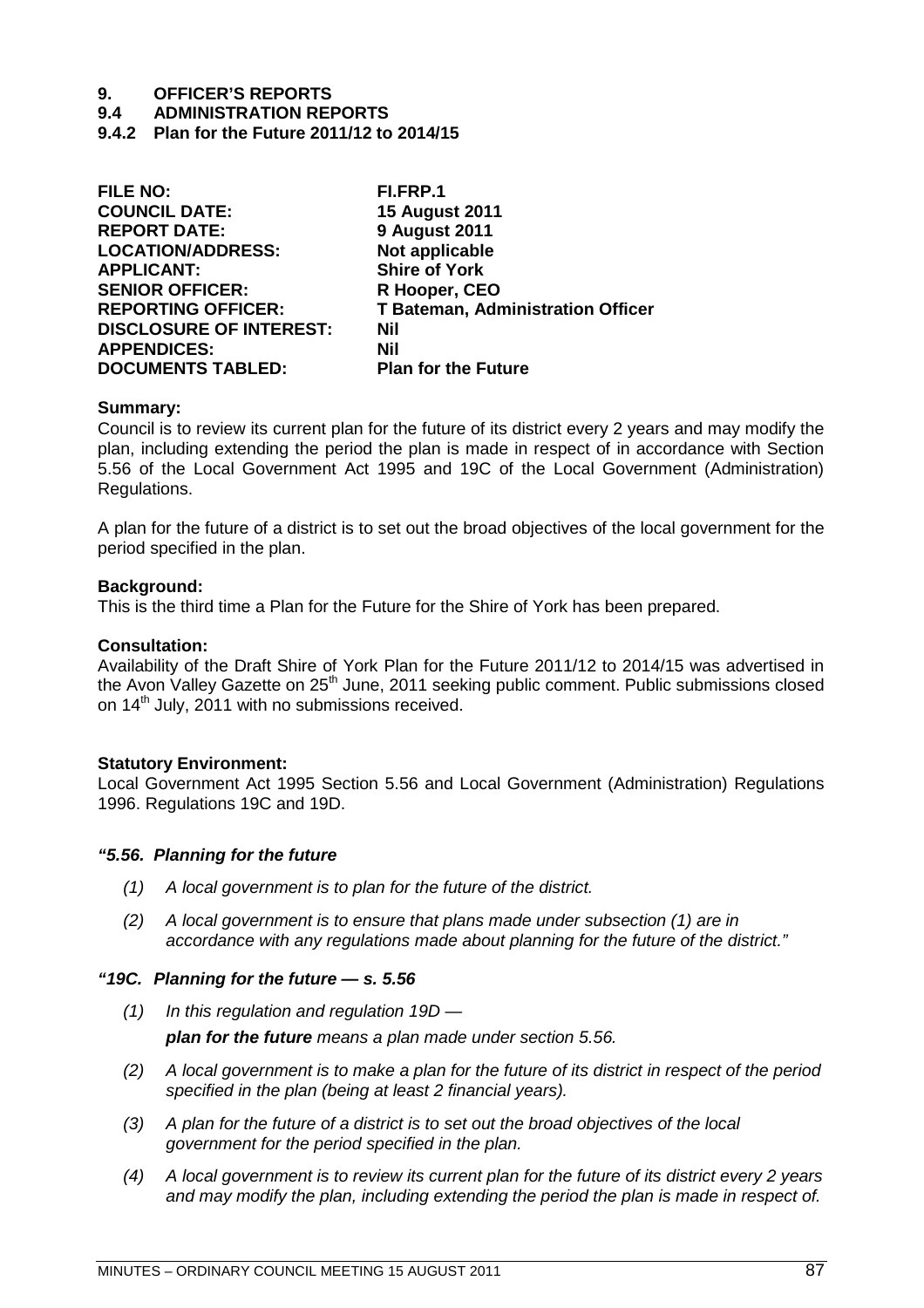*(5) A council is to consider a plan, or modifications, submitted to it and is to determine\* whether or not to adopt the plan, or the modifications, as is relevant.*

*\*Absolute majority required.*

- *(6) If a plan, or modified plan, is adopted by the council then the plan or modified plan is to apply to the district for the period of time specified in the plan.*
- *(7) A local government is to ensure that the electors and ratepayers of its district are consulted during the development of a plan for the future of the district, and when preparing any modifications of a plan.*
- *(8) A plan for the future of a district is to contain a description of the involvement by the electors and ratepayers in the development of the plan, and any modifications of the plan.*
- *(9) A local government is to ensure that a plan for the future made in accordance with this regulation applies in respect of each financial year after the financial year ending 30 June 2006."*

## **Policy Implications:**

Not applicable.

# **Financial Implications:**

The adoption of the Plan for the Future in itself does not have any financial implications to the Shire however it does outline Council's intentions for the coming 4 years. Implementation of the plan involves significant expenditures and revenues and the four year financial plan shows balanced budgets. Adoption of the plan does not commit Council to any expenditure as this is done through the budget process.

#### **Strategic Implications:**

The Plan for the Future outlines the strategic direction in which the Council is heading for the next four years however the plan is required to be reviewed at least every two years.

**Voting Requirements: Absolute Majority Required: Yes**

**Site Inspection: Site Inspection Undertaken: Not applicable** 

**Triple bottom Line Assessment: Economic Implications:** Not applicable.

#### **Social Implications:**

The Plan for the Future provides the electors of York an outline on the future intentions of Council and provides a guideline to staff when framing future budgets.

**Environmental Implications:**

Not applicable.

**Comment:**

That Council proceed to advertising.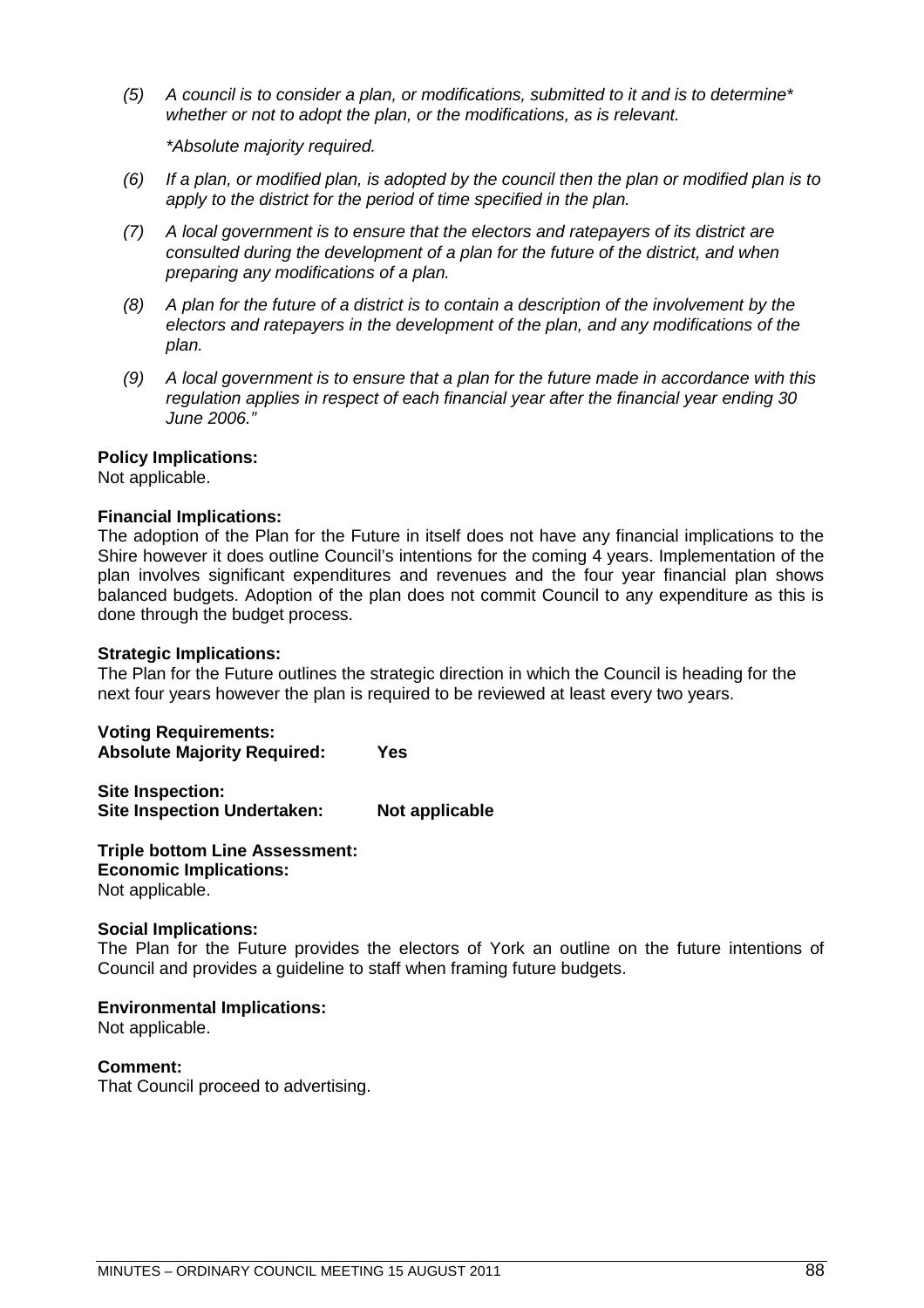#### **RESOLUTION 250811**

**Moved: Cr Lawrance Seconded: Cr Randell** 

*"That Council:*

- *1. resolves to adopt the Plan for the Future 2011/12 2014/15 as tabled ; and*
- *2. advises that copies of the Adopted Plan for the Future 2011/12 2014/15 are available for inspection at the Shire Office or on Council's website."*

*Advice Note:*

*The Draft Plan was advertised for community comment and submissions and none were received during the designated advertising period."*

*CARRIED: 5/0*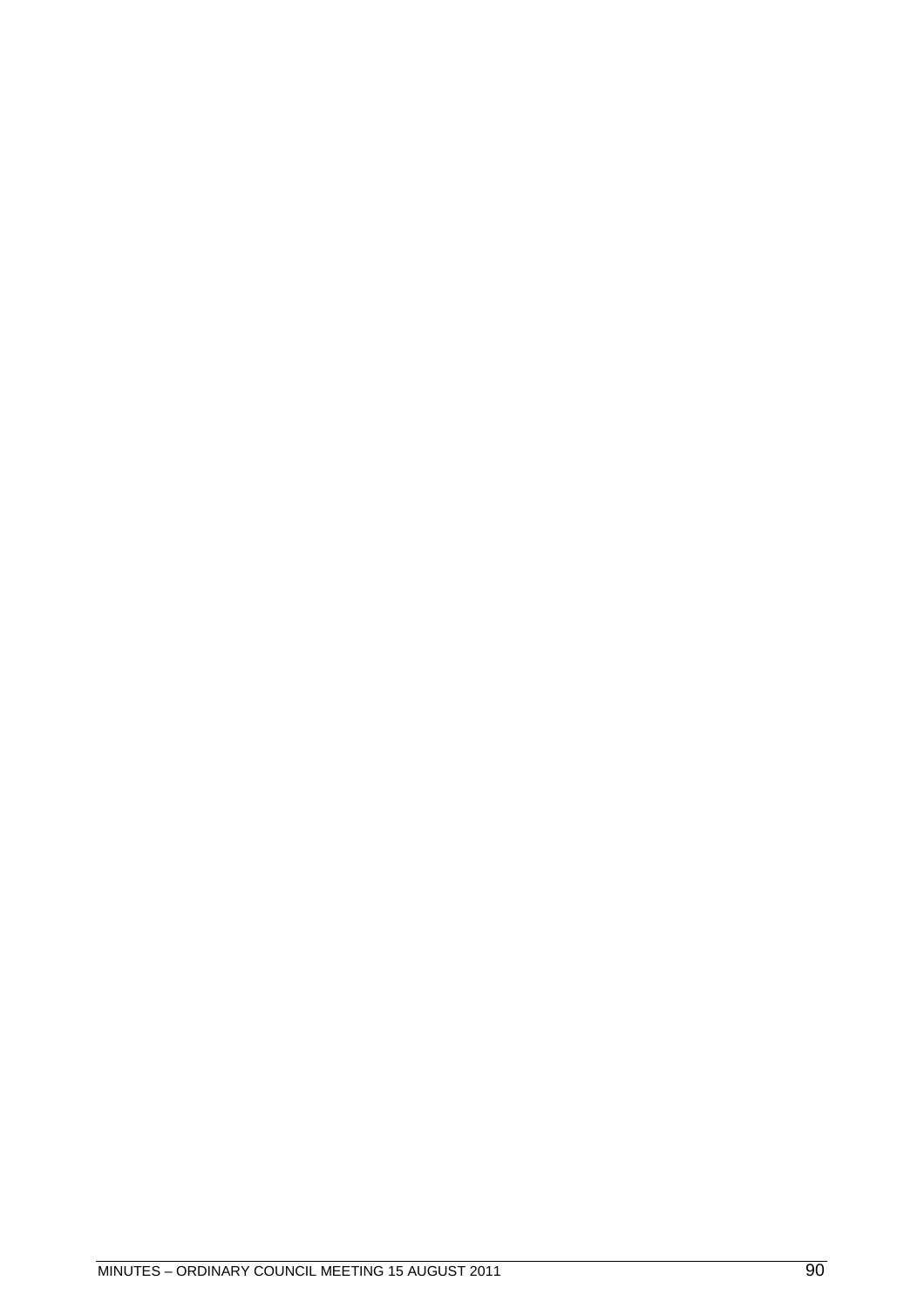# **9.5 Late Reports**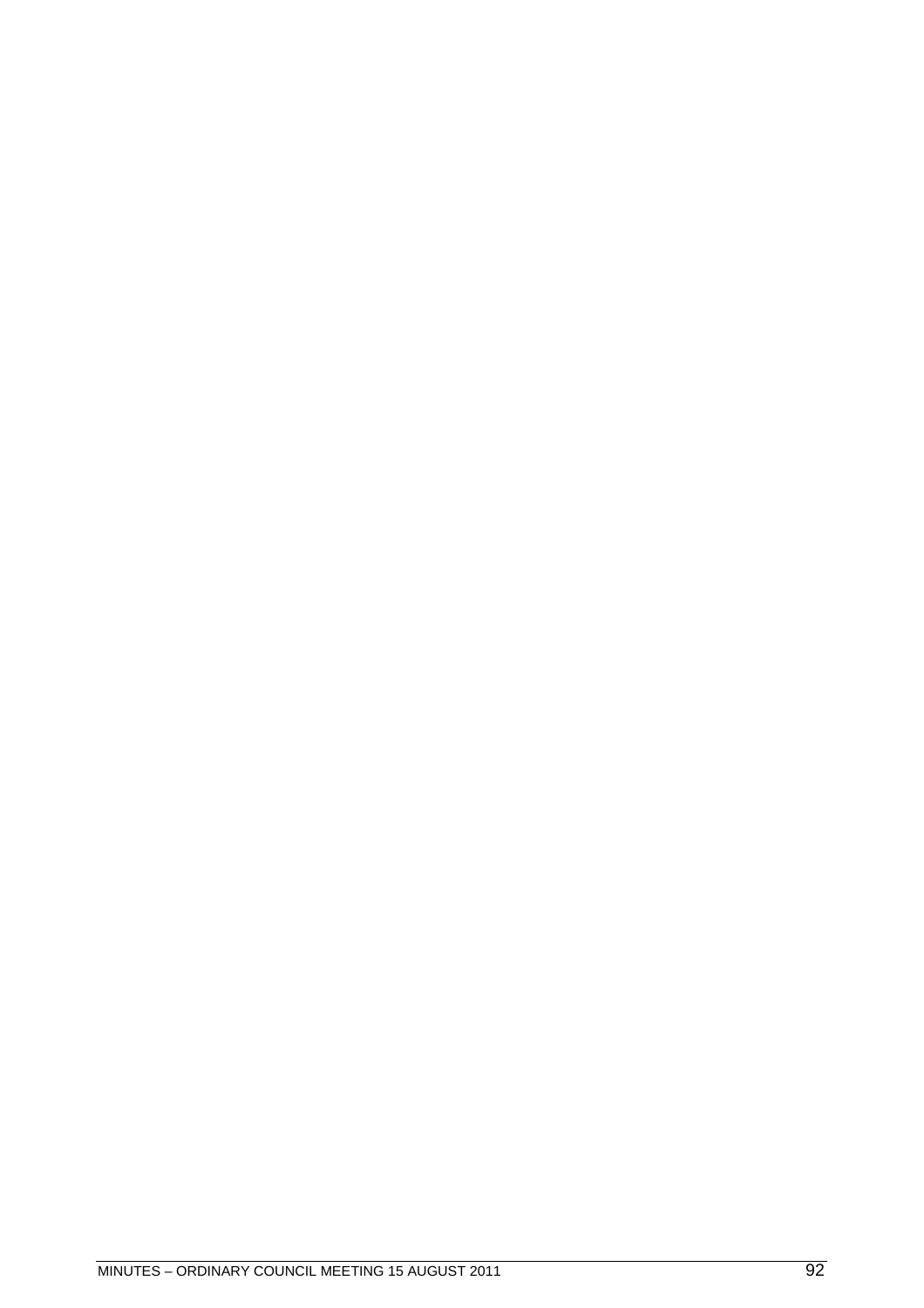# **9.6 Confidential Reports**

9.6.1 State Administrative Tribunal Appeal – Laurelville, 18-20 Panmure Road, York

| <b>RESOLUTION</b><br>260811                                         |                       |
|---------------------------------------------------------------------|-----------------------|
| <b>Moved: Cr Boyle</b>                                              | Seconded: Cr Lawrance |
| "That Council:                                                      |                       |
| Go 'Into Committee' to consider the Confidential Report at 4.05pm." |                       |

*CARRIED: 5/0*

*Cr Boyle declared an Interest Affecting Impartiality to this item and left the room at 4.05pm.*

| <b>RESOLUTION</b><br>270811                                                                                                                                        |     |                                                                                                                                                                                                                                                                                                                                                                                     |  |  |
|--------------------------------------------------------------------------------------------------------------------------------------------------------------------|-----|-------------------------------------------------------------------------------------------------------------------------------------------------------------------------------------------------------------------------------------------------------------------------------------------------------------------------------------------------------------------------------------|--|--|
|                                                                                                                                                                    |     |                                                                                                                                                                                                                                                                                                                                                                                     |  |  |
|                                                                                                                                                                    |     | <b>Moved: Cr Scott</b><br><b>Cr Randell</b>                                                                                                                                                                                                                                                                                                                                         |  |  |
|                                                                                                                                                                    |     | "That Council resolve to:                                                                                                                                                                                                                                                                                                                                                           |  |  |
| 1.                                                                                                                                                                 |     | Reconsider its decision of 11 April 2011 in accordance with the Section 31 of the<br>State Administrative Tribunal Act 2004 by:                                                                                                                                                                                                                                                     |  |  |
| APPROVING the application to conduct functions at Lots 1 and 2 (18-20) Panmure<br>Road, York known as Laurelville, subject to the following conditions of consent: |     |                                                                                                                                                                                                                                                                                                                                                                                     |  |  |
|                                                                                                                                                                    | 1.  | Development must take place in accordance with the plans stamped<br>'Approved' 11 April 2011, and any other plans required under conditions of this<br>approval.                                                                                                                                                                                                                    |  |  |
|                                                                                                                                                                    | 2.  | This consent will lapse twenty four (24) months from the date of determination.                                                                                                                                                                                                                                                                                                     |  |  |
|                                                                                                                                                                    | 3.  | Disabled access and facilities shall be provided in accordance with the<br>requirements of the Building Code of Australia and Australian Standard AS<br>1428, Part 1.                                                                                                                                                                                                               |  |  |
|                                                                                                                                                                    | 4.  | The maximum number of people present at any given time be limited to 130<br>inclusive of guests, staff, subcontractors and the residents of the land.                                                                                                                                                                                                                               |  |  |
|                                                                                                                                                                    | 5.  | Functions may only be held on a Friday or Saturday. No functions are<br>permitted on weekdays or public holidays. All functions must conclude no<br>later than midnight.                                                                                                                                                                                                            |  |  |
|                                                                                                                                                                    | 6.  | Any tent, marquee or temporary building and facilities may be placed on the<br>property no earlier than the Thursday before a function must be completely<br>removed from the property no later than the Tuesday following a function.                                                                                                                                              |  |  |
|                                                                                                                                                                    | 7.  | Sufficient parking must be provided so that all parking is capable of being<br>contained on the property. The Applicant is to submit a plan to the Shire,<br>demonstrating the provision of sufficient parking bays on the property. The<br>Applicant must undertake any works necessary to give effect to such plan<br>prior to the commencement of any functions on the property. |  |  |
|                                                                                                                                                                    | 8.  | The Traffic Management Plan approved 19 July 2011 is to be complied with.                                                                                                                                                                                                                                                                                                           |  |  |
|                                                                                                                                                                    | 9.  | Temporary toilet facilities shall be provided in accordance with Council's<br><b>Events Policy.</b>                                                                                                                                                                                                                                                                                 |  |  |
|                                                                                                                                                                    | 10. | Any amplified music or amplified speaking must cease by 11.30pm.                                                                                                                                                                                                                                                                                                                    |  |  |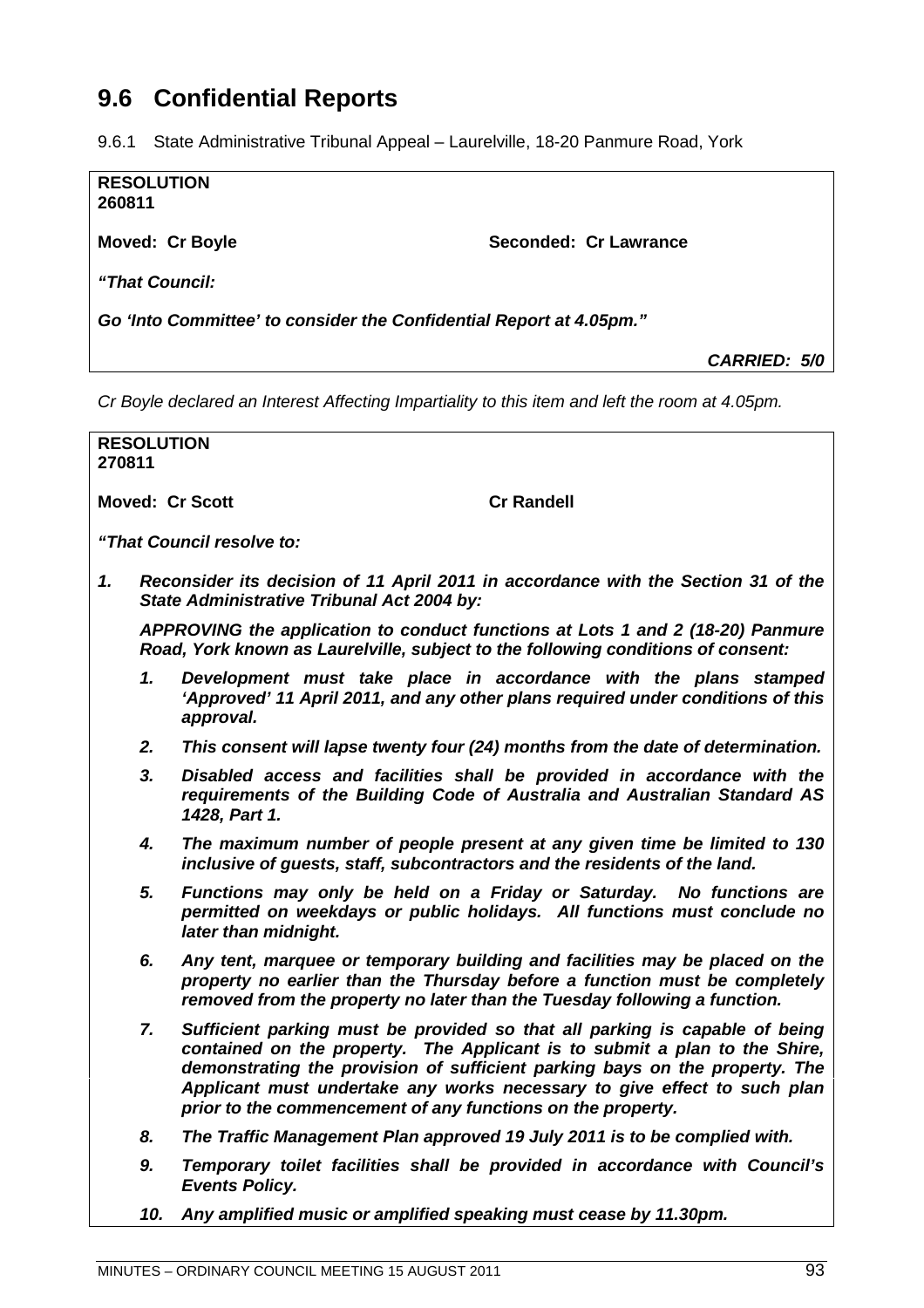- *11. Notwithstanding condition 5, a function may be held on the property on Sunday 20 November 2011.*
- *Note 1: If an applicant is aggrieved by this determination there is a right of appeal under the Planning & Development Act 2005. An appeal must be lodged within 28 days of the determination.*
- *Note 2: In relation to condition 2 the first 12 months are to run as a trial period. Under the provisions of the York Town Planning Scheme No. 2, Council can extend a consent following receipt of a written request.*
- *Note 3: Any parking on the verge of Panmure Road associated with events at Laurelville will result in the vehicle owners being infringed.*
- *Note 4: If a tent or marquee or any type of temporary building is to be erected for any function, the Applicant must ensure that any permit approval or licence required under the Health Act or any regulations or local law is obtained prior to commencement of the function.*
- *2. Following notice of the applicant's request to withdraw the matter from the State Administrative Tribunal, provide written consent to the State Administrative Tribunal that the Shire consents to withdrawal of the matter (SAT DR 159/2011: Wealth Balance Pty Ltd).*
- *3. If the matter is not withdraw, authorise the Chief Executive Officer to authorise the continued engagement of McLeods Barristers and Solicitors to represent the Shire at a hearing, if required."*

**AMENDMENT**

**Moved: Cr Scott** Seconded: Cr Randell

*That Council Amend the Motion to read:*

*"That Council:*

*1. Reconsider its decision of 11 April 2011 in accordance with the Section 31 of the State Administrative Tribunal Act 2004 by:*

*APPROVING the application to conduct functions at Lots 1 and 2 (18-20) Panmure Road, York known as Laurelville, subject to the following conditions of consent:*

- *1. Development must take place in accordance with the plans stamped 'Approved' 11 April 2011, and any other plans required under conditions of this approval.*
- *2. This consent will lapse twenty four (24) months from the date of determination.*
- *3. Disabled access and facilities shall be provided in accordance with the requirements of the Building Code of Australia and Australian Standard AS 1428, Part 1.*
- *4. The maximum number of people present at any given time be limited to 130 inclusive of guests, staff, subcontractors and the residents of the land.*
- *5. Functions may only be held on a Friday or Saturday. All functions must conclude no later than midnight.*
- *6. Any tent, marquee or temporary building and facilities may be placed on the property no earlier than the Thursday before a function must be completely removed from the property no later than the Tuesday following a function.*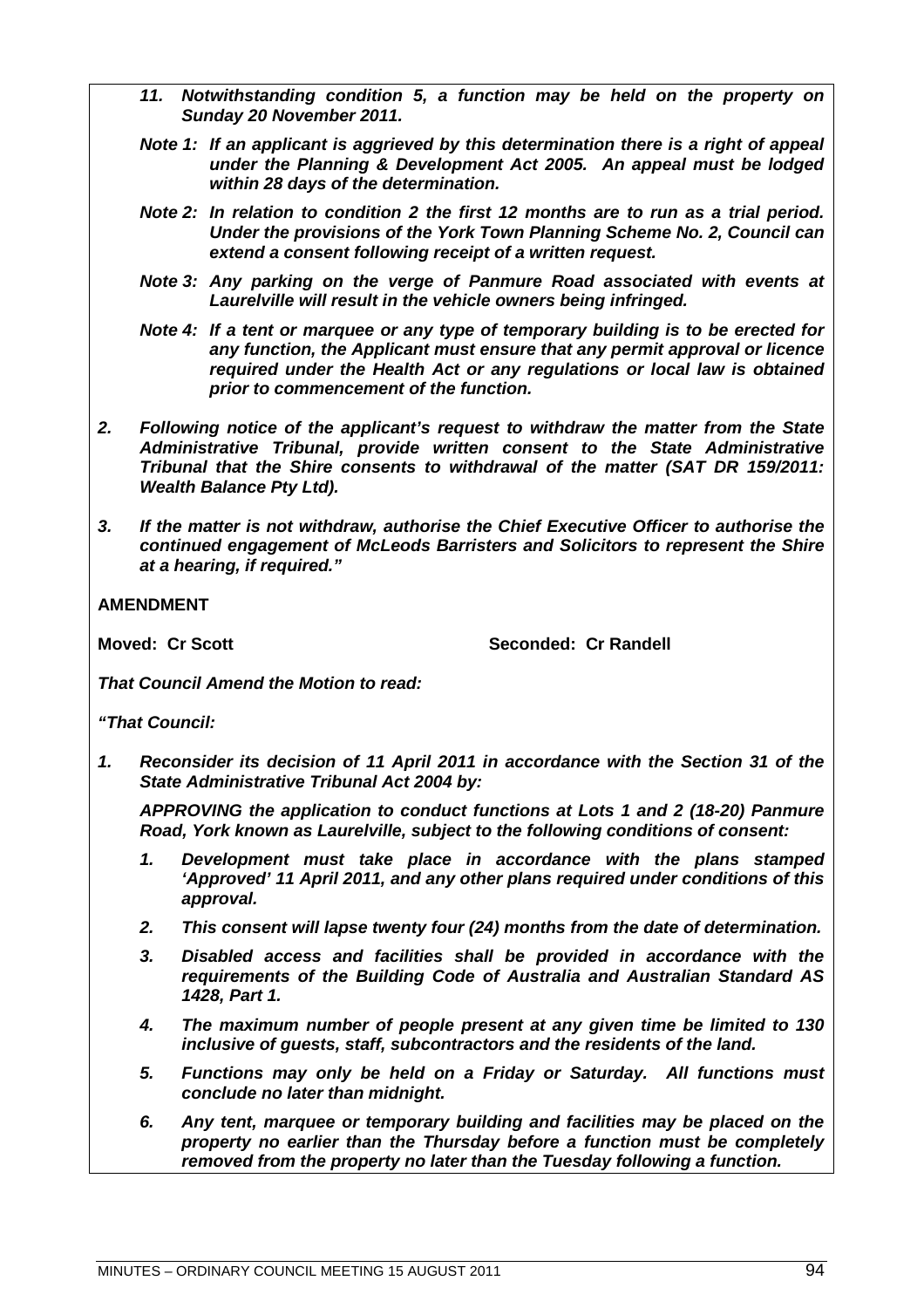- *7. Sufficient parking must be provided so that all parking is capable of being contained on the property. The Applicant is to submit a plan to the Shire, demonstrating the provision of sufficient parking bays on the property. The Applicant must undertake any works necessary to give effect to such plan prior to the commencement of any functions on the property.*
- *8. The Traffic Management Plan approved 19 July 2011 is to be complied with.*
- *9. Temporary toilet facilities shall be provided in accordance with Council's Events Policy.*
- *10. Any amplified music or amplified speaking must cease by 11.30pm.*
- *11. Notwithstanding condition 5, a function may be held on the property on Sunday 20 November 2011.*
- *Note 1: If an applicant is aggrieved by this determination there is a right of appeal under the Planning & Development Act 2005. An appeal must be lodged within 28 days of the determination.*
- *Note 2: In relation to condition 2 the first 12 months are to run as a trial period. Under the provisions of the York Town Planning Scheme No. 2, Council can extend a consent following receipt of a written request.*
- *Note 3: Any parking on the verge of Panmure Road associated with events at Laurelville will result in the vehicle owners being infringed.*

*Note 4: If a tent or marquee or any type of temporary building is to be erected for any function, the Applicant must ensure that any permit approval or licence required under the Health Act or any regulations or local law is obtained prior to commencement of the function.*

- *2. Following notice of the applicant's request to withdraw the matter from the State Administrative Tribunal, provide written consent to the State Administrative Tribunal that the Shire consents to withdrawal of the matter (SAT DR 159/2011: Wealth Balance Pty Ltd).*
- *3. If the matter is not withdraw, authorise the Chief Executive Officer to authorise the continued engagement of McLeods Barristers and Solicitors to represent the Shire at a hearing, if required."*

*CARRIED: 4/0*

*RESOLUTION 280811*

*The amendment became the motion.*

*CARRIED: 4/0*

*Condition 1 (5) was amended to make it clear functions may only be held on a Friday or Saturday and must conclude by midnight.*

**RESOLUTION 290811 Moved: Cr Randell Seconded: Cr Lawrance** *"That Council: Come 'Out of Committee' at 4.07pm." CARRIED: 4/0*

*Cr Boyle returned to the room at 4.08pm*